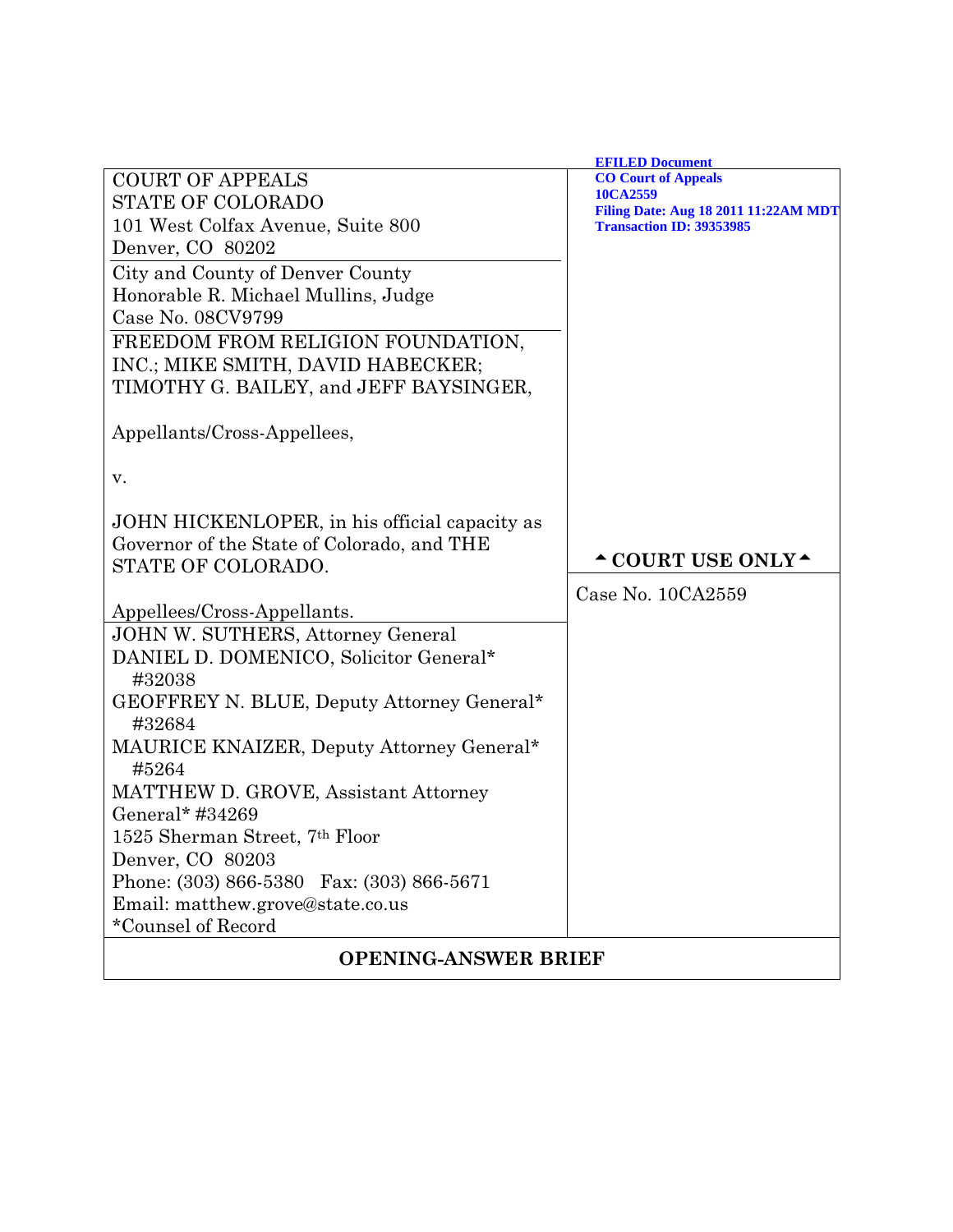#### **CERTIFICATE OF COMPLIANCE**

I hereby certify that this brief complies with all requirements of C.A.R. 28 and C.A.R. 32, including all formatting requirements set forth in these rules. Specifically, the undersigned certifies that:

The brief complies with C.A.R. 28(g).

#### **Choose one:**

It contains **7,750** words.

It does not exceed 30 pages.

The brief does not comply with CAR 28(g) because it exceeds the word and/or page limit. A motion to accept the over length brief has been filed contemporaneously with the brief.

The brief complies with C.A.R. 28(k).

#### **For the party raising the issue:**

It contains under a separate heading (1) a concise statement of the applicable standard of appellate review with citation to authority; and (2) a citation to the precise location in the record  $(R, , p, )$ , not to an entire document, where the issue was raised and ruled on.

#### **For the party responding to the issue:**

It contains, under a separate heading, a statement of whether such party agrees with the opponent's statements concerning the standard of review and preservation for appeal, and if not, why not.

#### **Or**

The opponent did not address standard of review and/or preservation. The brief contains statements concerning both the standard of review and preservation of the issue for appeal.

s/ *Matthew D. Grove*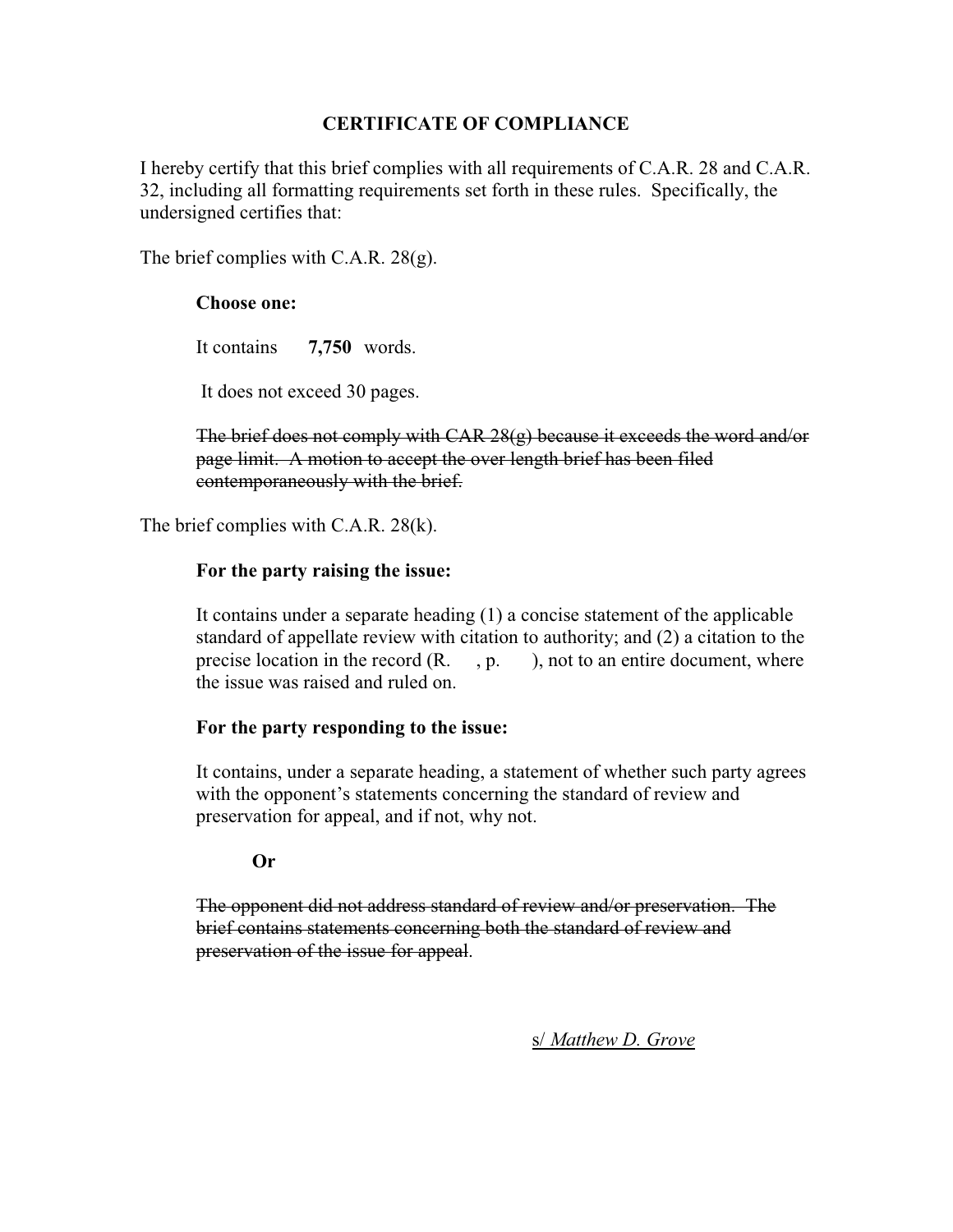# **TABLE OF CONTENTS**

| STATEMENT OF THE ISSUES PRESENTED FOR REVIEW  1                                                                                                                                                                        |  |
|------------------------------------------------------------------------------------------------------------------------------------------------------------------------------------------------------------------------|--|
|                                                                                                                                                                                                                        |  |
|                                                                                                                                                                                                                        |  |
|                                                                                                                                                                                                                        |  |
|                                                                                                                                                                                                                        |  |
|                                                                                                                                                                                                                        |  |
|                                                                                                                                                                                                                        |  |
| The honorary proclamations at issue pass all of the various<br>Ι.<br>tests developed in the Supreme Court's Establishment                                                                                              |  |
|                                                                                                                                                                                                                        |  |
| a. Like all honorary proclamations, honorary<br>proclamations acknowledging a "Colorado Day of                                                                                                                         |  |
| b. The Governor's honorary proclamations do not                                                                                                                                                                        |  |
| 2. Honorary proclamations – irrespective of their subject<br>matter – do not "endorse" anything, and therefore<br>cannot be reasonably be construed as communicating                                                   |  |
| 3. Even assuming that honorary proclamations could be<br>considered endorsements in some contexts, no such<br>concerns cast doubt on the constitutionality of the<br>honorary proclamations challenged in this case 32 |  |
| a. The challenged honorary proclamations do not foster                                                                                                                                                                 |  |
|                                                                                                                                                                                                                        |  |
|                                                                                                                                                                                                                        |  |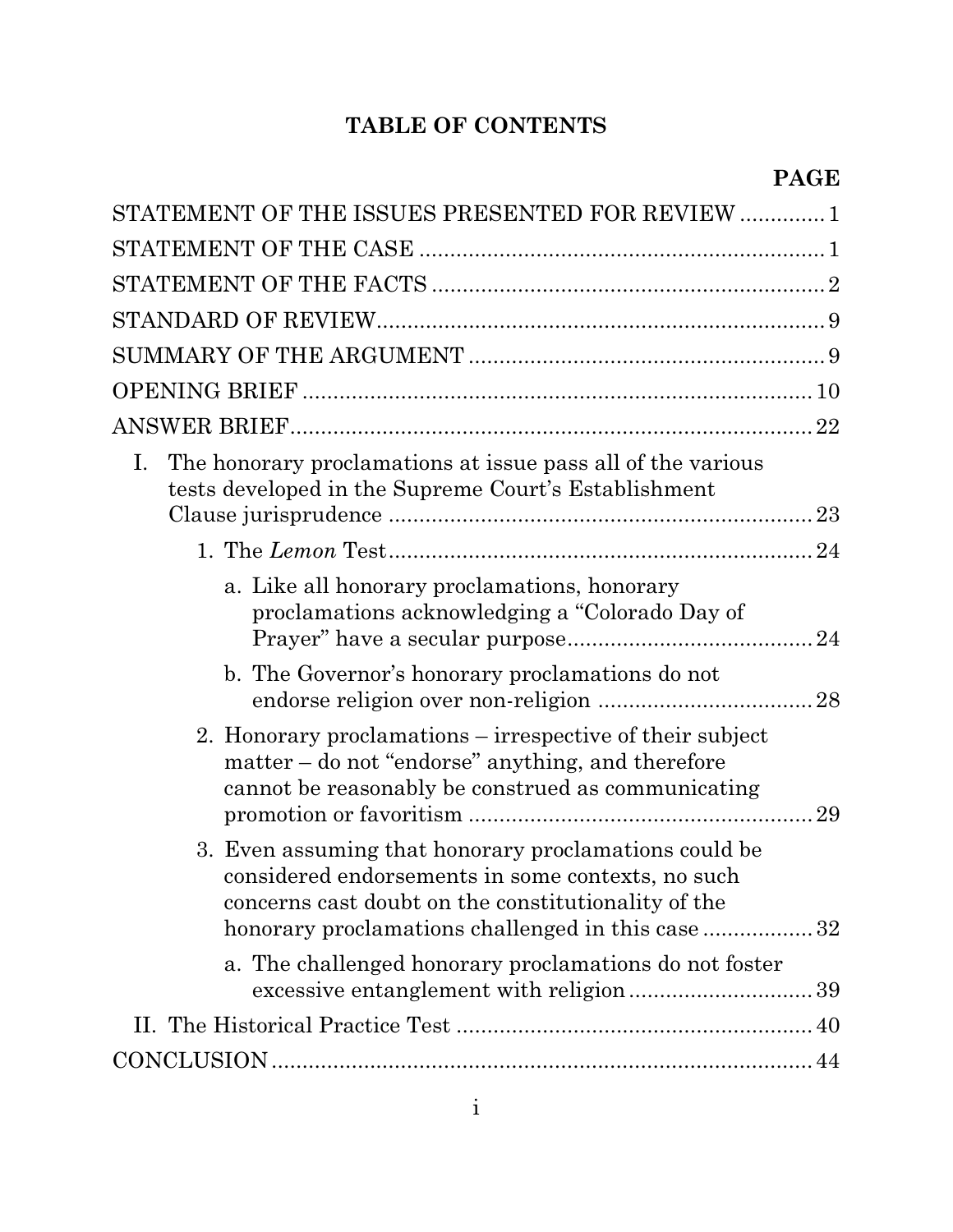# **TABLE OF AUTHORITIES**

## **CASES**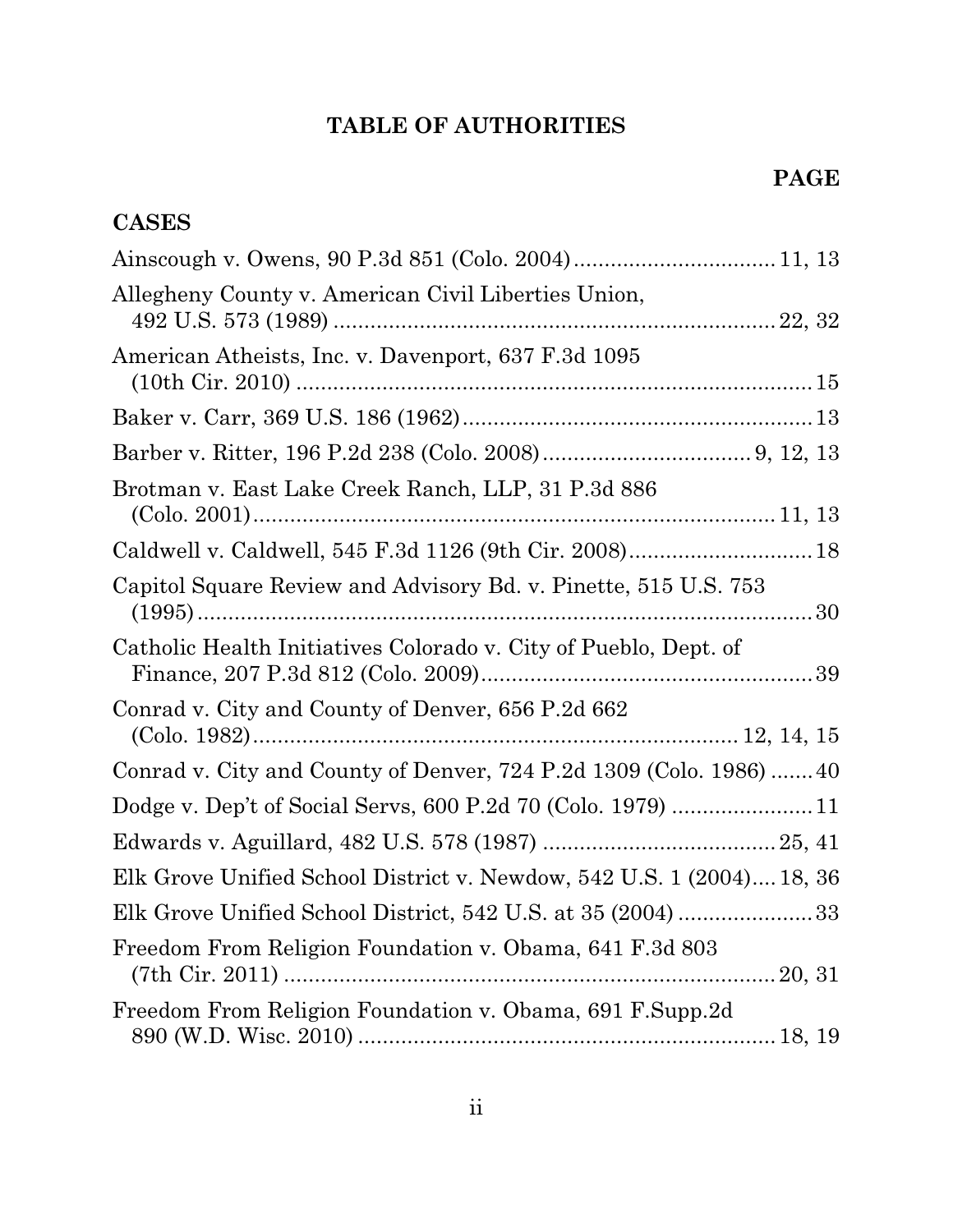# **TABLE OF AUTHORITIES**

| Freedom From Religion Foundation v. Obama, 705 F.Supp.2d                                                              |
|-----------------------------------------------------------------------------------------------------------------------|
| Greenwood Village v. Petitioners for Proposed City of Centennial,                                                     |
| Hotaling v. Hickenlooper, P.3d No. 10CA0364                                                                           |
|                                                                                                                       |
| Lamb's Chapel v. Ctr. Moriches Union Free Sch. District,                                                              |
|                                                                                                                       |
|                                                                                                                       |
|                                                                                                                       |
|                                                                                                                       |
| McCreary County v. ACLU of Kentucky, 545 U.S. 844 (2005)25, 33, 42                                                    |
| McIntire v. Trammel Crow, Inc., 172 P.3d 977 (Colo. App. 2007)  9                                                     |
| Newdow v. Rio Linda Union School District, 597 F.3d 1007                                                              |
| Romer v. Bd. of County Comm'rs, 956 P.2d 566 (Colo. 1998)  14                                                         |
|                                                                                                                       |
| Schlesinger v. Reservists Committee to Stop the War, 418 U.S.                                                         |
| Siepierski v. Catholic Health Initiative Mountain Region, 37 P.3d                                                     |
| State v. Freedom from Religion Found., Inc., 898 P.2d 1013                                                            |
| Suhre v. Haywood County, 131 F.3d 1083 (4th Cir. 1997) 16                                                             |
| Valley Forge Christian College v. Americans United for<br>Separation of Church and State, 454 U.S. 464 (1982)  17, 19 |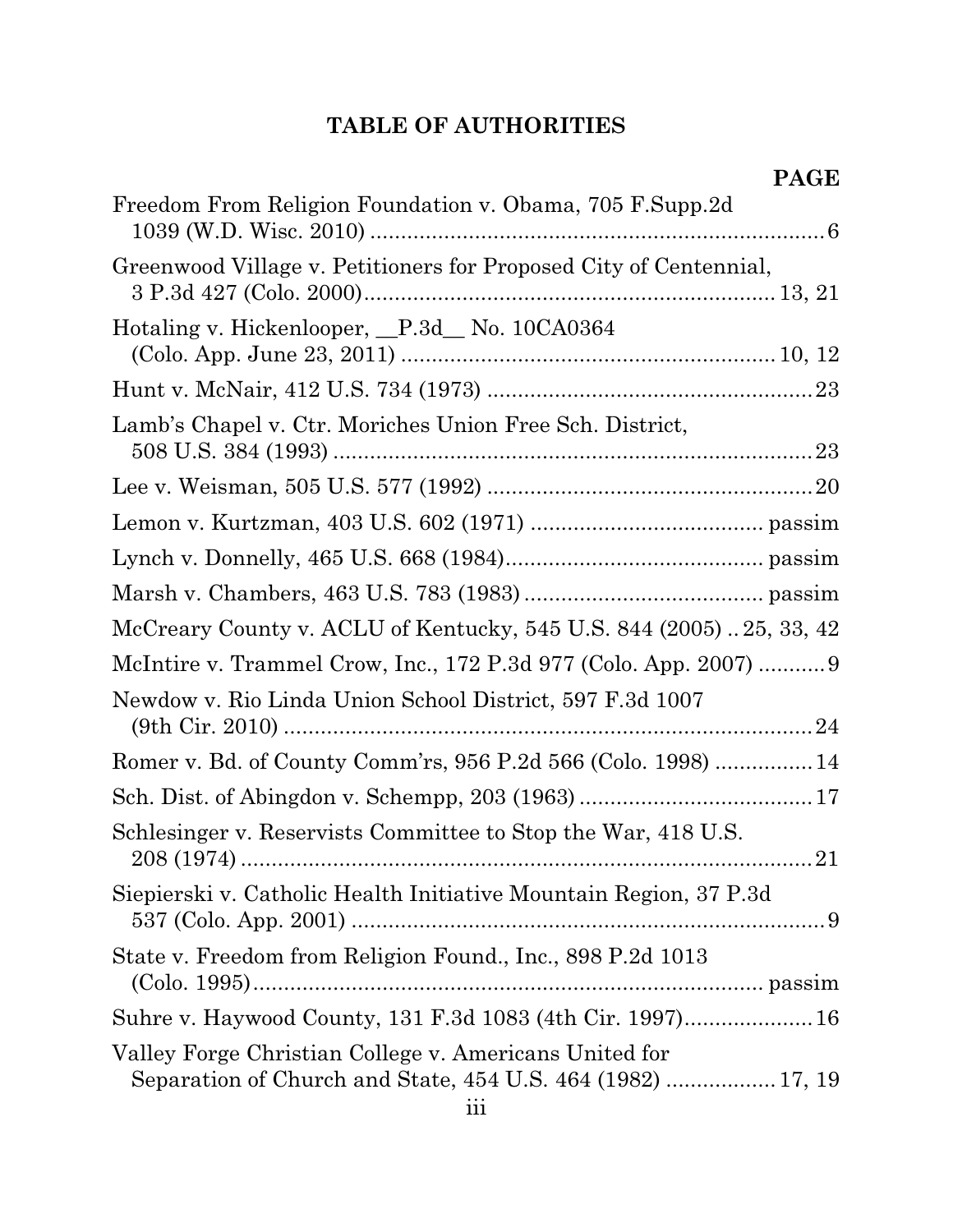# **TABLE OF AUTHORITIES**

| Vazquez v. Los Angeles County, 487 F.3d 1236 (9th Cir. 2007)  15 |  |
|------------------------------------------------------------------|--|
|                                                                  |  |
|                                                                  |  |
| Zwerling v. Reagan, 576 F.Supp.2d 1373 (C.D. Cal. 1983)31        |  |
| <b>CONSTITUTIONS</b>                                             |  |
|                                                                  |  |
|                                                                  |  |

## **STATUTES**

## **OTHER AUTHORITIES**

| 5 Philip B. Kurland & Ralph Lerner, The Founders' Constitution     |  |
|--------------------------------------------------------------------|--|
|                                                                    |  |
| Letter from James Madison to Edward Livingston (July 10, 1822)  43 |  |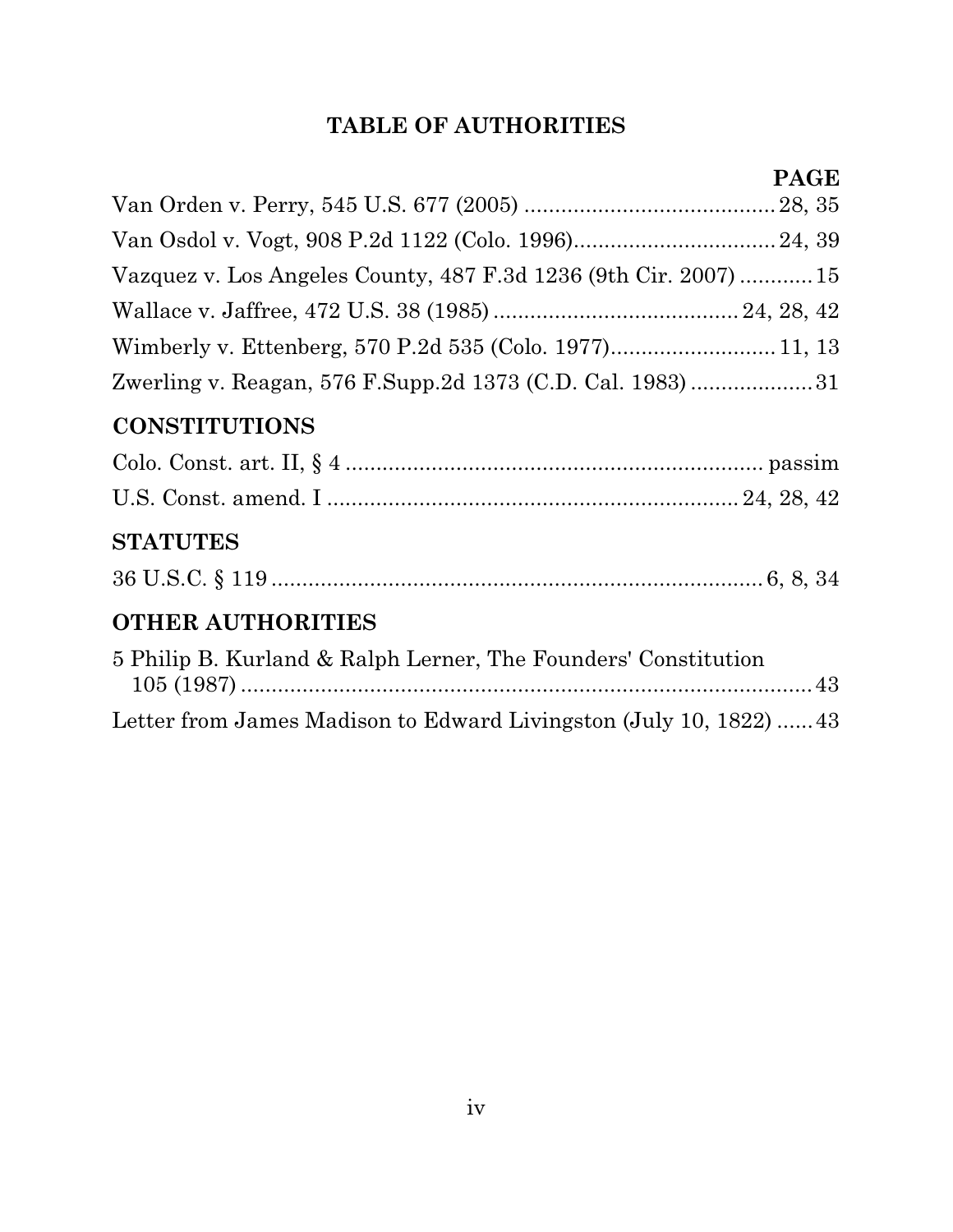Appellees/Cross-Appellants Governor John Hickenlooper and the State of Colorado hereby submit their Opening-Answer brief in the above-captioned matter.

#### **STATEMENT OF THE ISSUES PRESENTED FOR REVIEW**

- 1) *On cross-appeal:* Whether the district court correctly determined that the Plaintiffs had standing to pursue their claim.
- 2) *On appeal*: Whether the district court correctly determined that the Governor did not violate Colo. Const. art. II, § 4, by issuing honorary proclamations acknowledging private celebrations of the National Day of Prayer.

#### **STATEMENT OF THE CASE**

In 2008, Plaintiffs filed suit against the State of Colorado and its Governor challenging the Governor's issuance of honorary proclamations recognizing a "Colorado Day of Prayer." Plaintiffs claimed that the challenged honorary proclamations violated Colo. Const. art. II, § 4, known as the Preference Clause. Plaintiffs' Complaint sought a declaration that previously issued honorary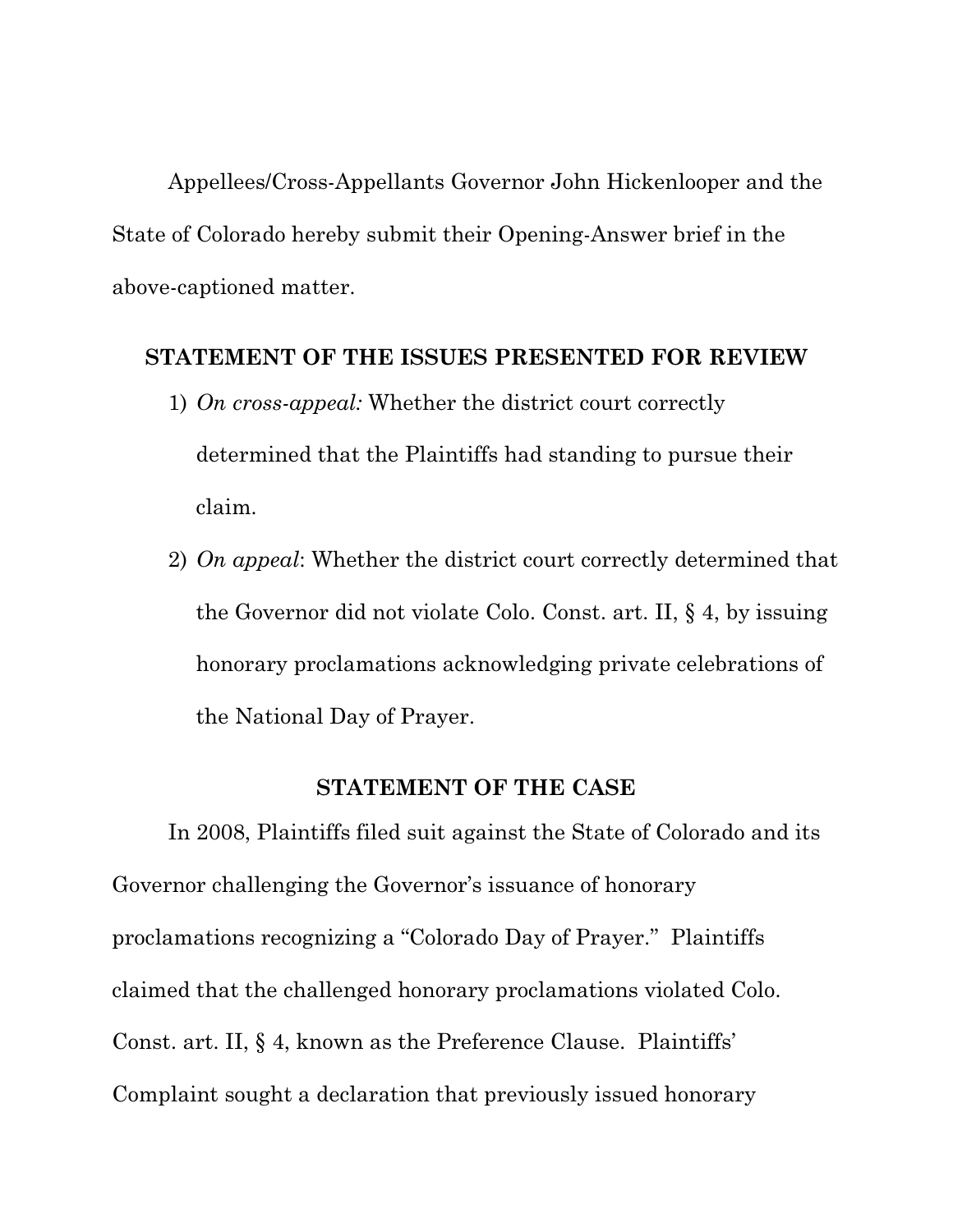proclamations of a "Colorado Day of Prayer" violated art. II, §4, and also requested that the district court enjoin the Governor and his successors from issuing further Day of Prayer proclamations. *CD,* pp. 1569-70.

Both parties moved for summary judgment. After rejecting the State's argument that the Plaintiffs lacked standing to sue, the district court ruled that the challenged proclamations did not violate the Preference Clause, and consequently granted summary judgment on the merits in favor of the State. *CD,* pp. 1564-77. These proceedings followed.

#### **STATEMENT OF THE FACTS**

The office of the Colorado Governor, like the administration of virtually every state, has a long-standing practice of acknowledging the activities and accomplishments of individuals and civic groups. In keeping with this tradition, the Governor's office accepts requests for signed photographs, letters of congratulation or recognition, and honorary proclamations. *CD,* p.157, ¶ 4. The Governor's office receives thousands of such requests every year, submitted by mail, facsimile, or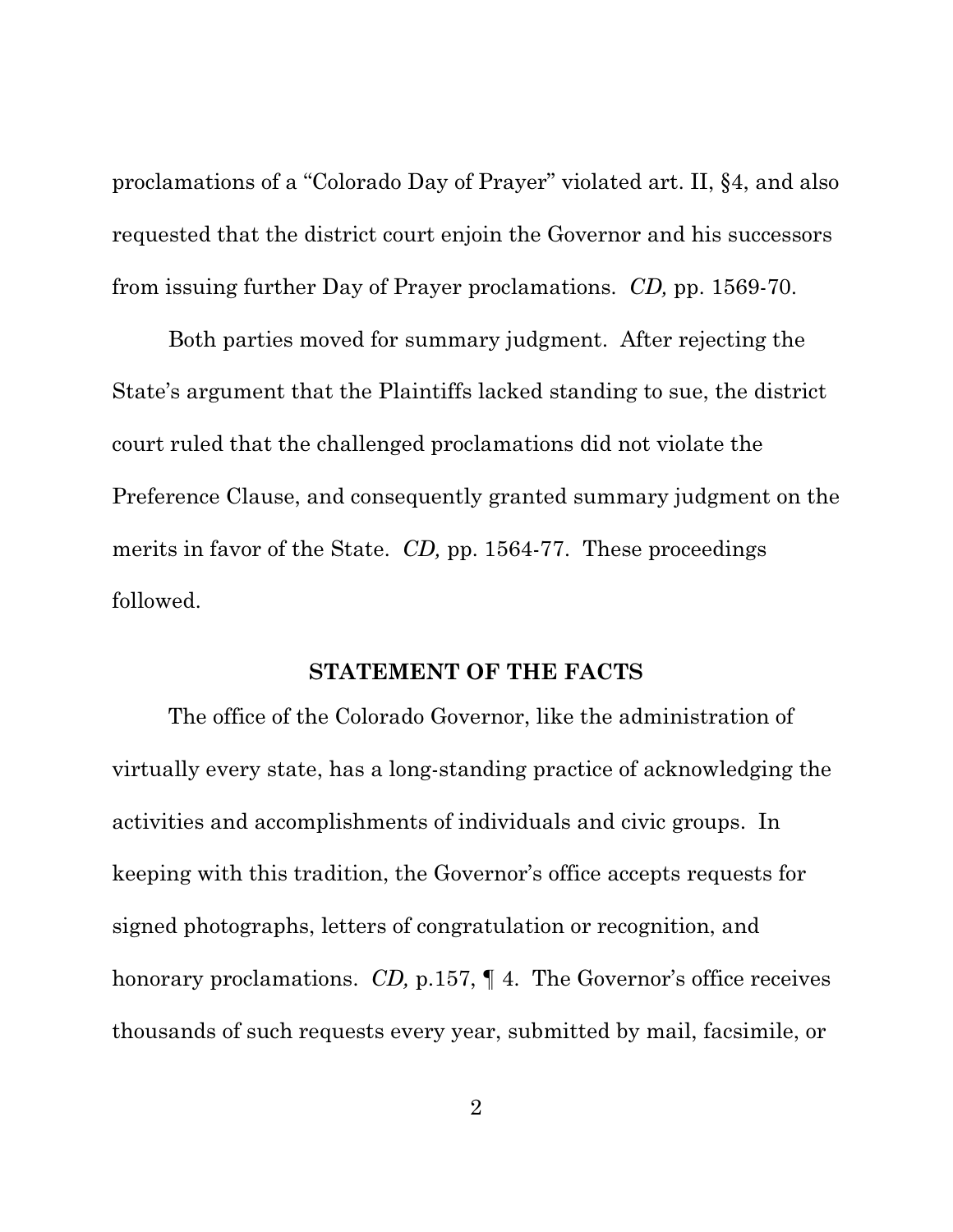through its website. *Id.* at ¶ 7. Most requests are for letters or photographs, but several hundred of the requests each year are for honorary proclamations. *Id.* Honorary proclamation requests are submitted by an assortment of civic and cultural groups, and involve nearly every conceivable cause, from "Holocaust Awareness Week" to "Chili Appreciation Society International Day." *CD,* p129, 470.

#### *Process for Approval and Issuance of Honorary Proclamations*

Colorado's Governor is rarely, if ever, involved in the issuance of honorary proclamations. *CD,* p159 at ¶ 14. Instead, honorary proclamation requests are typically routed through the Press/ Communications Office. *CD,* p157 at ¶ 5. The proponent is required to propose language for the honorary proclamation as part of its request. *CD,* p158 at ¶ 8. Upon receipt, the Governor's communications staff reviews the language being proposed. *Id.* If the communications staff determines that it is not problematic, it simply issues the proclamation as requested. *Id.* at ¶ 9. Many groups file annual honorary proclamation requests; if a request is similar to an honorary proclamation issued in the past it is subject only to limited review. *Id.*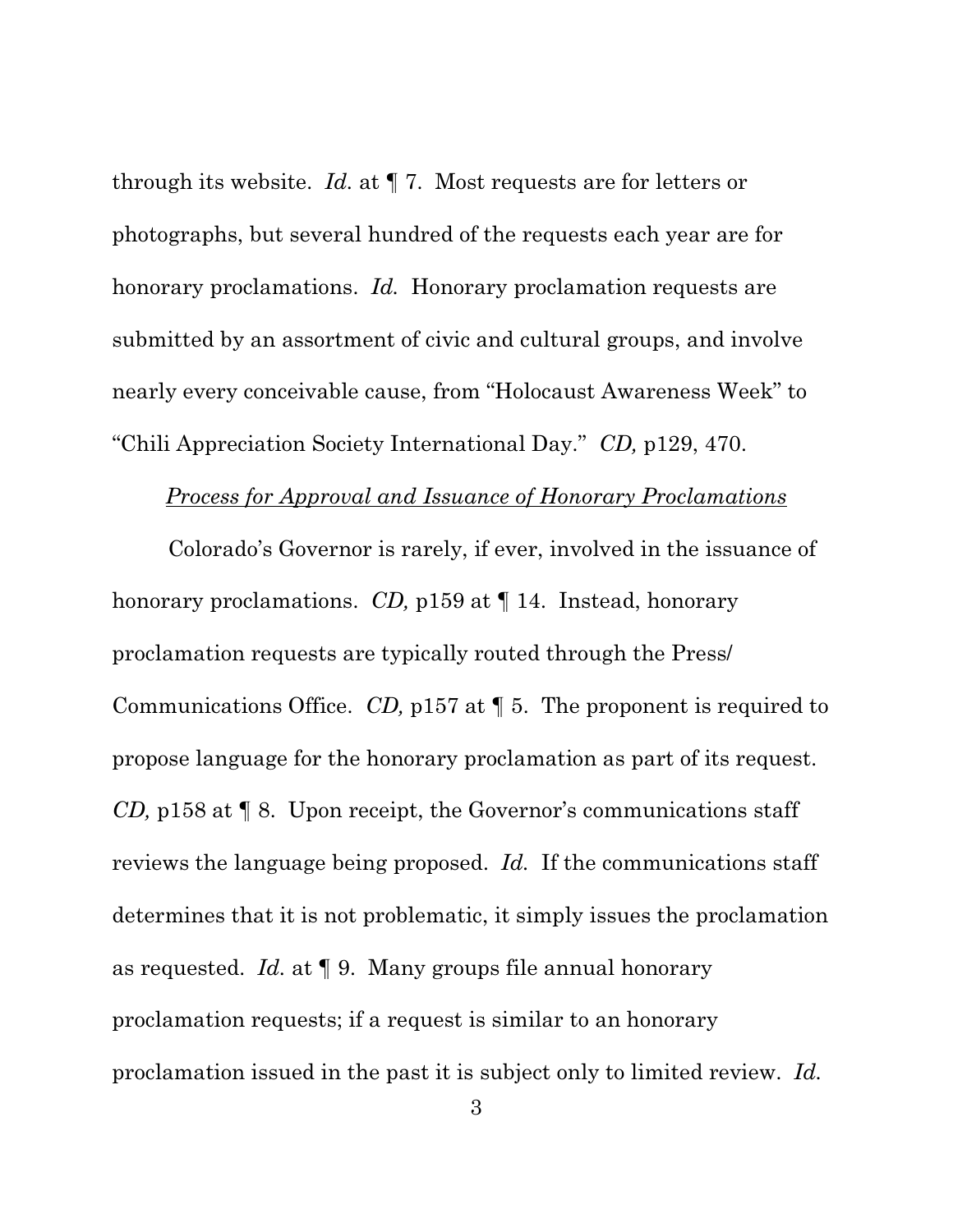In fact, annually-requested honorary proclamations are usually so similar from year to year that communications staff use the previous year's digitally saved copy as a template for creating the new proclamation. *CD,* p159 at ¶ 18.

The Governor's office does on rare occasions decline to issue requested honorary proclamations based on the proposed content. *CD,*  p158 at ¶ 11. On one occasion, an individual sought an honorary proclamation that he was of good moral character. *Id.* After some research, communications staff determined that the individual had been charged and was awaiting trial for murder in New York City. *Id.*  As a result, communications staff made the decision to reject the proposed honorary proclamation. *Id.* Editing is much more common than rejection. *Id.* at ¶ 13. For example, every year the Armenian National Committee of America submits an honorary proclamation request for Armenian Genocide Awareness Day. *Id.* The language suggested by the proponents typically contains controversial language and statements concerning the history of conflict between Armenia and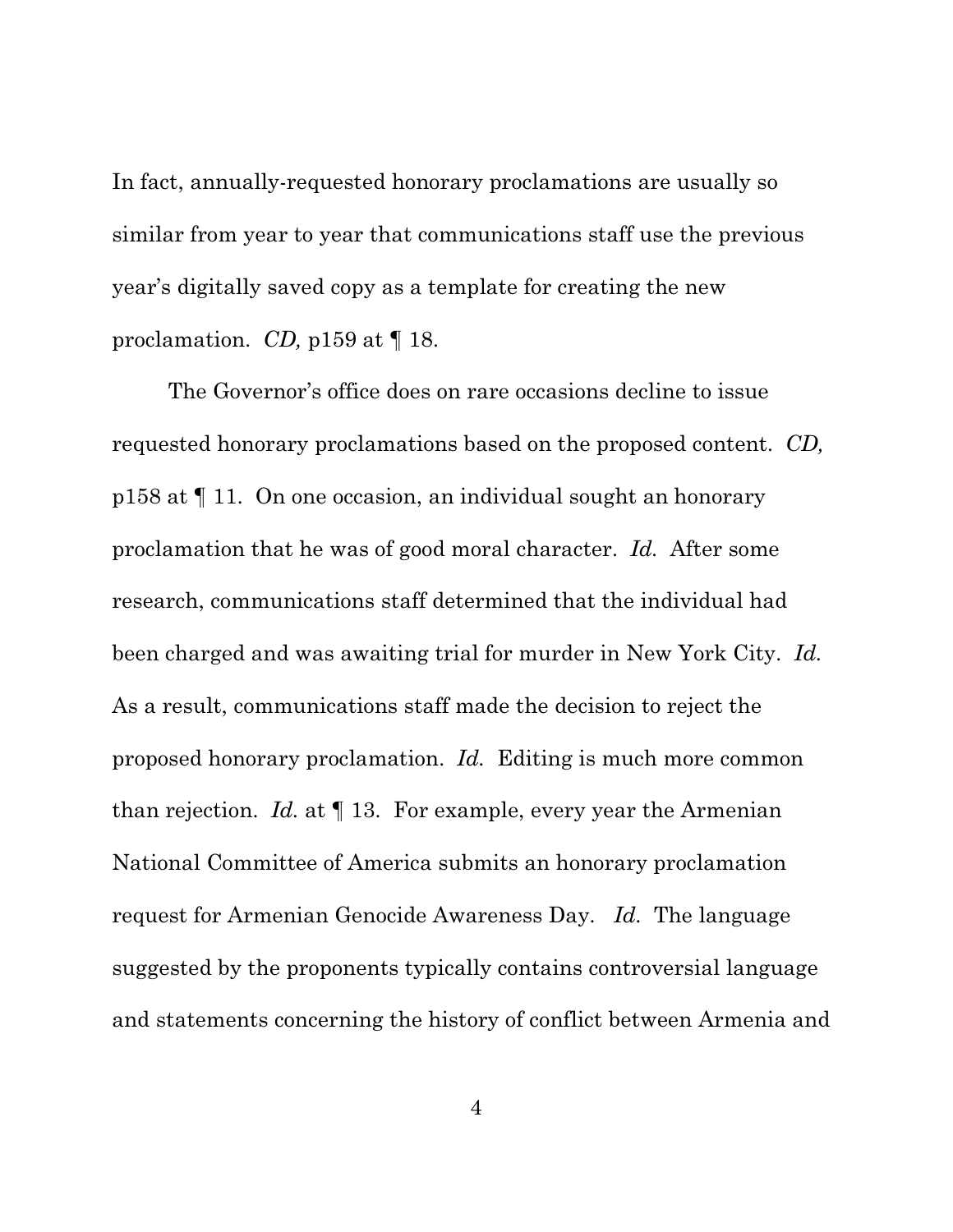Turkey. *Id.* This potentially divisive language is edited out before the proclamation is issued. *Id.*

Honorary proclamations are not publicized or distributed publicly by the Governor's office. Instead, they are printed out by communications staff, signed by the Governor's "auto-pen" device, and mailed directly to, or made available for pickup by, the requesting party.

### *Honorary Proclamations for a "Colorado Day of Prayer"*

Like Governor Owens before him, Governor Ritter's administration issued honorary proclamations for a "Colorado Day of Prayer" upon request during each year of his administration. 1 *CD,*  p160 at ¶ 20. Although Colorado's governors have issued Thanksgiving and other proclamations of this type for many years, the honorary proclamations challenged in this case are prompted by annual requests submitted by the National Day of Prayer ("NDP") Task Force, a private

<sup>&</sup>lt;sup>1</sup> Although there is no post-2010 information in the appellate record, Plaintiffs' Opening Brief indicates that the Hickenlooper continued the tradition by issuing an honorary proclamation of a "Colorado Day of Prayer" in 2011. Open. Br. 6.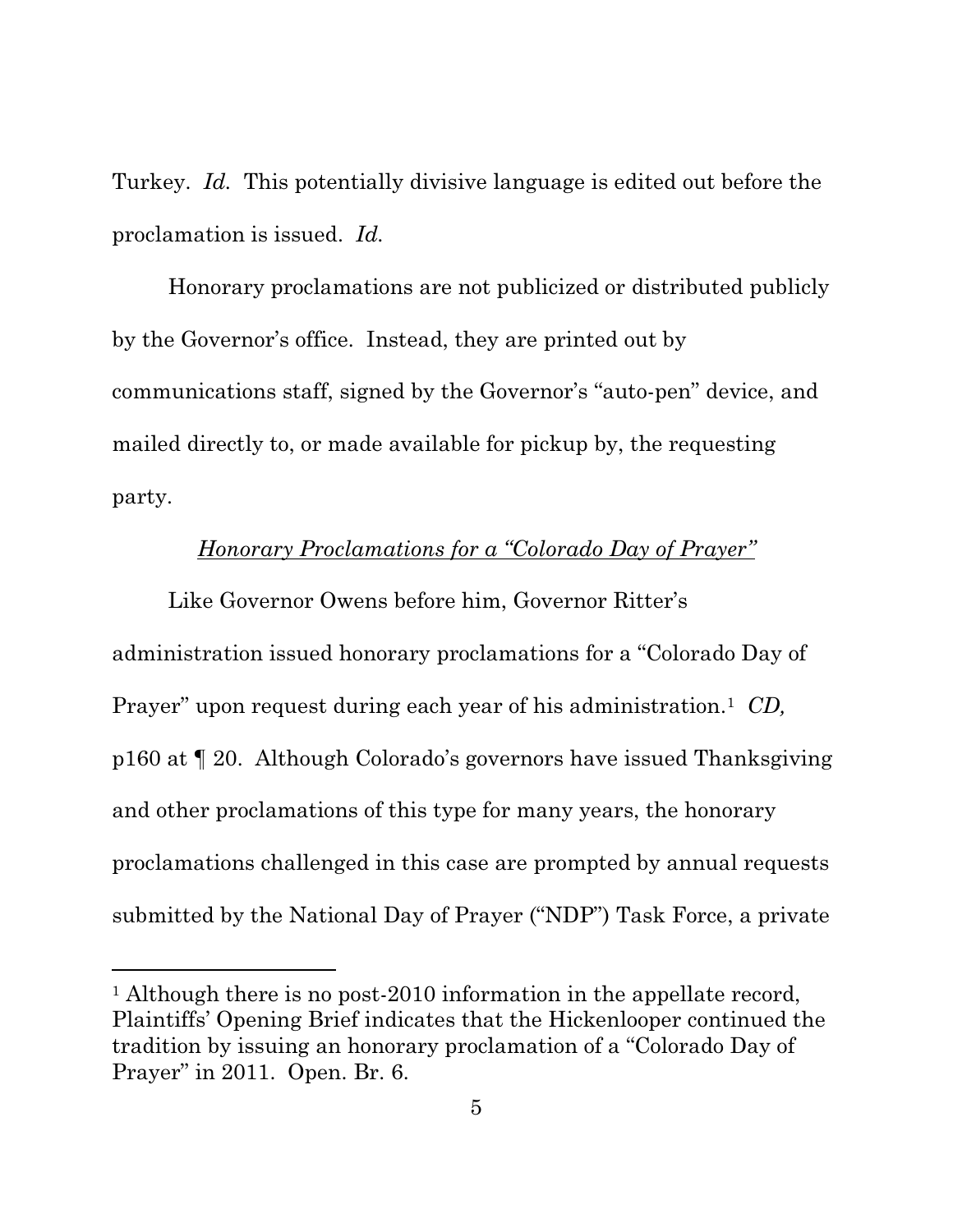evangelical organization that has taken it upon itself to promote the National Day of Prayer, which, per federal statute, occurs annually on the first Thursday of May. *Id*., *see* 36 U.S.C. § 119.2

The Governor's process for granting the NDP Task Force's request to acknowledge the "Colorado Day of Prayer" is exactly the same as it is for any other honorary proclamation. *CD,* p161 at ¶ 26. Historically, the NDP Task Force has submitted its honorary proclamation requests by mail early in the calendar year. The honorary proclamations are requested by a form letter sent to every state governor by Shirley Dobson, Chairman of the NDP Task Force. *See, e.g. CD,* p224-225

<sup>2</sup> As discussed in more detail, *infra,* the Freedom From Religion Foundation recently raised an Establishment Clause challenge to 36 U.S.C. § 119, and presidential proclamations issued pursuant to that statute, in federal district court in Wisconsin. The district court first dismissed the challenge to the issuance of presidential proclamations on standing grounds, *Freedom From Religion Foundation v. Obama,* 691 F.Supp.2d 890, 910-914 (W.D. Wisc. 2010) ("*Obama I")*. In a subsequent opinion, the court declared 36 U.S.C. § 119 unconstitutional. *Freedom From Religion Foundation v. Obama,* 705 F.Supp.2d 1039 (W.D. Wisc. 2010) ("*Obama II*"). The Seventh Circuit Court of Appeals reversed that ruling, finding that the Plaintiffs lacked Article III standing to challenge the both the statute and presidential proclamations issued in accordance with the statute. *Freedom From Religion Foundation v. Obama,* 641 F.3d 803 (7th Cir. 2011) ("*Obama III*").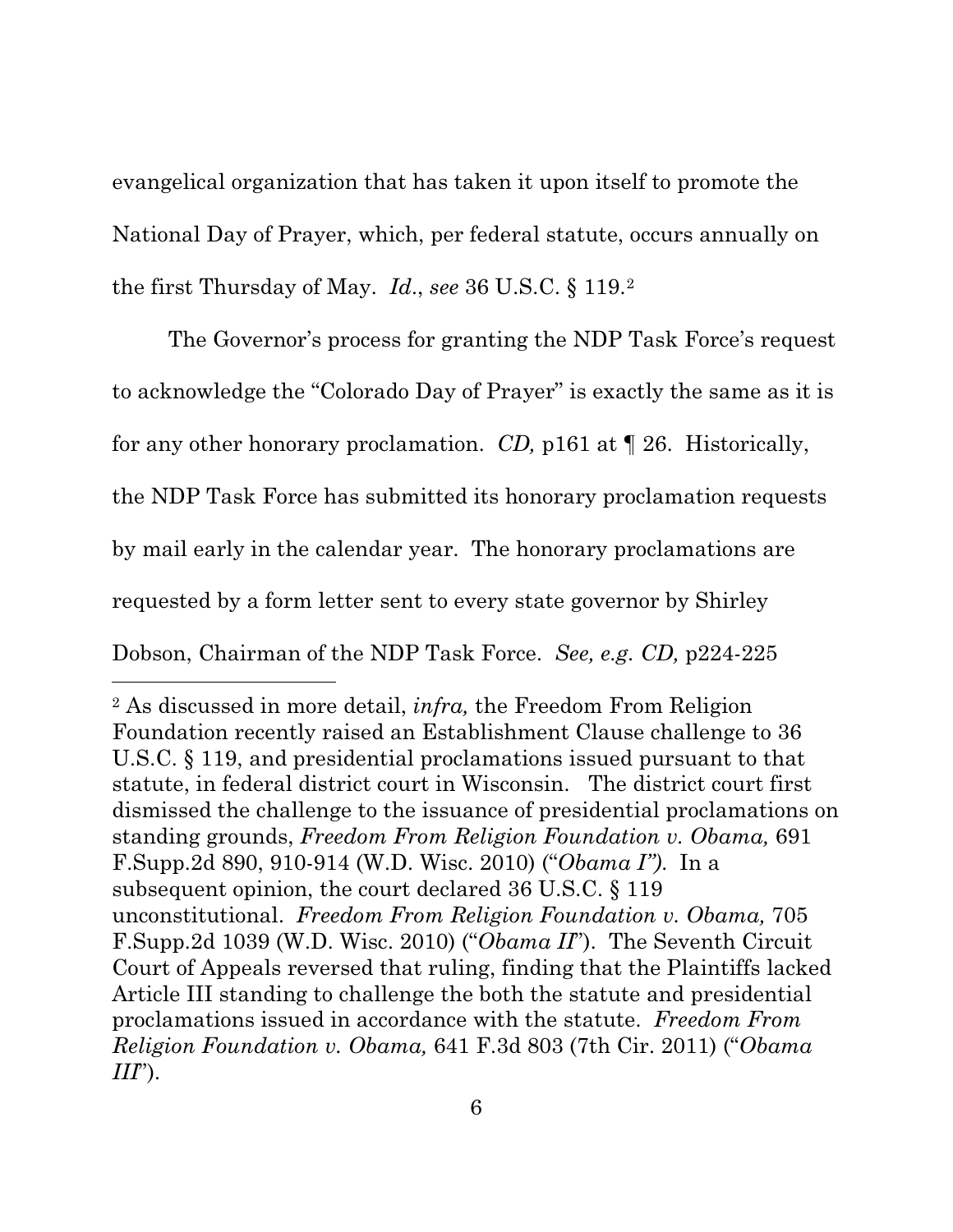(photocopy of form letter). Mrs. Dobson's letters typically discuss the history of the National Day of Prayer, describe the annual theme adopted by the NDP Task Force, and ask that the recipient governor issue a proclamation acknowledging the event. *See id.* 

#### *Plaintiffs' claimed injuries*

As the district court found, the individual Plaintiffs do not contend that the issuance of the challenged honorary proclamations "prevented them from exercising their right to non-belief, or exerted any coercion in this regard." *CD,* p1568 (Order on Summary Judgment). The individual Plaintiffs have never attended the privately organized National Day of Prayer event. *CD,* p1569. They do not assert that were encouraged to do so, or that they suffered any adverse consequences as a result of their failure to attend. *CD,* p1569. No money is specifically budgeted for the issuance of honorary proclamations; in any event, the cost is plainly *de minimis*. *CD,* p1569, 1570*.*

Plaintiffs nonetheless argued below that the issuance of honorary proclamations injures them by making them "feel like political outsiders because they do not believe in the supposed power of prayer," and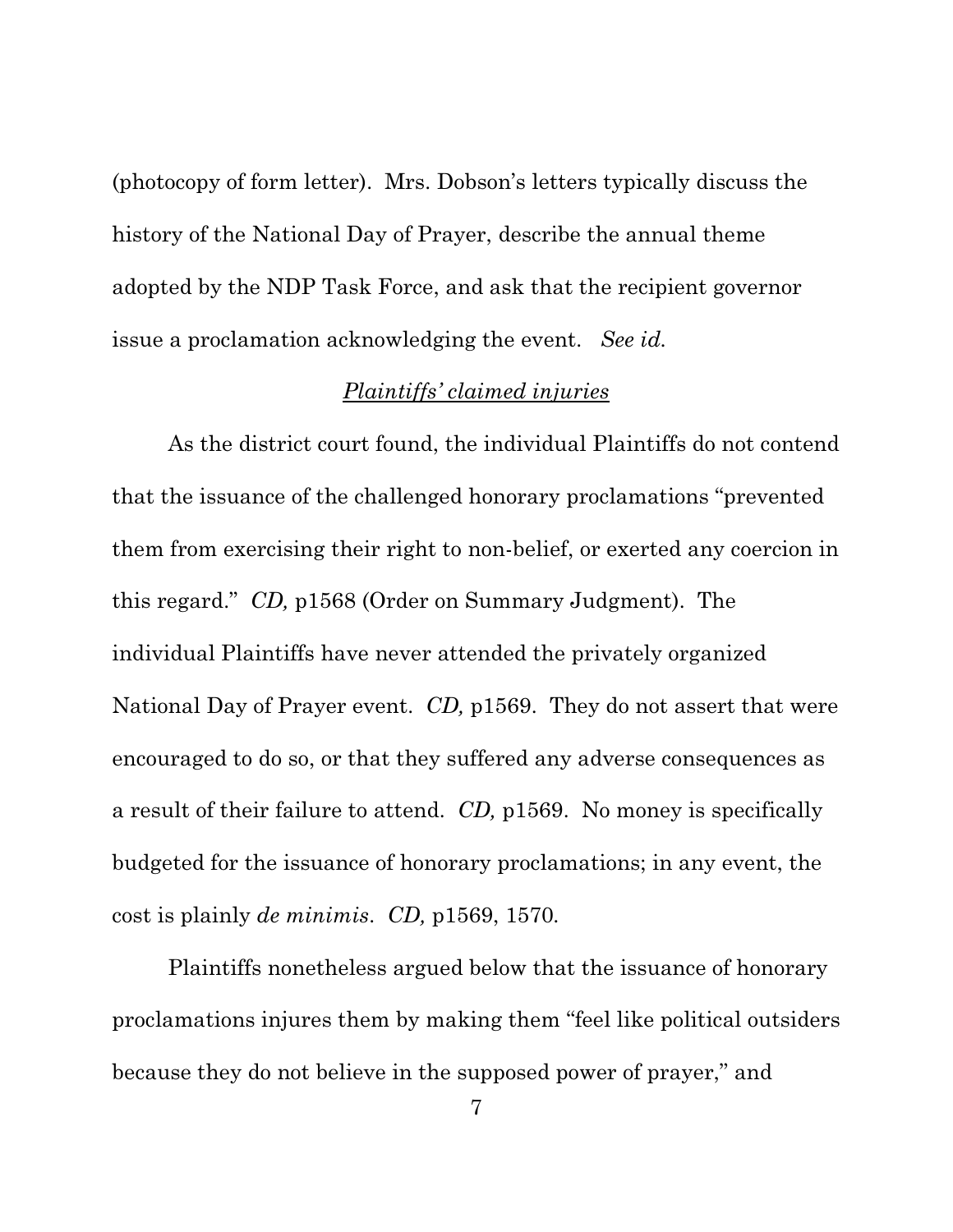because the honorary proclamations "give the appearance of support and endorsement of religion," allegedly in violation of the Preference Clause. *CD,* p1596-97. Plaintiffs reiterate these arguments on appeal, asserting that the challenged honorary proclamations "put[] the Plaintiffs in the position of being outsiders." Open. Br. 19. They consider the alleged "encouragement by government officials to believe in God as being inappropriate, and non-believers should not be put in the position of having to resist overtures to pray." *Id.*

### *Additional facts*

The Defendants maintain that, notwithstanding the Plaintiffs' extensive discussion of the history of and purported motivations behind the National Day of Prayer legislation, the foregoing facts are all that is relevant to the disposition of this appeal. In short, because the challenged proclamations are not required by, or issued pursuant to, 36 U.S.C. § 119, the existence of the federal statute should have no bearing or impact on the outcome of this case.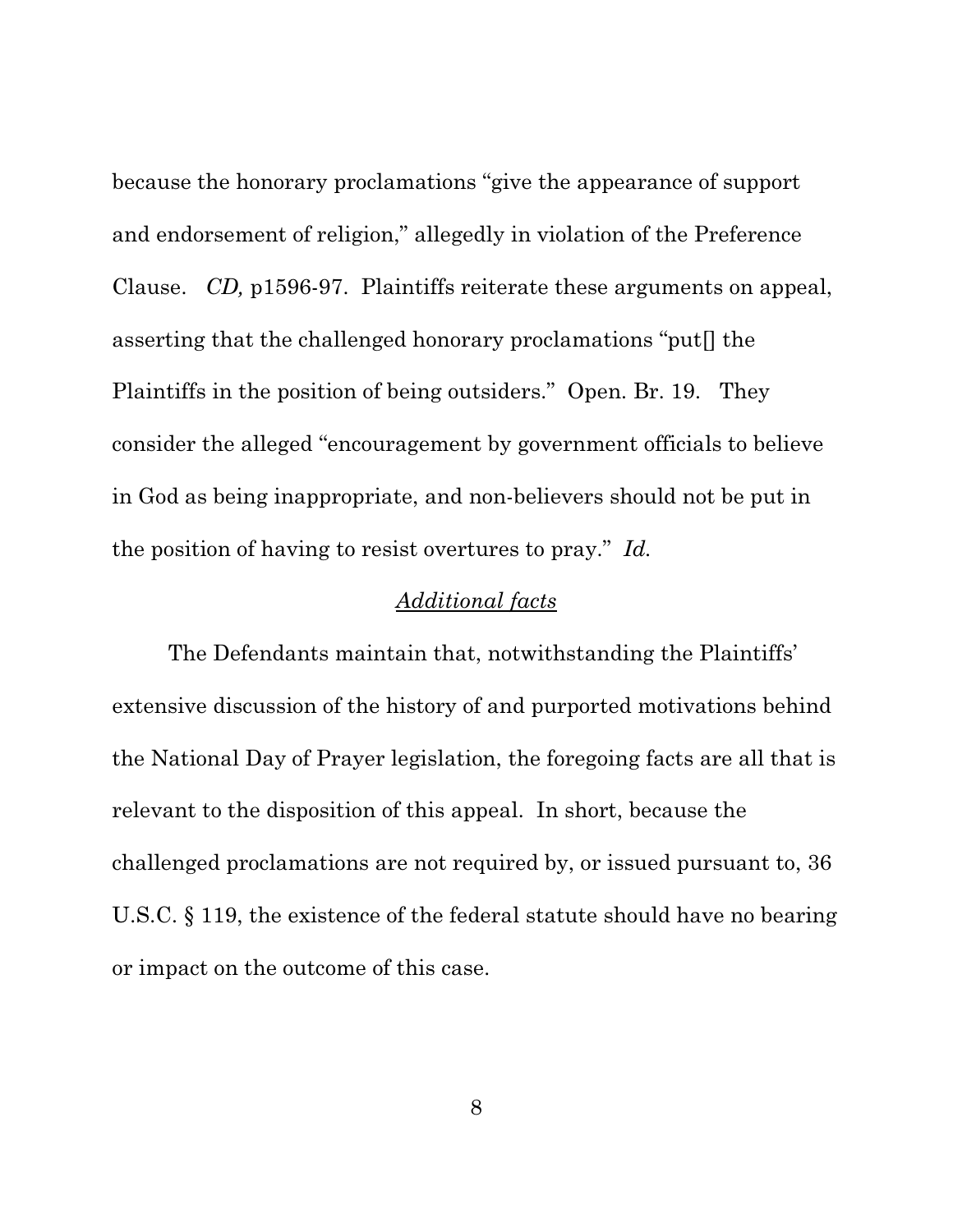#### **STANDARD OF REVIEW**

The Defendants generally agree with Plaintiffs' recitation of the standard of review. Whether a plaintiff has standing to sue is reviewed *de novo. Barber v. Ritter,* 196 P.2d 238, 245 (Colo. 2008).

A district court's grant of summary judgment is reviewed *de novo. McIntire v. Trammel Crow, Inc.,* 172 P.3d 977, 979 (Colo. App. 2007). Summary judgment is proper only when the pleadings, affidavits, depositions, or admissions establish that there is no genuine issue of material fact and that the moving party is entitled to judgment as a matter of law. *Siepierski v. Catholic Health Initiative Mountain Region,* 37 P.3d 537, 539 (Colo. App. 2001).

#### **SUMMARY OF THE ARGUMENT**

*Opening Brief*: The district court erroneously found that the Plaintiffs had demonstrated an injury-in-fact to a legally protected interest sufficient to establish their standing to sue. Accordingly, its ruling in favor of the Defendants should be affirmed, but on different grounds, because the district court lacked subject matter jurisdiction over the Plaintiffs' complaint.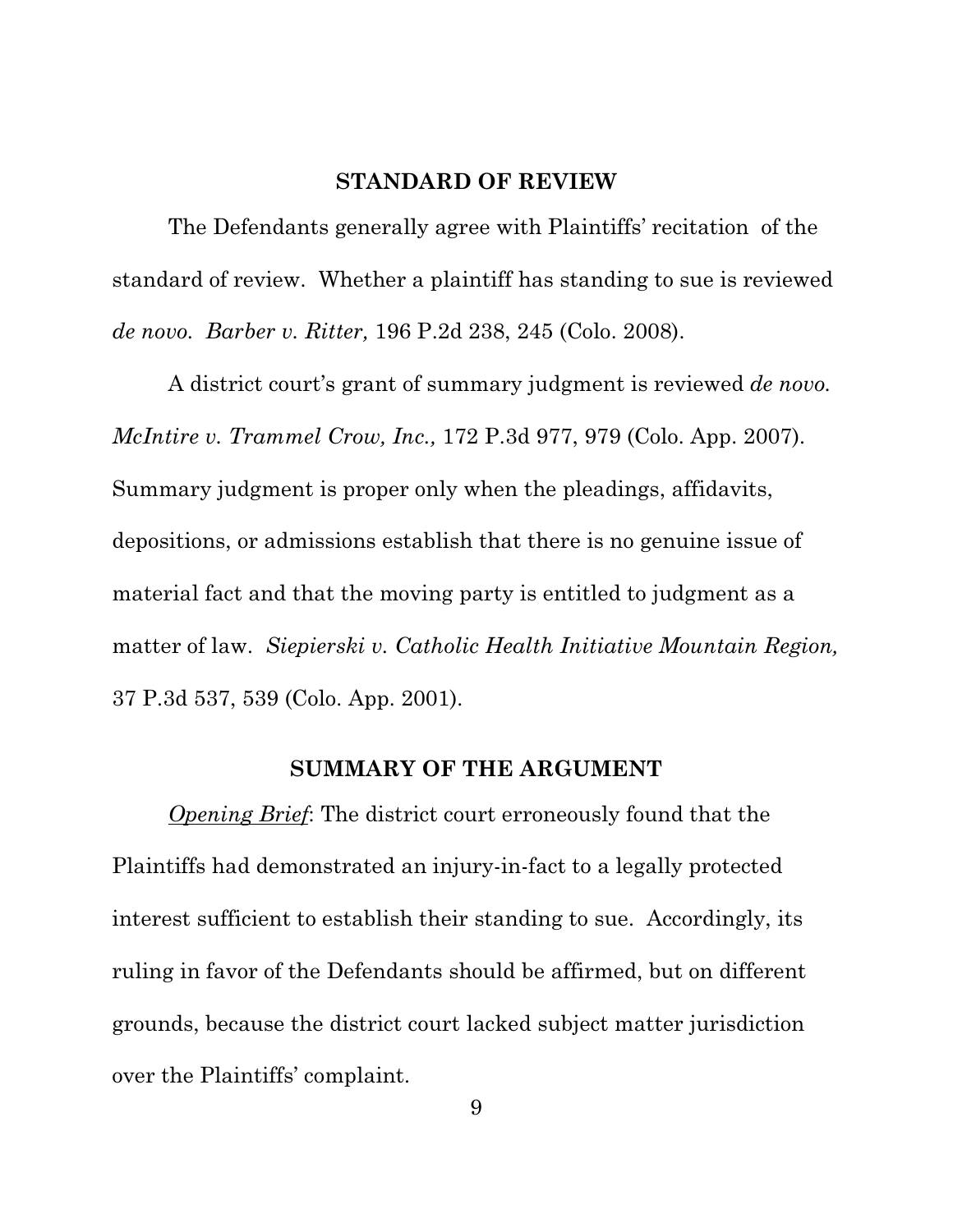*Answer Brief* : On the merits, the district court correctly determined that the challenged honorary proclamations do not violate the Preference Clause of art. II, § 4. The Court accurately applied the endorsement test to conclude that the challenged honorary proclamations do not violate the Colorado Constitution. However, given the lengthy history of prayer proclamations by government officials, the historical practice test outlined by *Marsh v. Chambers,* 463 U.S. 783 (1983), may represent a more suitable approach. In any event, irrespective of the test that is applied the district court's ruling should be affirmed.

#### **OPENING BRIEF**

## **I. The district court erroneously ruled that the Plaintiffs had standing to sue.**

"A court does not have jurisdiction over a case unless a plaintiff has standing to bring it." *Hotaling v. Hickenlooper*, P.3d No. 10CA0364 (Colo. App. June 23, 2011) at 4. To establish standing, a plaintiff must demonstrate that he has: 1) suffered an injury-in-fact to a 2) legally protected interest. *Wimberly v. Ettenberg,* 570 P.2d 535, 539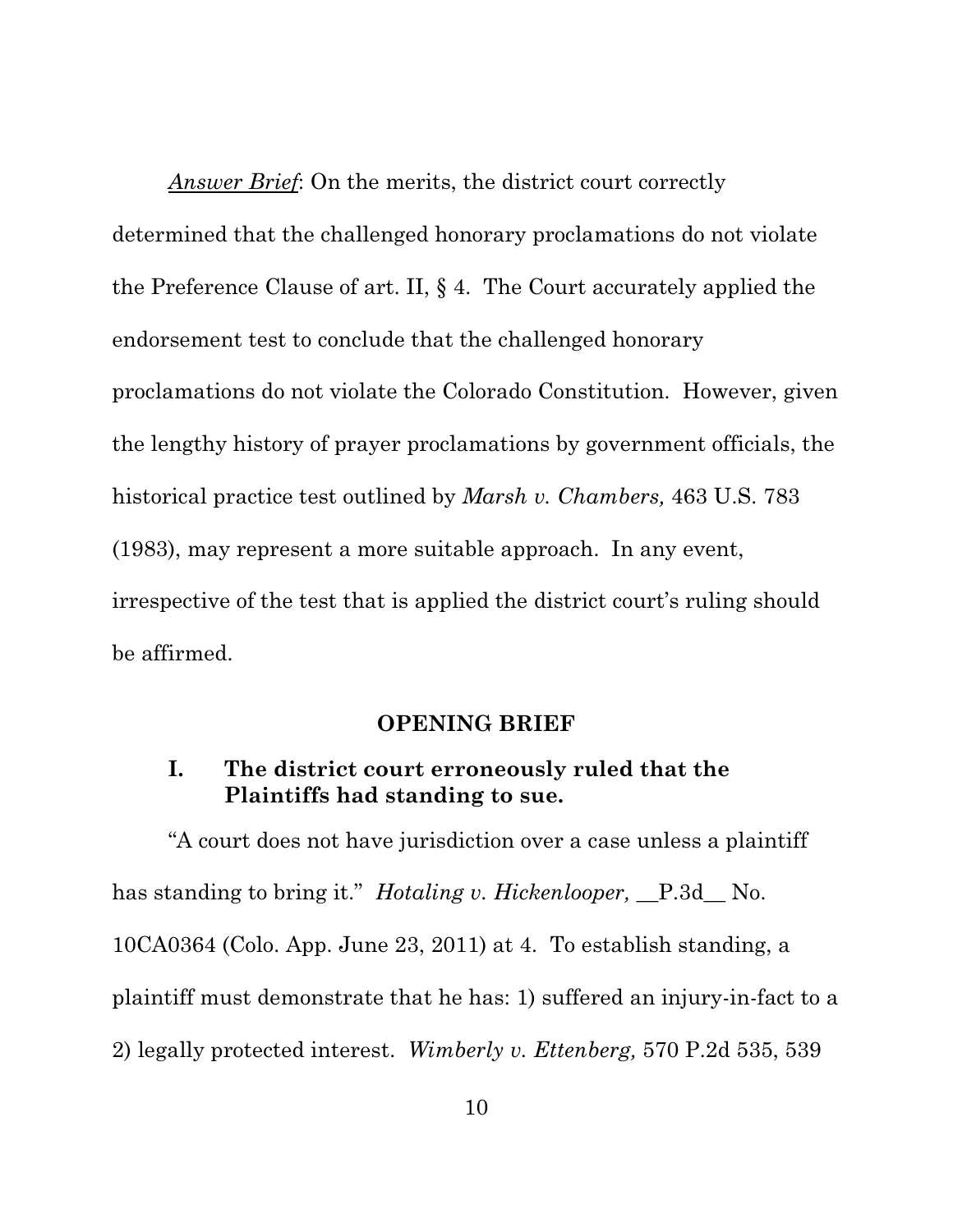(Colo. 1977). Under Colorado law, "parties to lawsuits benefit from a relatively broad definition of standing." *Ainscough v. Owens,* 90 P.3d 851, 855 (Colo. 2004). Even Colorado's standing is not unlimited, however; it does not extend to "generalized grievances" against government action. Nor is it conveyed by "the remote possibility of a future injury nor an injury that is overly 'indirect and incidental' to the defendant's action." *Id., quoting Brotman v. East Lake Creek Ranch, LLP,* 31 P.3d 886, 890-91 (Colo. 2001).

### **II. General rules of standing.**

There are two general categories of standing potentially applicable to the Plaintiffs' claims in this case: "taxpayer" standing and "citizen" standing. Although our supreme court has not always clearly distinguished between them, *see, e.g. Ainscough,* 90 P.3d at 856-57, most cases do recognize a marked distinction between the two. In *Brotman,* for example, the supreme court conducted separate analyses of the Plaintiffs' standing as an adjacent landowner (i.e., as a "citizen") under *Wimberly,* and also as a taxpayer under *Dodge v. Dep't of Social Servs,* 600 P.2d 70 (Colo. 1979). Colorado's standing rules are fairly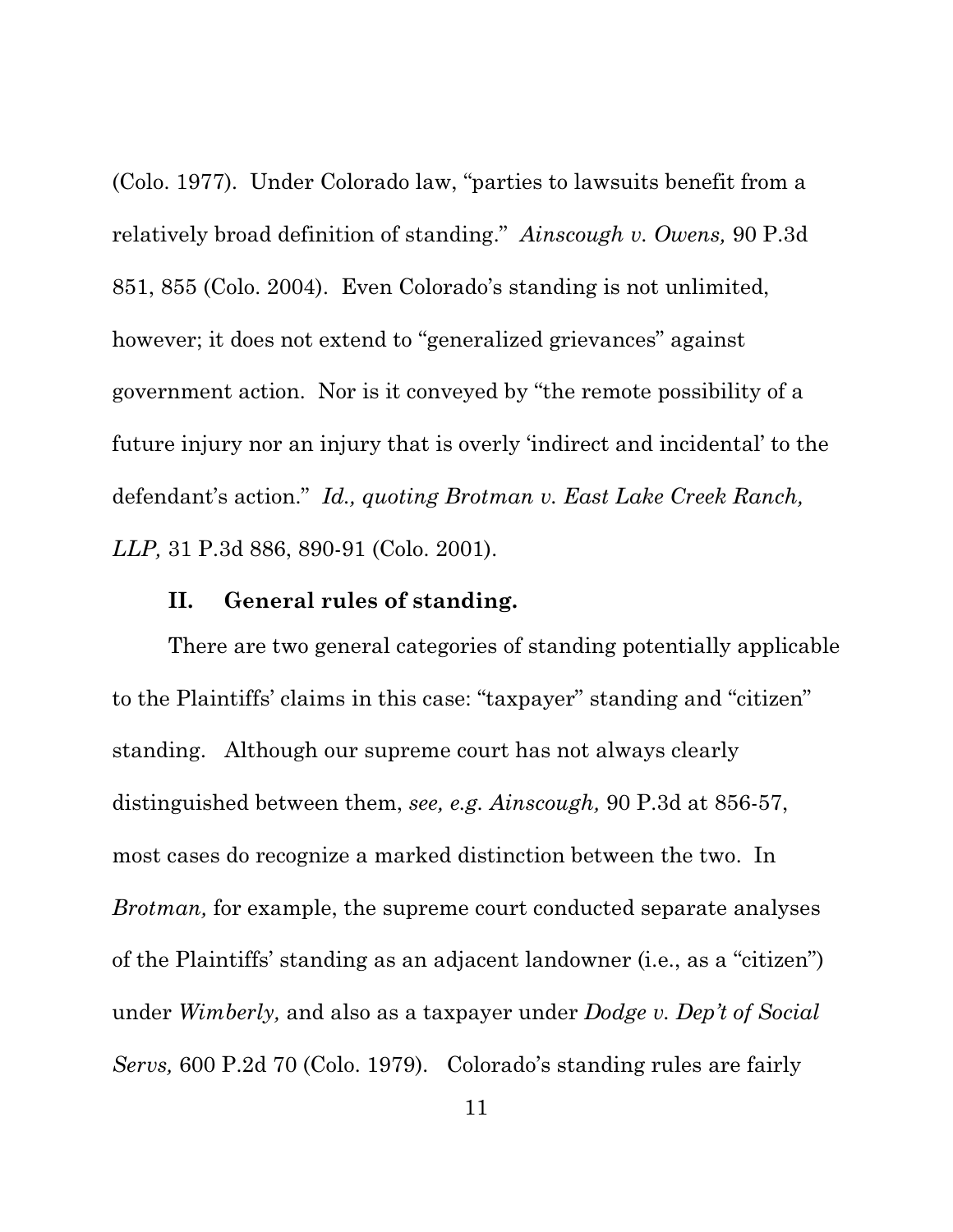lenient for both categories, but taxpayer standing is undeniably broader.

*Taxpayer standing:* "[W]hen a *plaintiff-taxpayer* alleges that a government action violates a specific constitutional provision ..., such an averment satisfies the two-step standing analysis." *Hotaling, supra* at 6, *quoting Barber,* 196 P.3d at 247 (emphasis added). Thus, taxpayers generally have standing to challenge allegedly unconstitutional expenditures of government funds. *Barber,* 196 P.3d at 245-46. However, there must still be "some nexus between the plaintiff's status as a taxpayer and the challenged government action." *Hotaling, supra*  at 10; *see also Barber,* 196 P.3d at 246 (injury-in-fact must not be overly indirect or incidental). In other words, for taxpayer standing "the injury-in-fact requirement is satisfied when the plaintiff-taxpayer's alleged injury 'flow[s] from governmental violations of constitutional provisions that specifically protect the legal interests involved.'" *Barber,* 196 P.3d at 247*, quoting Conrad v. City and County of Denver,*  656 P.2d 662, 668 (Colo. 1982).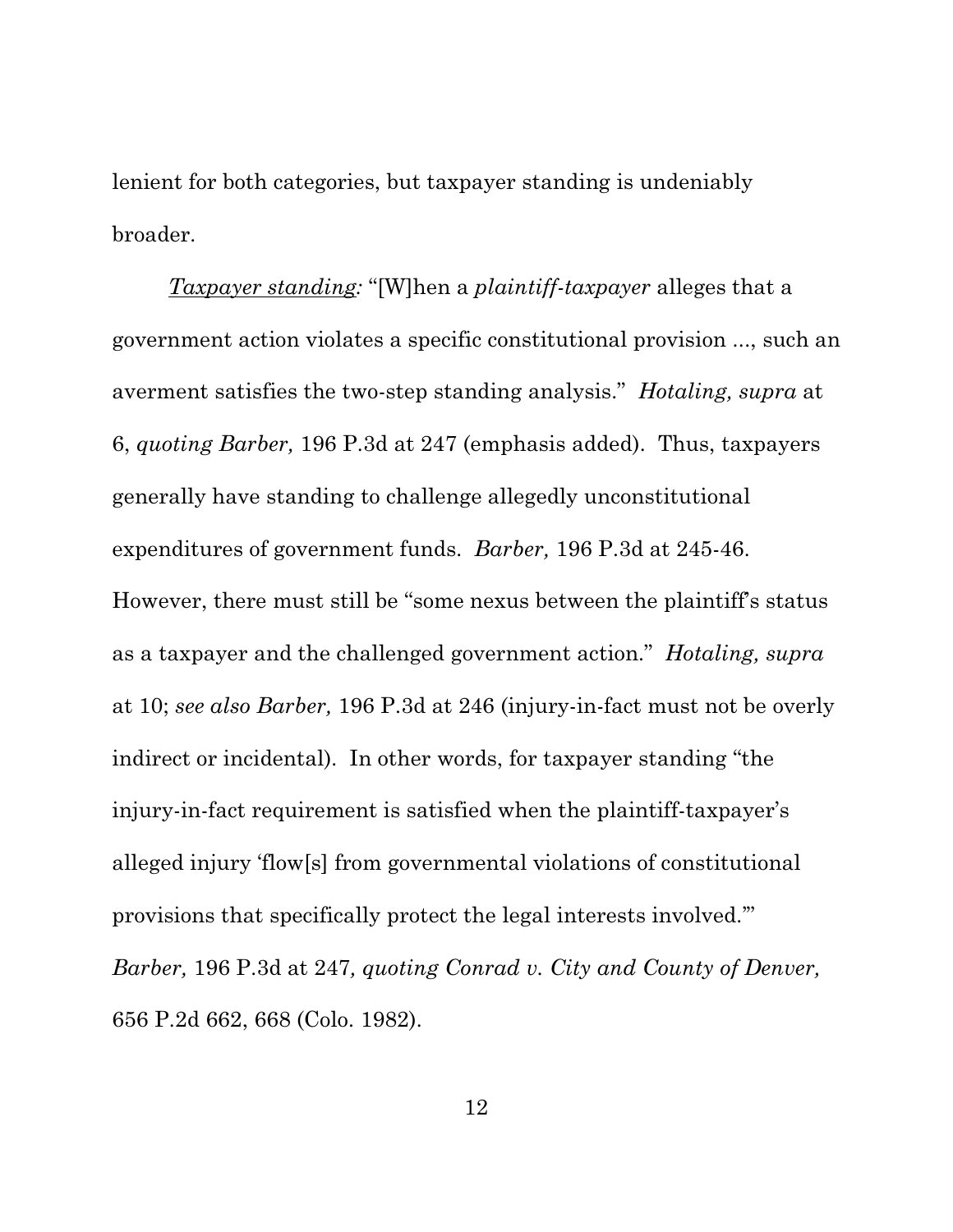*Citizen standing:* Although the *Wimberly* test applies to both taxpayer and citizen standing, what constitutes an "injury-in-fact" varies depending on the type of standing asserted. As noted above, our supreme court has conferred very broad standing on plaintiffs alleging an unconstitutional expenditure of government funds. *See Barber.* But for plaintiffs who do not complain that their tax dollars are being misused, the test is somewhat more stringent. Although still "relatively broad," *Ainscough,* 90 P.2d at 855, Colorado's citizen standing requirements nonetheless track the approach outlined by the United States Supreme Court. Injury-in-fact requires "a 'concrete adverseness which sharpens the presentation of issues' that parties argue to the courts." *Greenwood Village v. Petitioners for Proposed City of Centennial,* 3 P.3d 427, 437 (Colo. 2000), *quoting Baker v. Carr,* 369 U.S. 186, 204 (1962). An injury that is "indirect and incidental" will not confer standing. *Brotman,* 31 P.3d at 891.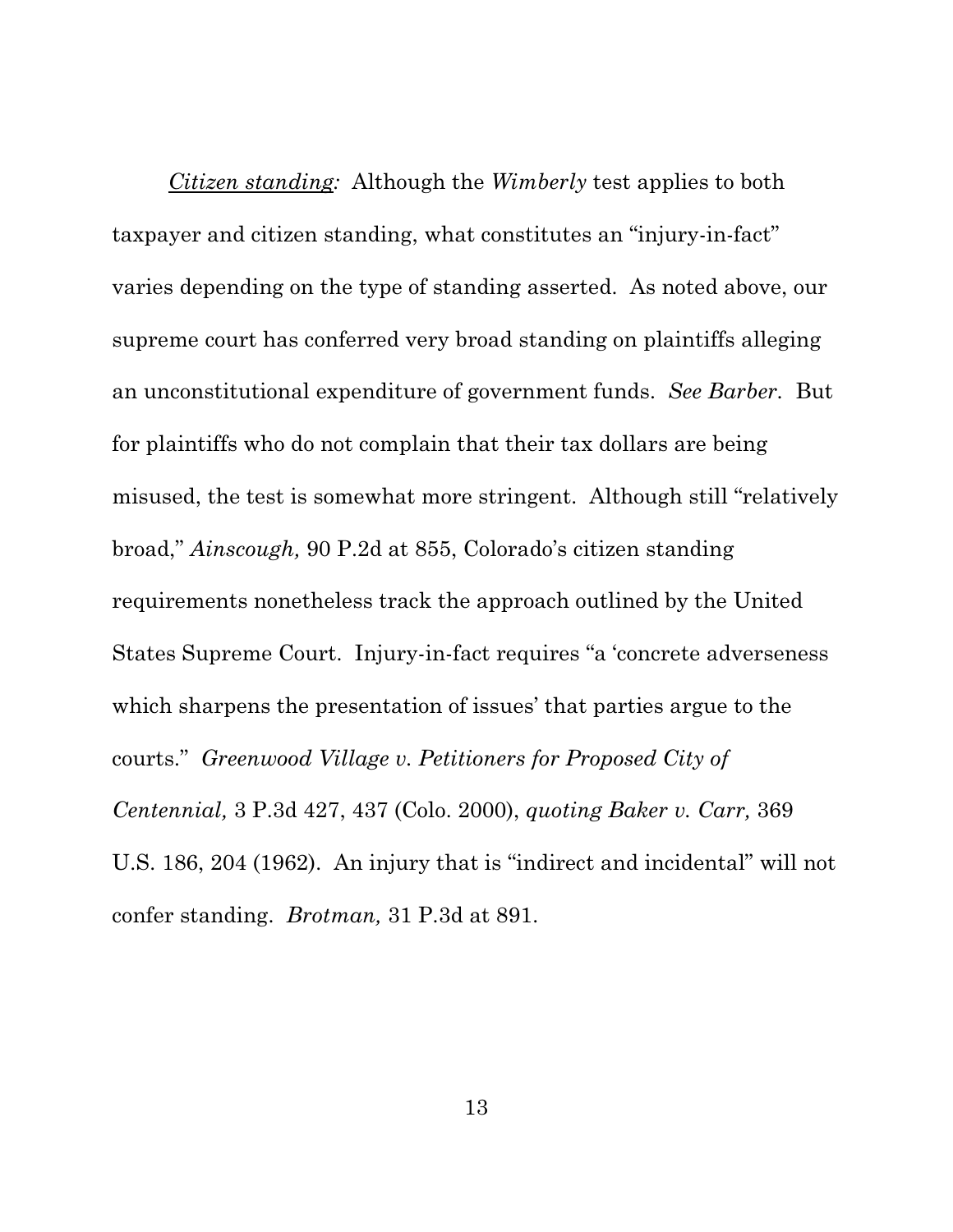## **III. The district court erroneously concluded that the Plaintiffs' alleged psychic injury was sufficient to confer citizen standing.**

Only one reported Colorado case – *Conrad –* addresses questions of standing under Colo. Const. art. II, § 4.3 Unlike the Plaintiffs here, however, the *Conrad* plaintiffs qualified for taxpayer standing primarily because they alleged an unconstitutional expenditure of city funds. 656 P.2d at 668-69. Plaintiffs made no such allegation of improper expenditures here, and the district court rightly therefore rejected the claim of taxpayer standing.

The district court erred, however, when it conferred standing on Plaintiffs based on their claim "that the honorary proclamations of a

<sup>3</sup> Questions of standing are not addressed at all in the only other pertinent reported case to have considered an alleged violation of the preference clause. *State v. Freedom from Religion Found., Inc.,* 898 P.2d 1013 (Colo. 1995). That case involved a permanent monument, not an ephemeral honorary proclamation, and so is plainly distinguishable on the facts. Moreover, the fact that the court reached a conclusion in that case without considering questions of standing has no bearing on the question whether the Plaintiffs have standing here. *See Romer v. Bd. of County Comm'rs,* 956 P.2d 566, 570 n.4 (Colo. 1998) (where court was not called upon to address the issue of standing in prior case, the precedential value of opinion in that case should not be read or assumed to resolve the question of standing).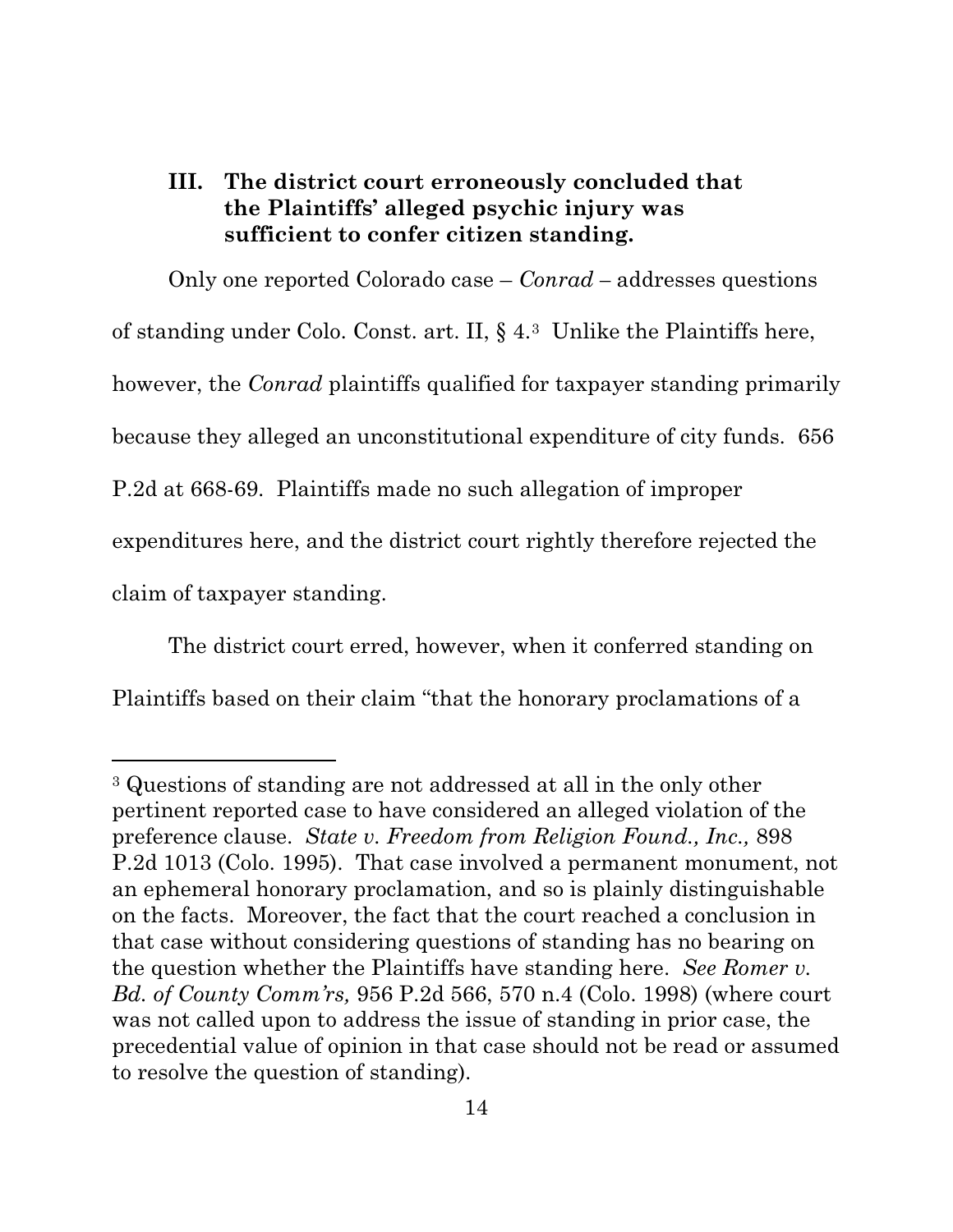Colorado Day of Prayer make them 'feel like political outsiders because they do not believe in the supposed power of prayer' [and] because they 'give the appearance of support and endorsement of religion.'" *CD,*  p1570. Based on Justice O'Connor's refinement of the *Lemon* test in *Lynch v. Donnelly,* 465 U.S. 668, 688 (1984), the district court concluded that this was "enough of an injury for standing under Colorado's law." *CD,* p1580.

To be sure, the district court's interpretation of *Lynch* was generally accurate: psychic injuries have on occasion given rise to "offended observer" standing in Establishment Clause cases. *See, e.g, American Atheists, Inc. v. Davenport,* 637 F.3d 1095, 1113-14 (10th Cir. 2010) (en banc) (finding standing to challenge Utah State Patrol's erection of roadside memorial crosses where plaintiffs had "direct personal and unwelcome contact" with the crosses); *Vazquez v. Los Angeles County,* 487 F.3d 1236, 1249-51 (9th Cir. 2007) (plaintiff had standing to challenge revision of county seal on Establishment Clause grounds where he alleged frequent regular contact with the revised seal). Although *Conrad*'s holding was focused on primarily on taxpayer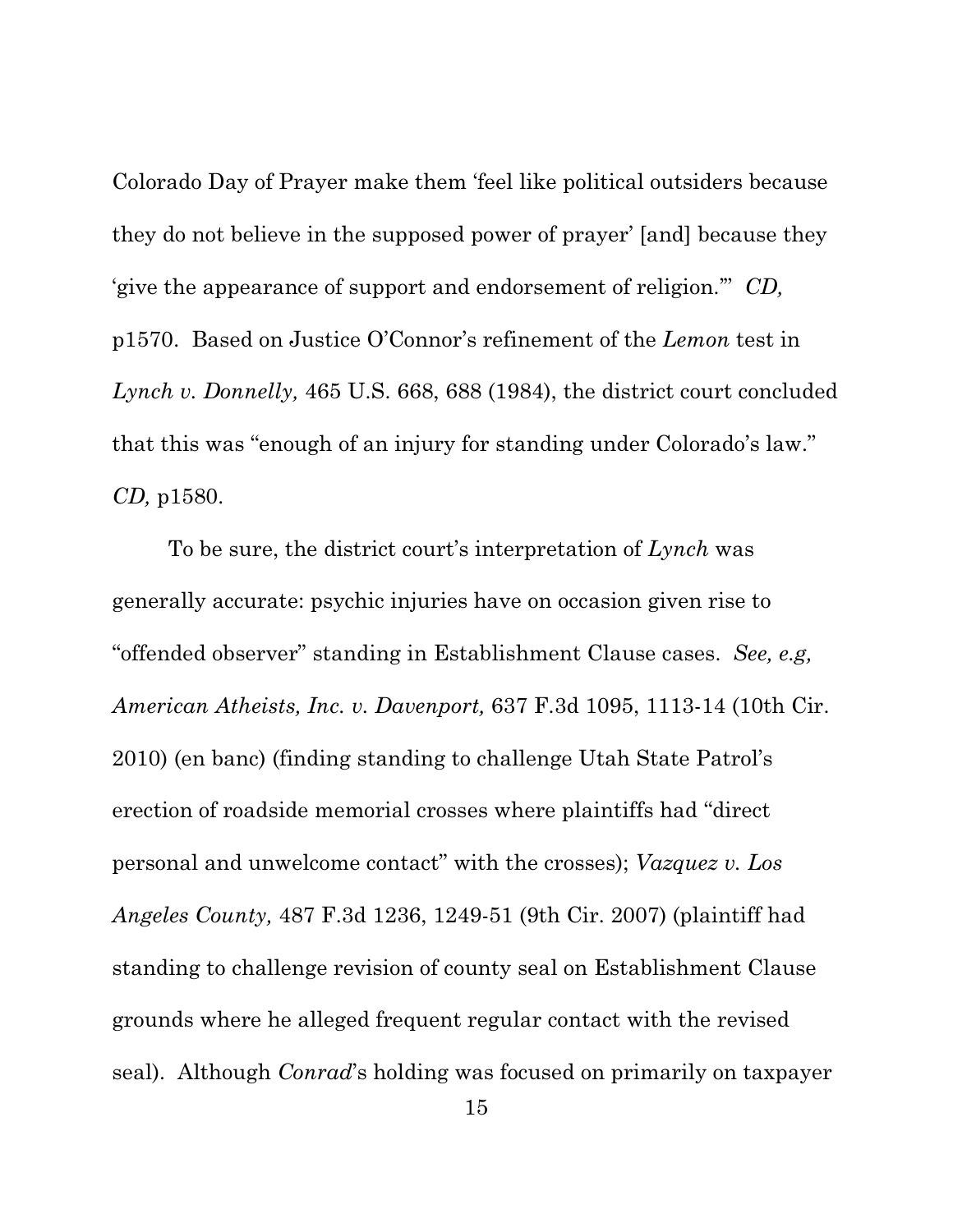standing, the supreme court's opinion implied that the offense suffered by the plaintiffs when personally observing the crèche – as well as religious services occurring in front of it – would have conferred standing on similar grounds under the Preference Clause. 656 P.2d at 666-67.

But even if psychic injury can give rise to standing, it does not follow that "offended observer" arises from the mere fact that a plaintiff is upset by a government's policy, actions, or statements. To be sufficient to confer standing, an alleged psychic injury cannot be based on a plaintiff's mere knowledge that the government has done something that offends him. Rather, the general rule under the Establishment Clause is that standing will not arise unless the injury is caused by "direct contact" with the allegedly unconstitutional action or object. *See, e.g. Suhre v. Haywood County,* 131 F.3d 1083, 1090 (4th Cir. 1997). Thus, in *Sch. Dist. of Abingdon v. Schempp,* 203, 206-08 (1963), the plaintiffs had standing to sue because they were "exposed" every morning to a "religious ceremony" of consisting of Scripture readings and prayers. However, in *Valley Forge Christian College v. Americans*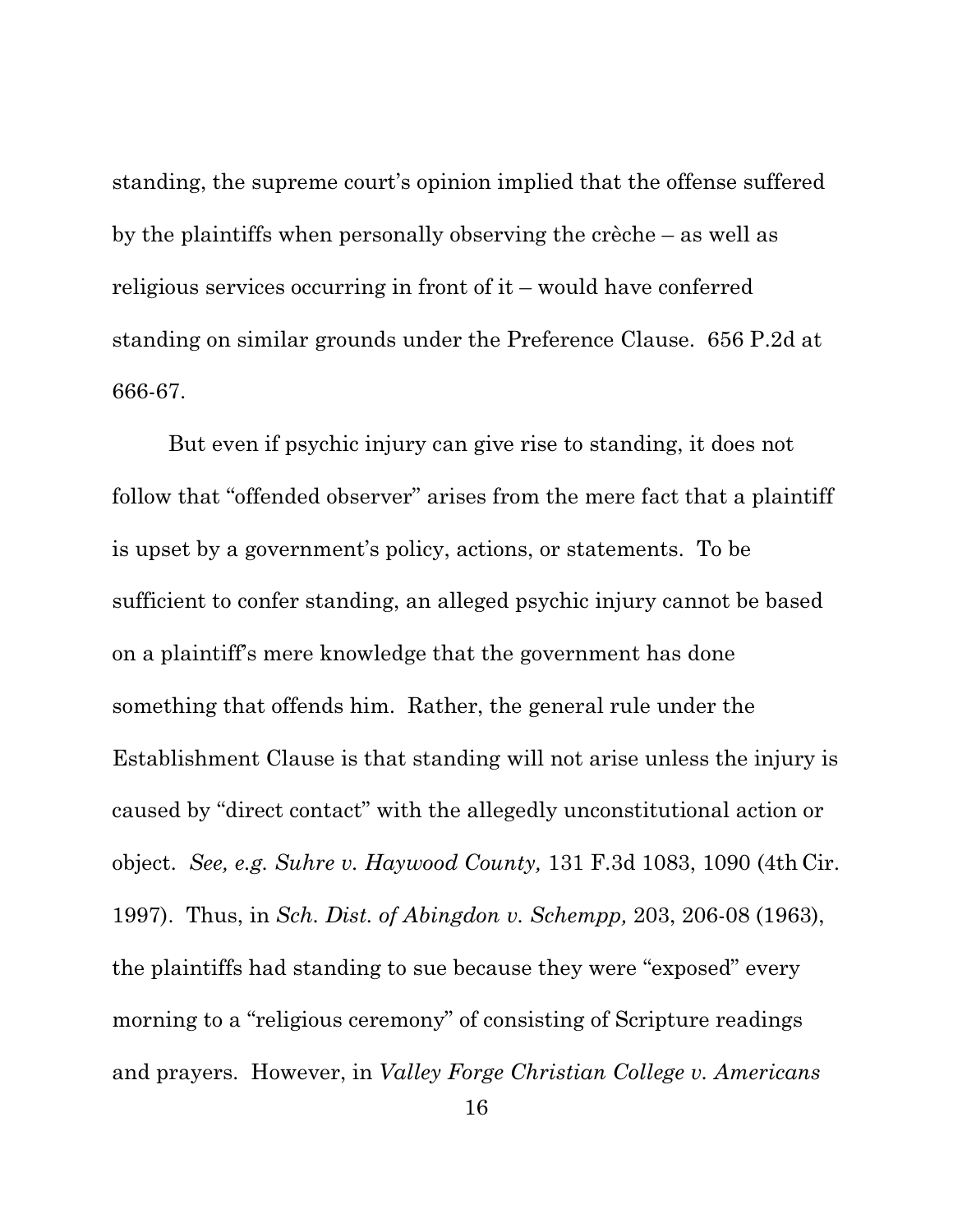*United for Separation of Church and State,* 454 U.S. 464 (1982), the Supreme Court found dispositive the plaintiffs' lack of direct contact with the challenged land transfer. As the majority put it: "the psychological consequence presumably produced by observation of conduct with which one disagrees…is not an injury sufficient to confer standing under Art. III, even though the disagreement is phrased in constitutional terms." *Id.* at 485-86.

Direct contact with a fixed physical object is easy to come by; as a result "offended observer" standing is successfully invoked on a regular basis in monument cases. However, in cases where a plaintiff attempts to challenge more ephemeral governmental actions or policies, direct contact is much more difficult to establish. *Valley Forge* dismissed the idea that reading a "news release" describing an offending governmental action can ever be enough to establish the type of injury required. 454 U.S. at 469. Other cases have taken a similarly dim view of the assertion that an injury-in-fact may flow from mere knowledge of government activity that has no direct impact on the complainant. *See, e.g., Caldwell v. Caldwell,* 545 F.3d 1126, 1133-34 (9th Cir. 2008)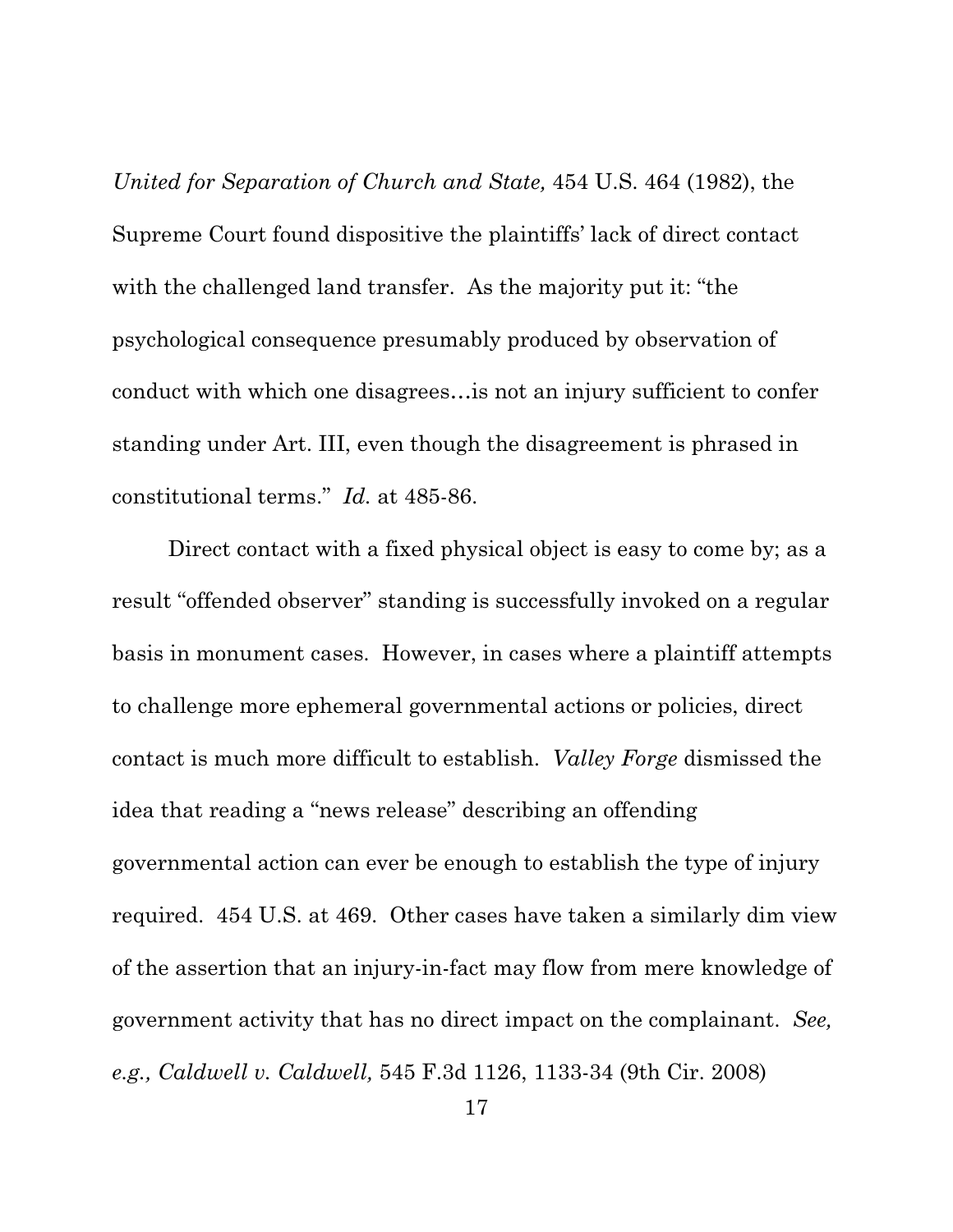(mother of student who viewed school web page containing information on religion and evolution lacked standing to challenge "the University of California's treatment of religious and anti-religious views on evolution"); *see also Elk Grove Unified School District v. Newdow,* 542 U.S. 1 (2004) (plaintiff lacked standing to challenge inclusion of "under God" in Pledge of Allegiance where he was not required to say the Pledge himself and lacked parental rights with respect to the pupil who was present when the Pledge was recited).

This is the approach that the federal district court followed in *Obama I.* That case was postured nearly identically this one, with the Freedom from Religion Foundation and several individually named plaintiffs challenging, in addition to the federal statute, the President's issuance of prayer proclamations. *Obama I,* 691 F.Supp.2d at 910-11. In rejecting the plaintiffs' claim that the issuance of the proclamations caused an injury-in-fact, the federal district court noted that "[t]hese plaintiffs may be aware through media reports, complaints from foundation members, or other sources that Presidents have issued statements regarding prayer, but that is not enough in the context of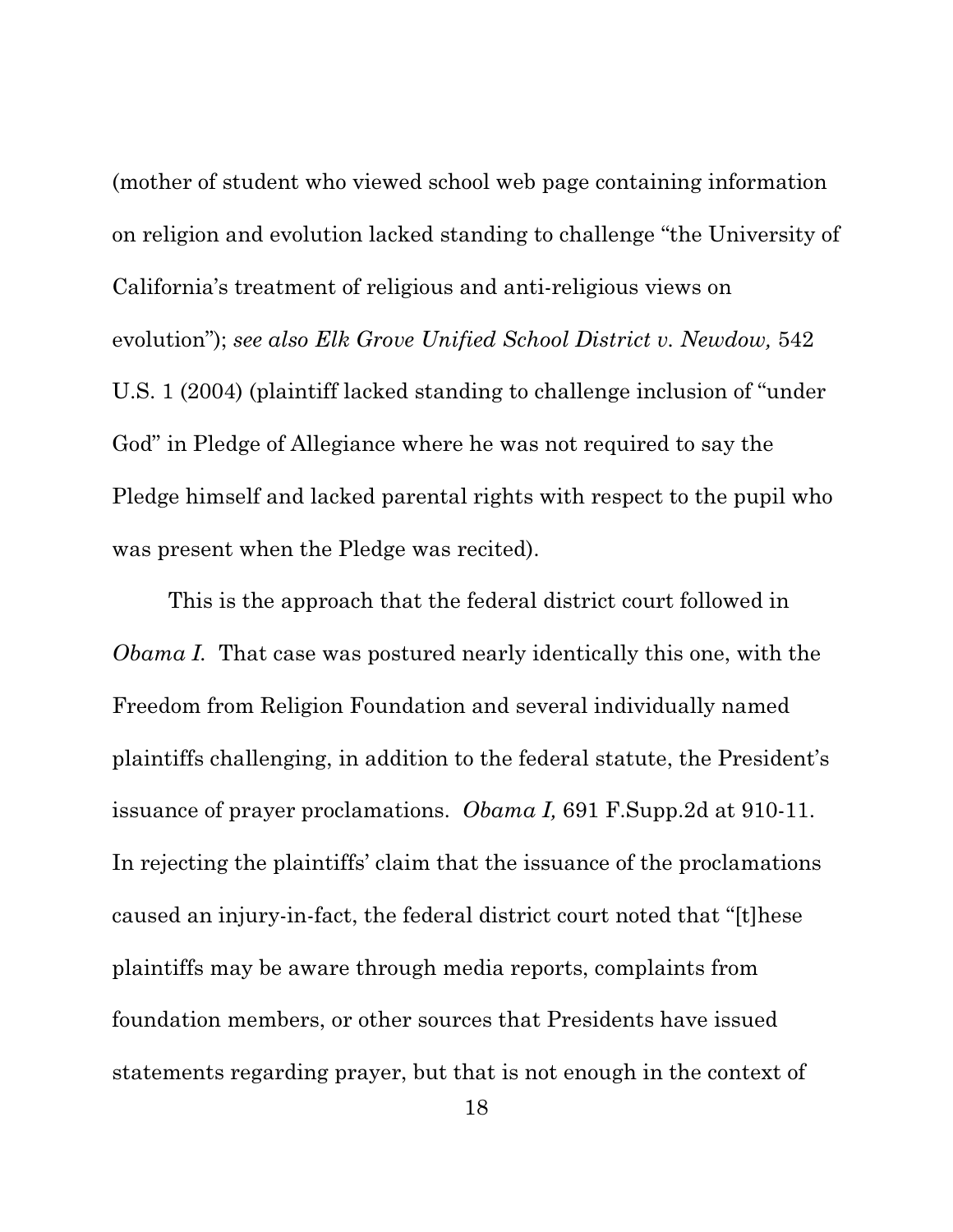this claim." *Id.* at 910. Relying on the Supreme Court's requirement of direct contact as outlined in *Valley Forge,* the court held that plaintiffs "may not challenge prayer proclamations by 'roaming the country' in search for them." *Id., quoting Valley Forge,* 454 U.S. at 487 (alterations omitted).

The individual plaintiffs in this case alleged precisely the same injury as the one found insufficient in *Obama I*. The proclamations were not mailed to them or posted by the Governor for the world to see. Plaintiffs did not attend any of the Colorado Day of Prayer celebrations or personally observe (and take offense at) the honorary proclamations being publicly read. Instead, the Plaintiffs went looking for the honorary proclamations, and found them "through extensive media coverage, including on the internet, print media and visual coverage." *CD,* p167. They were not injured by the Governor's issuance of the proclamations; rather, any injury that they allegedly suffered was the self-inflicted result of their search for something to be offended by. The nature of the proclamations themselves makes this conclusion all the more evident. As Justice Souter has put it: "religious proclamations"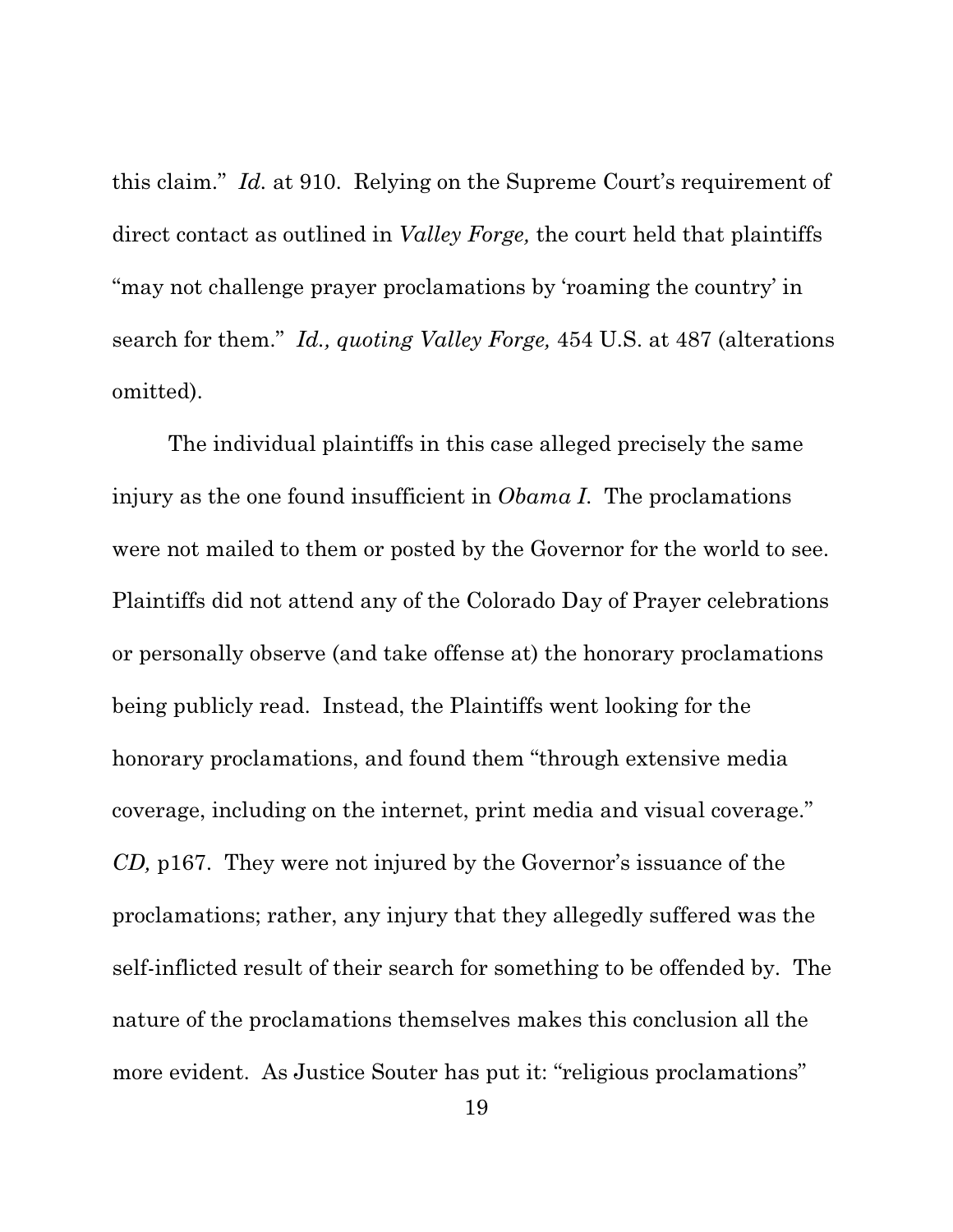are "rarely noticed, ignored without effort, conveyed over an impersonal medium, and directed at no one in particular[.]" *Lee v. Weisman,* 505 U.S. 577, 630 (1992) (Souter, J. concurring). The honorary proclamations challenged in this case are no different. They are not publicized by the Governor's office and they do not have the force and effect of law. Moreover, as the district court found, rather than requiring or even requesting participation from the public at large, the challenged honorary proclamations simply acknowledge that an event will occur. *CD*, p1573. In that sense, they are even less likely to cause injury than the Presidential proclamations challenged in the Wisconsin case, which, as the Seventh Circuit noted, contained a general invitation to pray. *Obama III,* 641 F.3d at 806. Even an invitation would not be enough for standing, though. "[A]lthough this proclamation speaks to all citizens, no one is obliged to pray, any more than a person would be obliged to hand over his money if the President asked all citizens to support the Red Cross and other charities. It is not just that there are no penalties for noncompliance; it is that disdaining the President's proclamation is not a 'wrong.'" *Id.*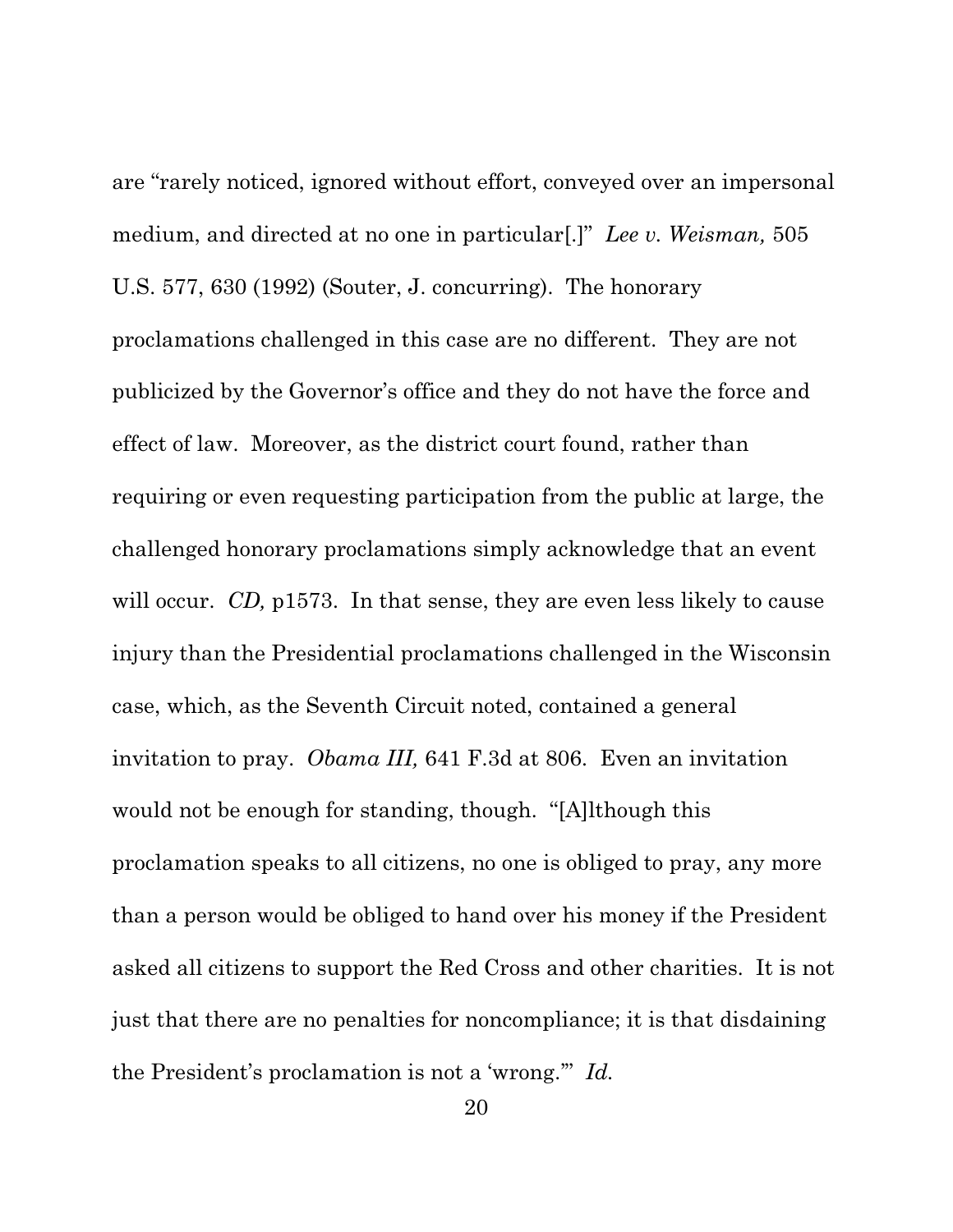It is not exceptionally difficult to establish citizen standing in Colorado's state courts, but airing a "generalized grievance," rather than raising an actual injury to a legally protected interest, will not do. *Greenwood Village,* 3 P.3d at 437. The Plaintiffs are certainly entitled to take offense at the Governor's issuance of honorary proclamations acknowledging a Colorado Day of Prayer, but their mere disagreement with the Governor's policies is not enough to confer standing to challenge their constitutionality in court. *See Schlesinger v. Reservists Committee to Stop the War,* 418 U.S. 208, 223 n.13 (1974) (no standing arises from "the abstract injury in nonobservance of the Constitution asserted by…citizens"). Simply put, the Plaintiffs were required to show more than that they decided to sue the state after reading in the newspaper that the challenged honorary proclamations had been issued. To hold otherwise, as the district court did, would be to abandon Colorado's already-lenient standing jurisprudence, and allow virtually anyone who disagreed with virtually any government policy or action to present it to the courts for resolution. For these reasons, the district court's ruling should be affirmed, but on the alternate ground that the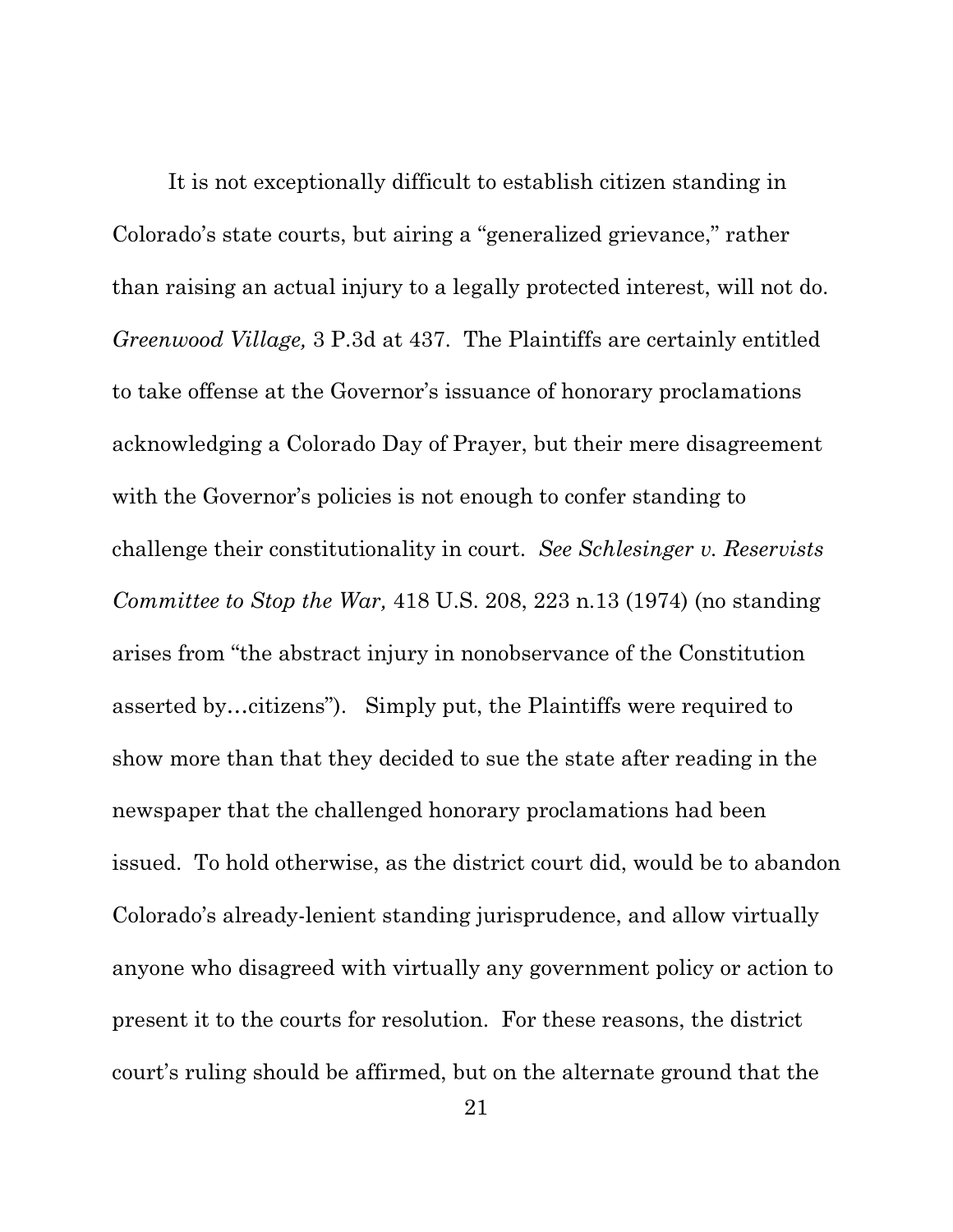Plaintiffs – because they did not demonstrate an injury-in-fact – lacked standing to challenge the honorary proclamations at issue.

#### **ANSWER BRIEF**

Our supreme court's construction of the Preference Clause mirrors federal Establishment Clause jurisprudence. *See State v. Freedom From Religion Foundation, Inc.,* 898 P.3d 1013, 1019 (Colo. 1995). Accordingly, and consistent with the Establishment Clause, the Colorado Constitution forbids state government from "favor[ing] religion over non-religion." *Id., citing Allegheny County v. American Civil Liberties Union,* 492 U.S. 573, 593 (1989). At bottom, Plaintiffs' substantive claim rests on the sole proposition that, by issuing honorary proclamations for a "Colorado Day of Prayer," the Governor endorses religion, thereby favoring it over non-religion, and by doing so violates the Preference Clause. To the contrary, however, each of the multiple tests applied by the Supreme Court in Establishment Clause cases leads to the same result: the Governor's acknowledgment of a "Colorado Day of Prayer" does not violate the Preference Clause.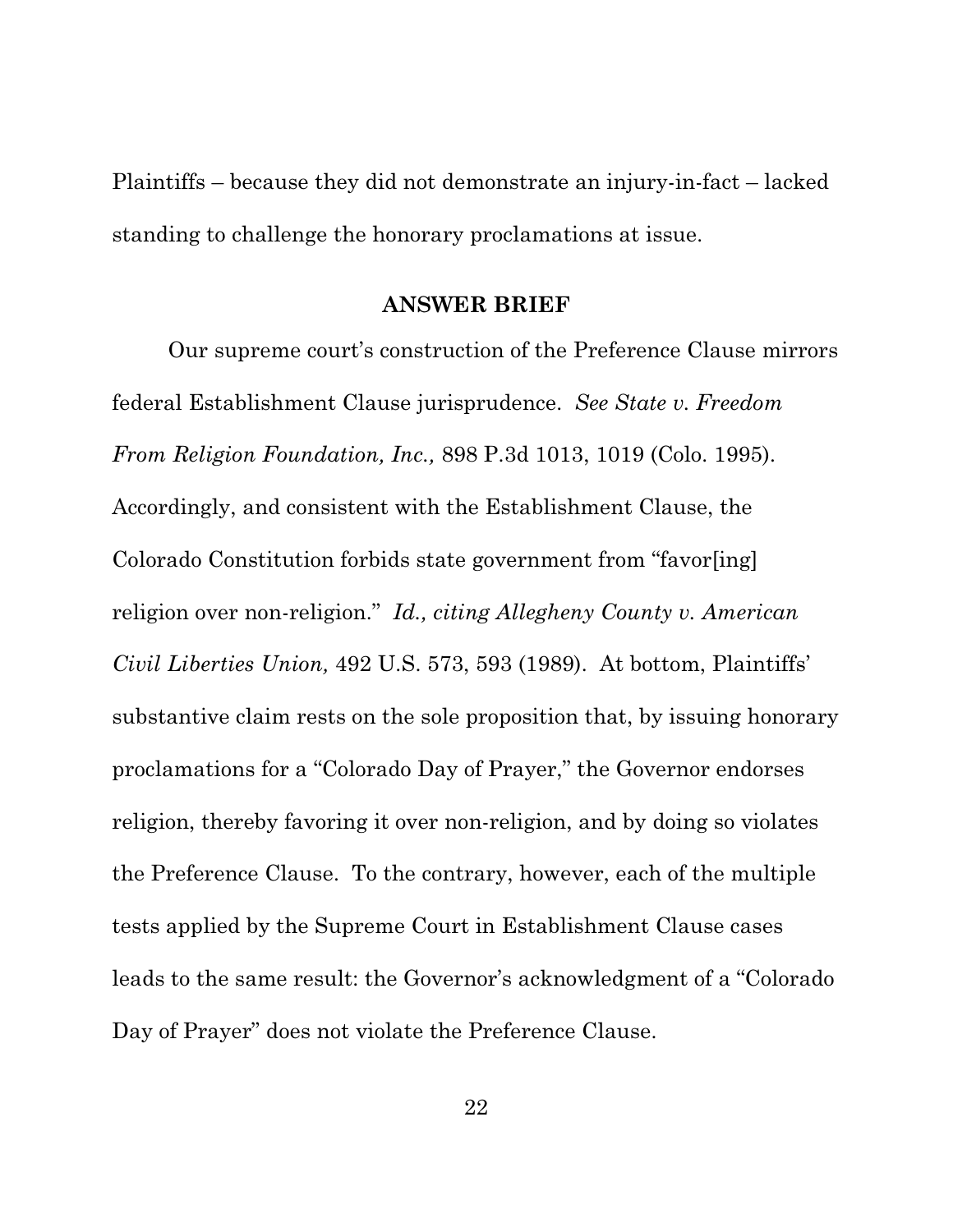## **I. The honorary proclamations at issue pass all of the various tests developed in the Supreme Court's Establishment Clause jurisprudence.**

The Supreme Court's approach to Establishment Clause jurisprudence is less than straightforward. Even 40 years after the seminal case of *Lemon v. Kurtzman,* 403 U.S. 602 (1971), the Justices remain divided not only as to the scope and meaning of the Establishment Clause, but also as to the proper legal framework to apply to the facts in each particular case. *See Lamb's Chapel v. Ctr. Moriches Union Free Sch. District,* 508 U.S. 384, 398-399 (1993) (Scalia, J., concurring) ("When we wish to strike down a practice [that the *Lemon* test] forbids, we invoke it; when we wish to uphold a practice it forbids, we ignore it entirely. Sometimes, we take a middle course, calling its three prongs 'no more than helpful signposts.'") (citations omitted) (*quoting Hunt v. McNair,* 412 U.S. 734, 741 (1973)). In the midst of this uncertainty, courts commonly apply several potential tests in every case. *See, e.g. Newdow v. Rio Linda Union School District,* 597 F.3d 1007, 1017 (9th Cir. 2010). (applying three independent tests to evaluate plaintiffs' claim). This brief follows the same approach.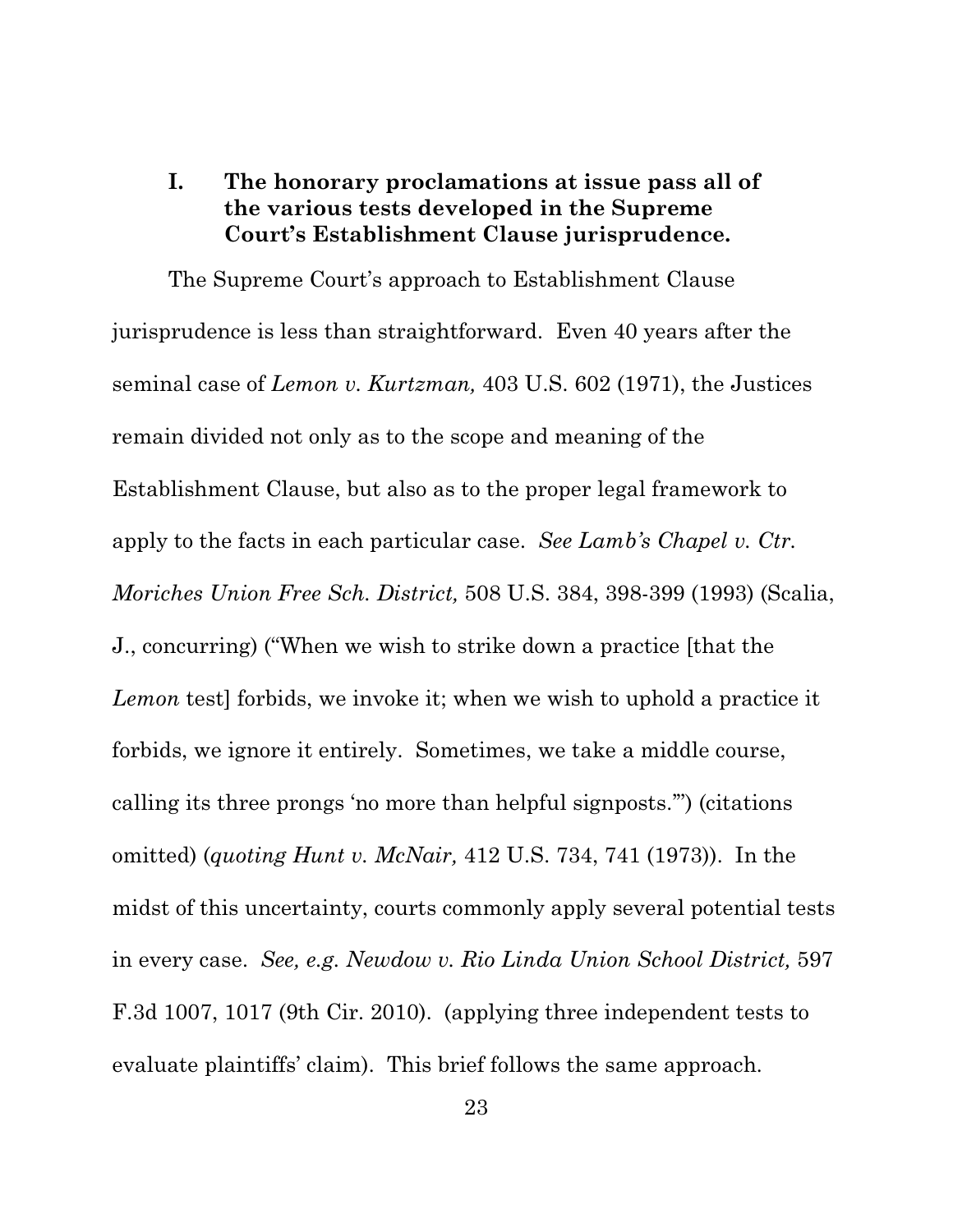### **1. The** *Lemon* **Test**

*Lemon* involved a First Amendment challenge to state statutes providing for public assistance to parochial schools. Although it has been heavily criticized (and in some cases simply ignored), the *Lemon* test remains "the only coherent test" of the Establishment Clause ever adopted by a majority of the Court. *Wallace v. Jaffree,* 472 U.S. 38, 63 (1985) (Powell, J., concurring). The *Lemon* test requires a government act to: "1) have a secular purpose, 2) neither advance nor inhibit religion as its primary effect, and 3) not foster excessive entanglement with religion." *Van Osdol v. Vogt,* 908 P.2d 1122, 1131 (Colo. 1996).

> **a. Like all honorary proclamations, honorary proclamations acknowledging a "Colorado Day of Prayer" have a secular purpose.**

The first prong of the *Lemon* test asks "whether government's actual purpose is to endorse or disapprove of religion." *Edwards v. Aguillard,* 482 U.S. 578, 585 (1987) (*quoting Lynch*, 465 U.S. at 690) (O'Connor, J., concurring). "[T]he secular purpose required has to be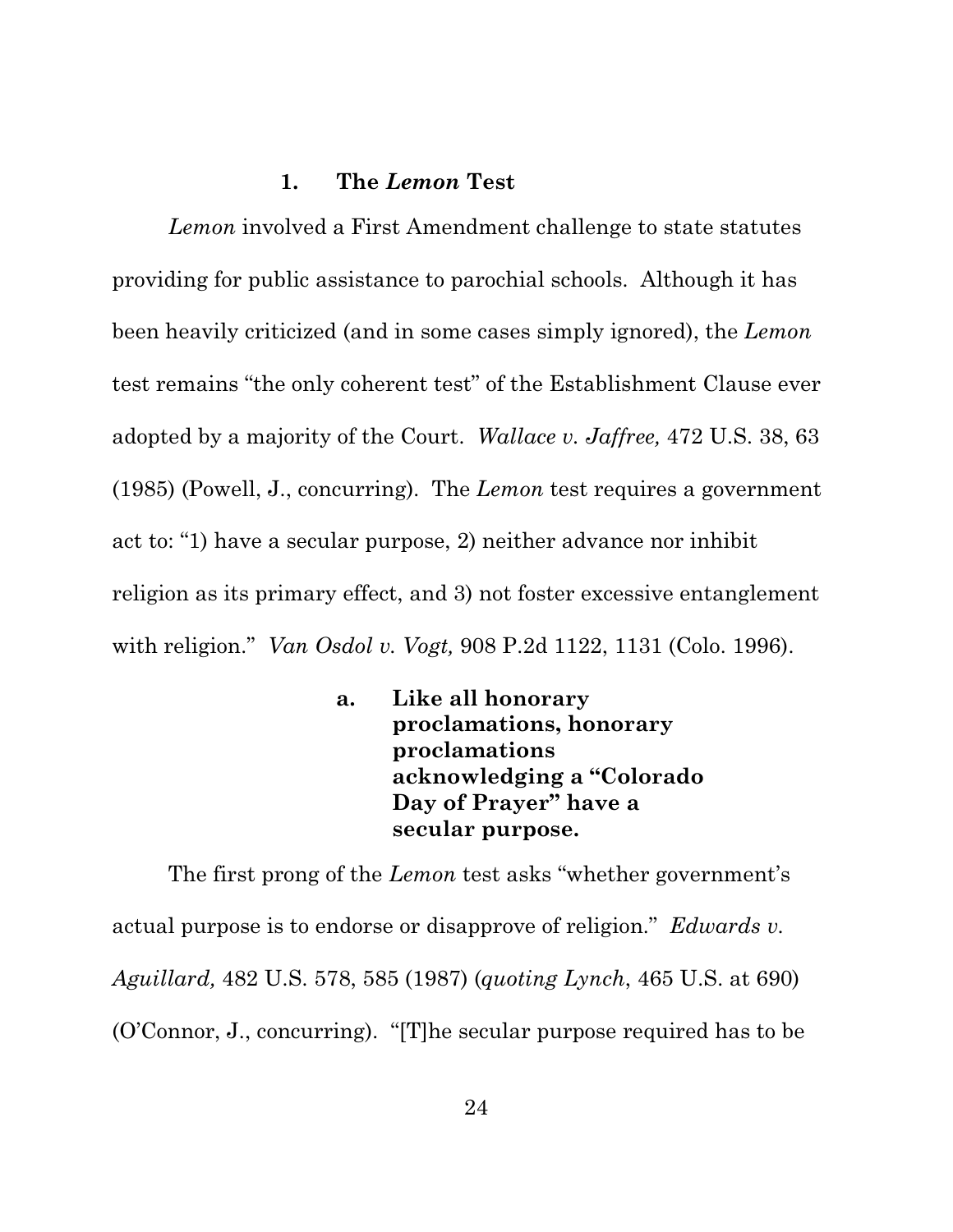genuine, not a sham, and not merely secondary to a religious objective." *McCreary County v. ACLU of Kentucky,* 545 U.S. 844, 863 (2005).

The Governor's honorary proclamations have the obvious secular purpose of acknowledging an independently organized and privately hosted event. This is true for all honorary proclamations. As the district court noted, the Governor's office does not "examine the purposes of the National Day of Prayer Task Force before issuing its proclamation, and is not making a determination of what activities are 'religious.'" *CD,* p1576.

The text of the 2008 honorary proclamation, quoted in its entirety below, demonstrates its secular purpose quite clearly.

> WHEREAS, the authors of the Declaration of Independence recognized "That all men are created equal, that they are endowed by their Creator with certain unalienable Rights, that among these are Life, Liberty and the pursuit of Happiness;" and WHEREAS, the National Day of Prayer,

established in 1952, and defined by President Ronald Reagan as the first Thursday in May, provides Americans with the chance to congregate in celebration of these endowed rights; and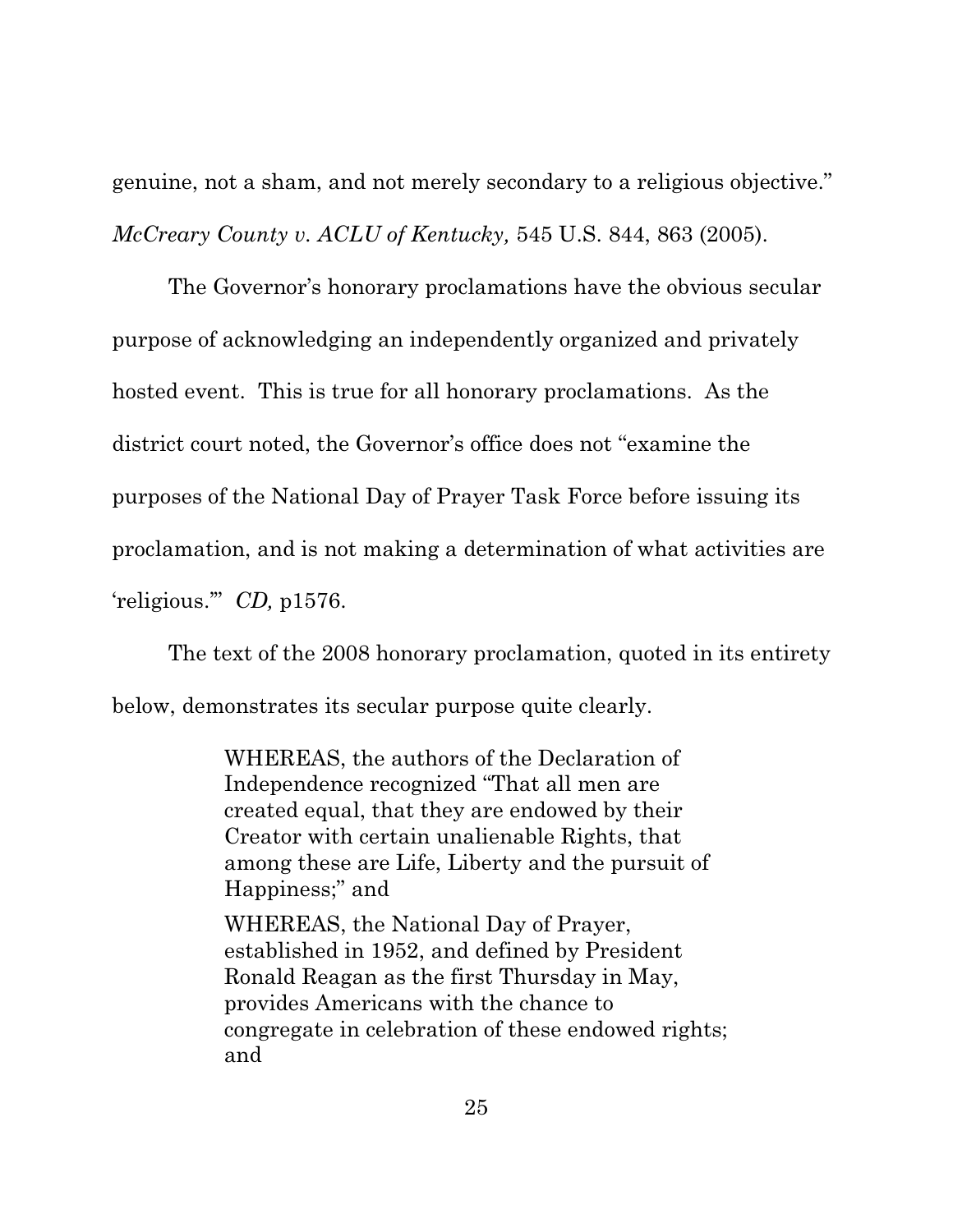WHEREAS, each citizen has the freedom to gather, the freedom to worship, and the freedom to pray, whether in public or private; and

WHEREAS, in 2008, the National Day of Prayer acknowledges Psalm 28:7 – "The Lord is my strength and shield, my heart trusts in Him, and I am helped;" and

WHEREAS, on May 1, 2008, individuals across this state and nation will unite in prayer for our country, our state, our leaders, and our people;

Therefore, I, Bill Ritter, Jr., Governor of the State of Colorado, do hereby proclaim May 1, 2008, Colorado Day of Prayer in the State of Colorado.

The first three clauses of the honorary proclamation outline the purpose

and history of the National Day of Prayer statute: to "provide[]

Americans with the chance to congregate in celebration" of their

religious freedom. The fourth and fifth clauses acknowledge the

occurrence of the National Day of Prayer, and make reference to the

theme chosen by the private organization that requested the

proclamation and organized an event on that date. The fifth clause

notes that on May 1, 2008, "individuals...will unite in prayer." This is

certainly not an admonition or exhortation to pray on that date. To the

contrary, it is simply the unremarkable observation that, based on over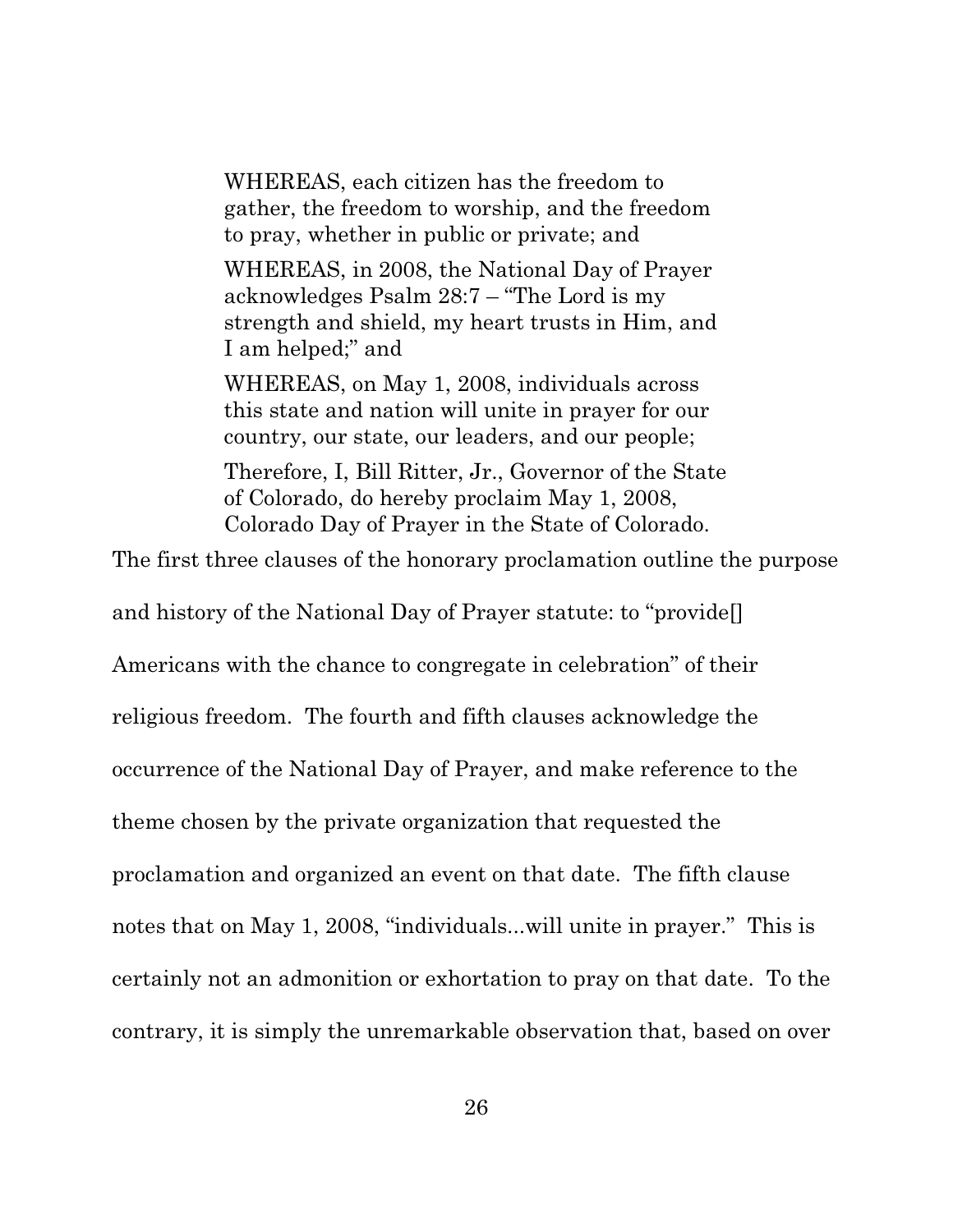fifty years of U.S. history, it is safe to predict that significant numbers of citizens will indeed gather and "unite in prayer" on the National Day of Prayer.

Viewed as a whole, this honorary proclamation's secular purpose is clear. As with all honorary proclamations, it is neither an endorsement of the event being acknowledged nor an exhortation to participate. It is an acknowledgment of the importance of the nation's religious heritage, and the constitutionally enshrined religious freedom of its citizens. In any event, the honorary proclamation's purpose is certainly not *exclusively* religious, and the fact that it may confer an incidental benefit on religious activity does not convert the honorary proclamation to an impermissible religious statement or exhortation. *See FFRF,* 898 P.2d at 1020 ("We have adopted the view that a government act which has both a religious and secular message need not, in all instances, fall as a casualty of constitutional scrutiny"); *see also Van Orden v. Perry,* 545 U.S. 677, 684 n.3 (2005) (rejecting "the principle that the Establishment Clause bars any and all governmental preference for religion over irreligion," and noting that "[e]ven the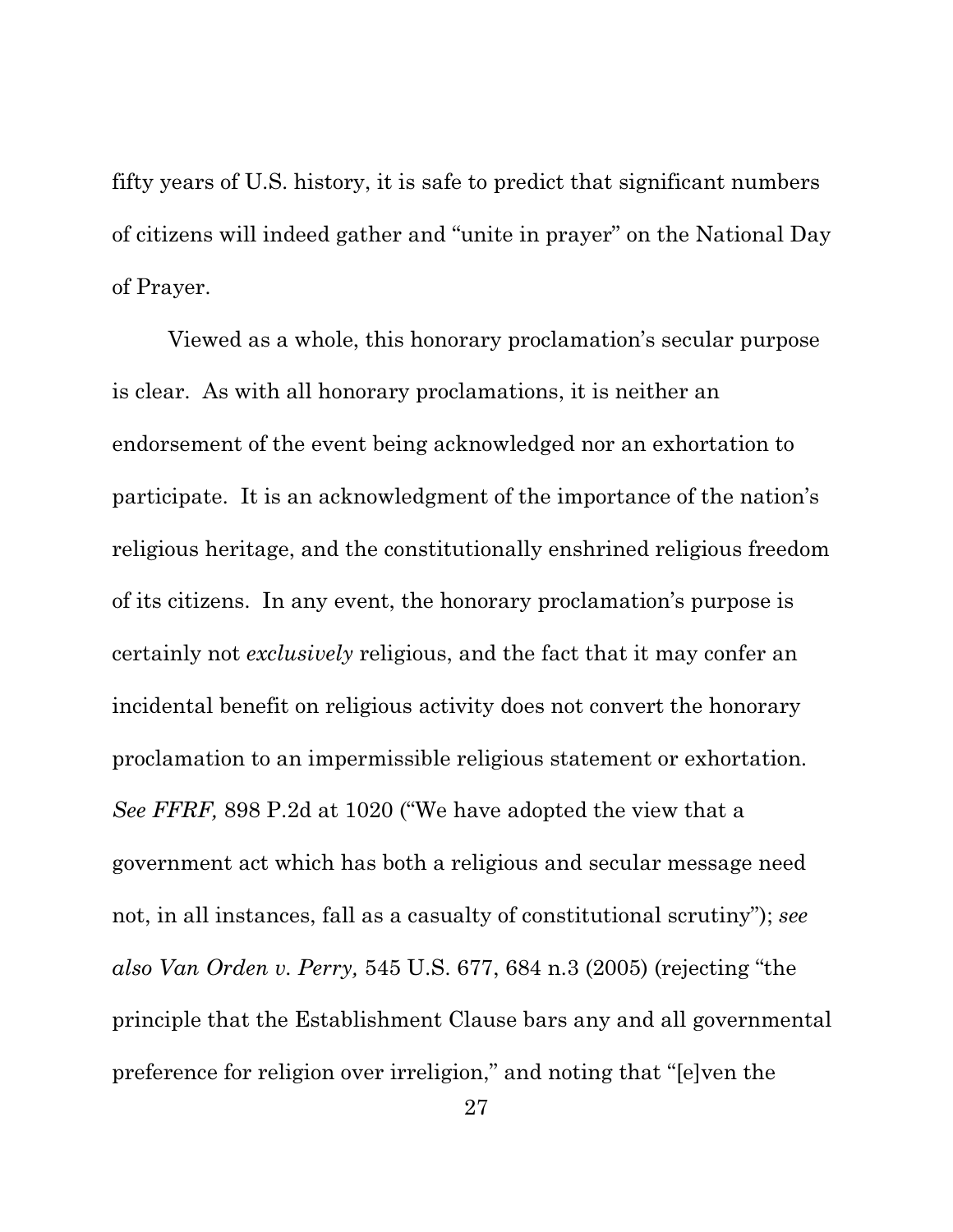dissenters do not claim that the First Amendment's Religion Clauses forbid all governmental acknowledgments, preferences, or accommodations of religion").

## **b. The Governor's honorary proclamations do not endorse religion over nonreligion .**

The Establishment Clause requires the government to take a neutral stance with respect to religion. *See Wallace,* 472 U.S. at 53 ("the individual freedom of conscience protected by the First Amendment embraces the right to select any religious faith or none at all"). Thus, *Lemon*'s second prong considers whether the "principal or primary effect" of a governmental action "advances [or] inhibits religion." *Lemon,* 403 U.S. at 612-13. For the purposes of applying *Lemon*'s second prong under Colo. Const., art II, § 4, our supreme court has adopted Justice O'Connor's refinement of *Lemon* in her *Lynch* concurrence. This refinement, commonly known as the "endorsement test," directs the reviewing court to consider whether the government's "actions reasonably can be interpreted as governmental endorsement or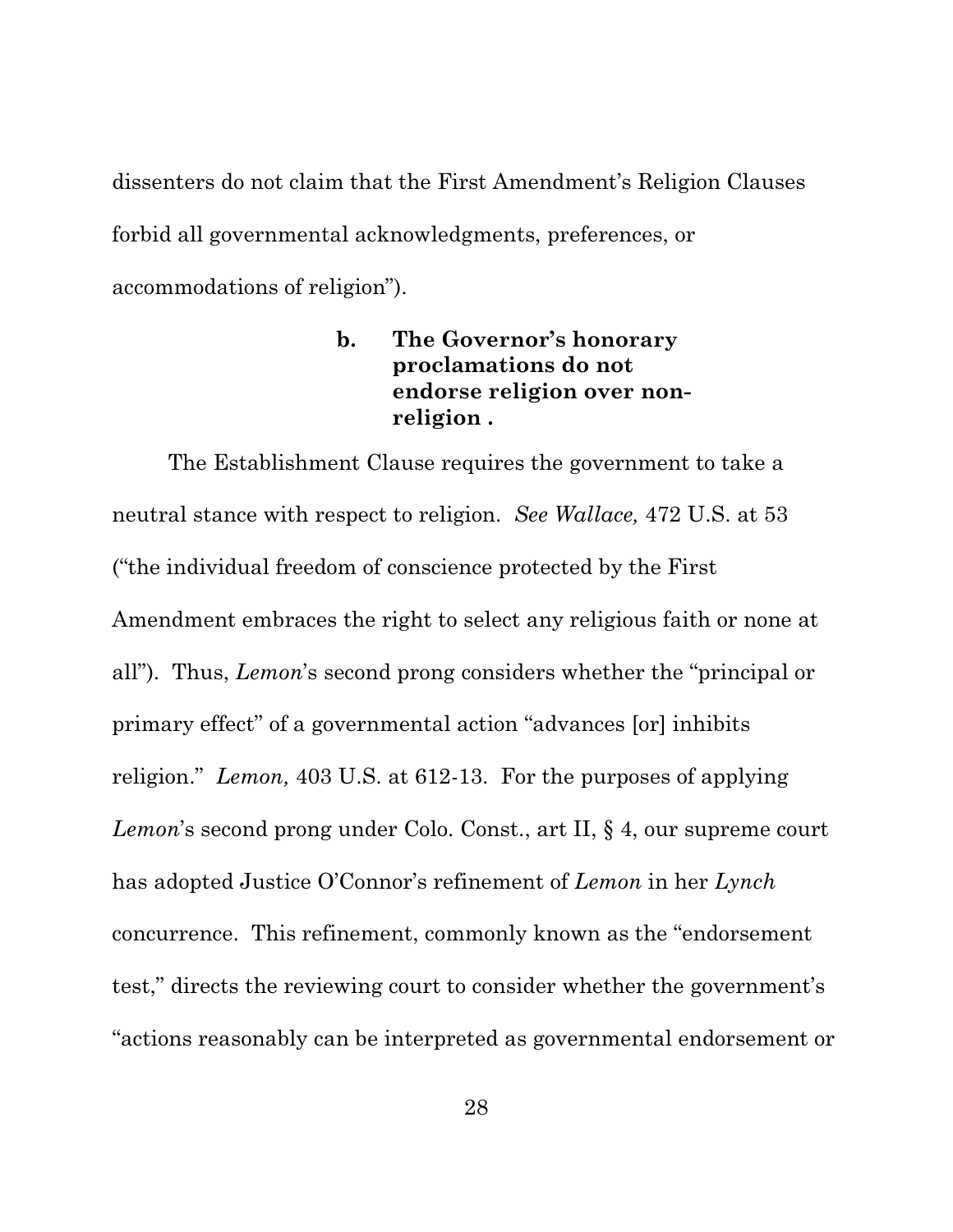disapproval of religion." *FFRF,* 898 P.2d at 1021, *citing Lynch*, 465 U.S. at 692 (O'Connor, J., concurring).

The endorsement test is a contextual inquiry that requires consideration of "(1) what message the government intended to convey; and (2) what message the government's actions actually conveyed to a reasonable person." *FFRF,* 898 P.2d at 1021, *citing Lynch,* 465 U.S. at 690 (O'Connor, J., concurring). "Endorsement" does not merely mean "an expression or demonstration of approval or support;" to the contrary, the Supreme Court has "equated 'endorsement' with 'promotion' or 'favoritism.'" *Capitol Square Review and Advisory Bd. v. Pinette,* 515 U.S. 753, 763 (1995) (plurality opinion). On appeal, Plaintiffs focus primarily on the endorsement prong of the *Lemon* test, arguing that a "reasonable observer," aware of the context in which the challenged honorary proclamations have been issued, would conclude that the Governor issued them as a means of endorsing religion over non-religion.

> **2. Honorary proclamations – irrespective of their subject matter – do not "endorse"**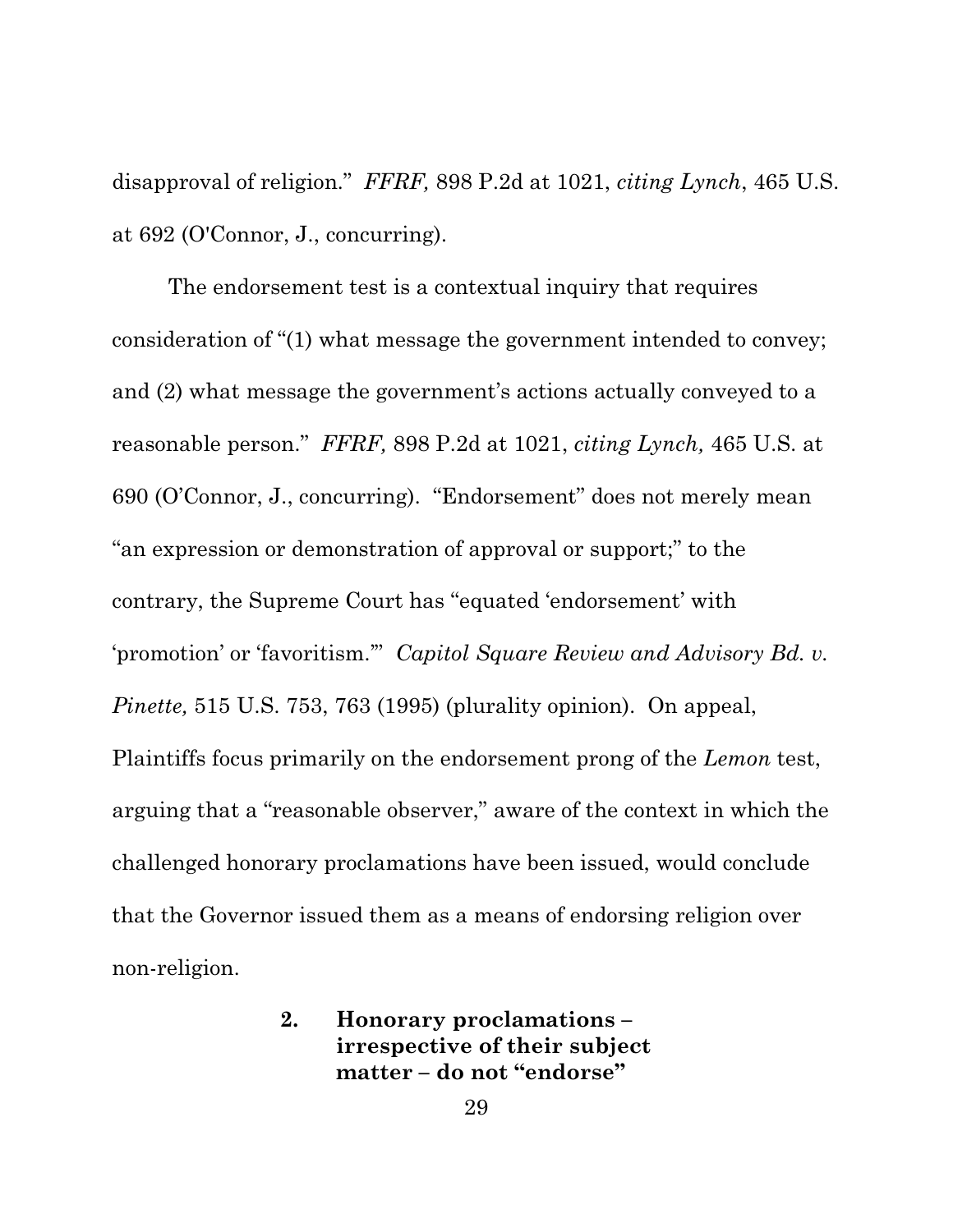**anything, and therefore cannot be reasonably be construed as communicating promotion or favoritism.**

Plaintiffs assert that "endorsement is the purpose and effect of an official proclamation by the Governor." Open. Br. 30. Building on this claim, they argue that any honorary proclamation that mentions prayer can only be construed as endorsing it.

This position betrays Plaintiffs' fundamental misunderstanding of the nature of honorary proclamations, and is key to why the district court's order should be affirmed. Honorary proclamations – regardless of their subject – neither "endorse" anything nor require any citizen action in response. *CD,* p1599; *cf. Obama III,* 641 F.3d at 807 (by issuing prayer proclamation, "[t]he President has made a request; he has not issued a command"); *and Zwerling v. Reagan,* 576 F.Supp.2d 1373 (C.D. Cal. 1983) (President Reagan's proclamation of the "Year of the Bible," and accompanying congressional resolution, did not violate Establishment Clause). Instead, they simply acknowledge events, like anniversaries or annual gatherings, or recognize individual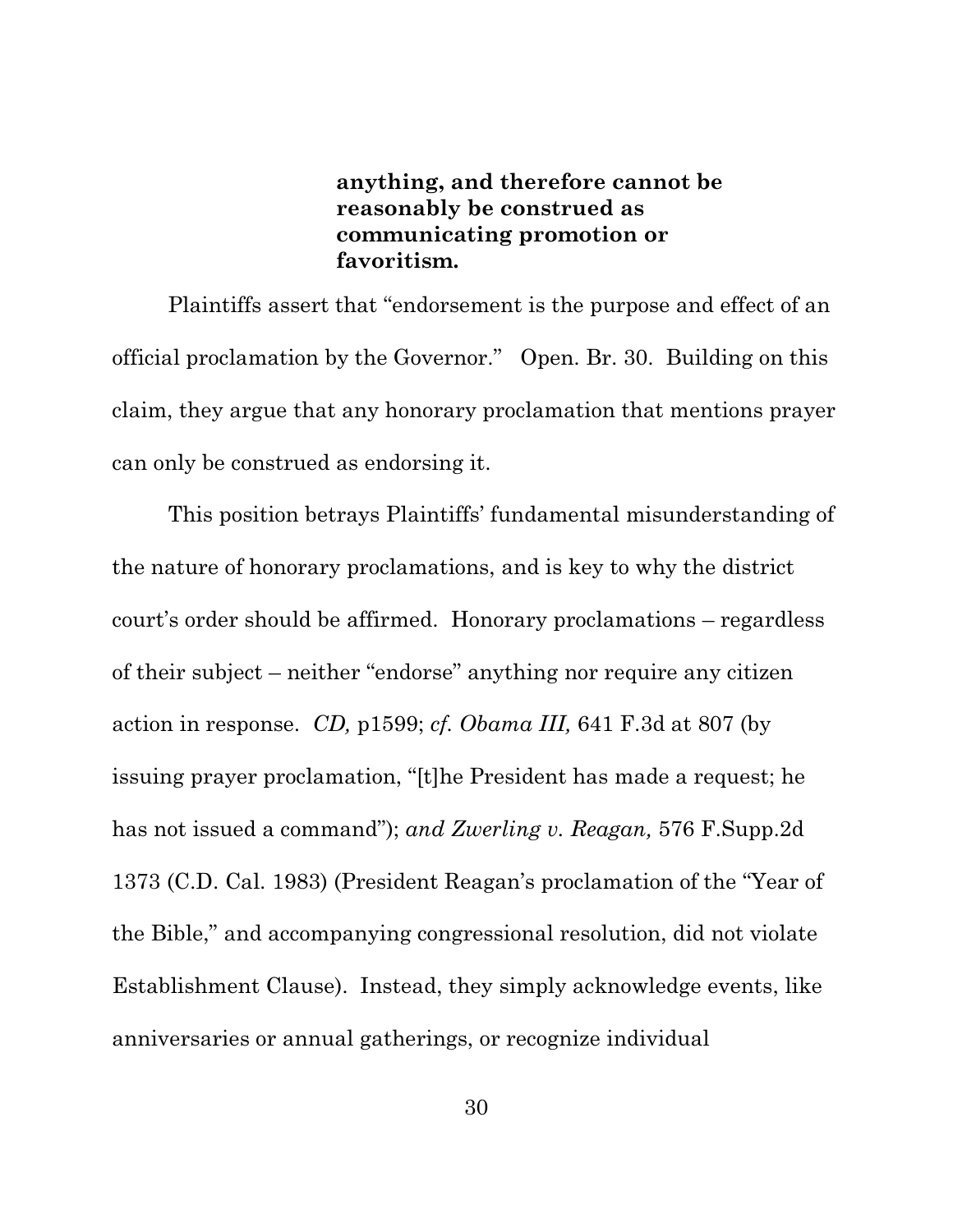accomplishments. Although Plaintiffs assert otherwise, the undisputed evidence below demonstrated that endorsement is *not* the purpose of an honorary proclamation, and would not be construed as such by a reasonable observer. *CD,* p414-15 (31:24-32:6)*.* To the contrary, a reasonable observer would realize that the Governor's office issues hundreds of honorary proclamations each year, some of which acknowledge rival groups and causes. The reasonable observer would realize that, whether he is proclaiming "Chili Appreciation Society International Day," or a "Colorado Day of Prayer," the Governor is not promoting or favoring the cause, but instead is simply acknowledging some private group's own celebration of it.

Because honorary proclamations do not constitute governmental endorsement of the subjects and events that they recognize or acknowledge, Plaintiffs' claim fails at the threshold. Nonetheless, as argued below, even assuming *arguendo* that a reasonable observer could theoretically construe honorary proclamations as endorsements under some circumstances, the content of the particular honorary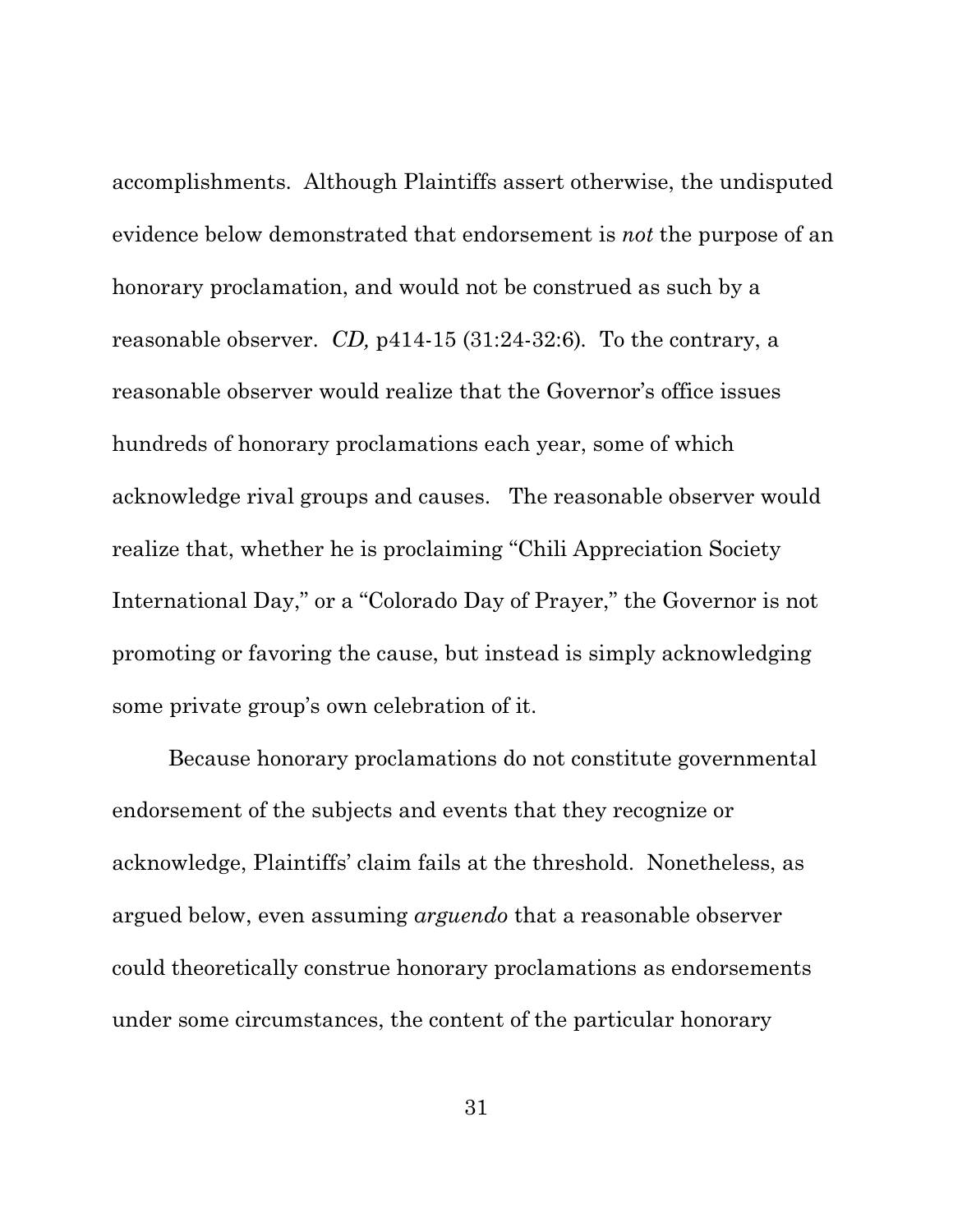proclamations at issue, and the context in which they are issued, raise no concerns under the Preference Clause.

> **3. Even assuming that honorary proclamations could be considered endorsements in some contexts, no such concerns cast doubt on the constitutionality of the honorary proclamations challenged in this case.**

The endorsement test has been used most commonly in monument cases, where "context" can be derived from the prominence of the display, its timing, and its surroundings, among other factors. *See, e.g. FFRF,* 898 P.2d at 1025-26; *Allegheny County,* 492 U.S. at 597. The notion of "context" is less distinct for honorary proclamations; however, the Supreme Court has at least made clear that the "objective observer" standard applies, pursuant to which the reviewing court takes into account "the text, legislative history, and implementation of the statute, or comparable official act" from the perspective of a detached thirdparty observer. *McCreary County v. American Civil Liberties Union of Kentucky,* 545 U.S. 844, 862 (2005) (internal quotation omitted). As the architect of the endorsement test described it: "the [endorsement] test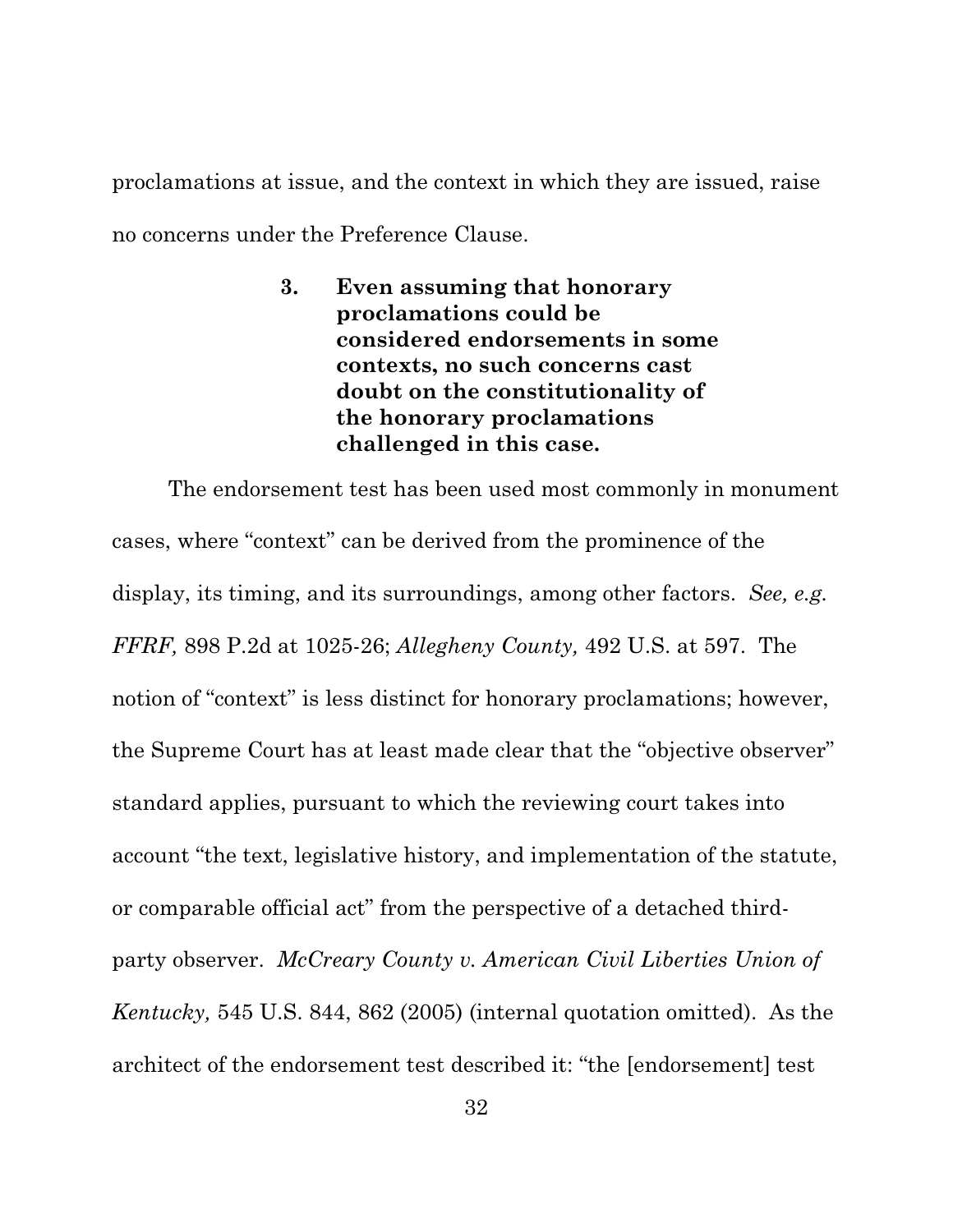does not evaluate a practice in isolation from its origins and context. Instead, the reasonable observer must be deemed aware of the history of the conduct in question, and must understand its place in our Nation's cultural landscape." *Elk Grove Unified School District,* 542 U.S. at 35 (2004) (O'Connor, J., concurring in the judgment). In addition, the "reasonable observer" must in fact be truly objective. "[A]dopting a subjective approach would reduce the test to an absurdity. Nearly any government action could be overturned as a violation of the Establishment Clause if a 'heckler's veto' sufficed to show that its message was one of endorsement." *Id.*

As they did below, Plaintiffs assert that the challenged honorary proclamations must be considered in the context of the history of the National Day of Prayer statute. Indeed, a substantial portion of the Opening Brief is devoted to outlining the history of, and motivations behind, the federal government's adoption of 36 U.S.C. § 119. The district court correctly rejected this approach, noting that although "Plaintiffs… refuse to quit the argument about the National Day of Prayer…[it] is simply not at issue here." *CD,* p1600.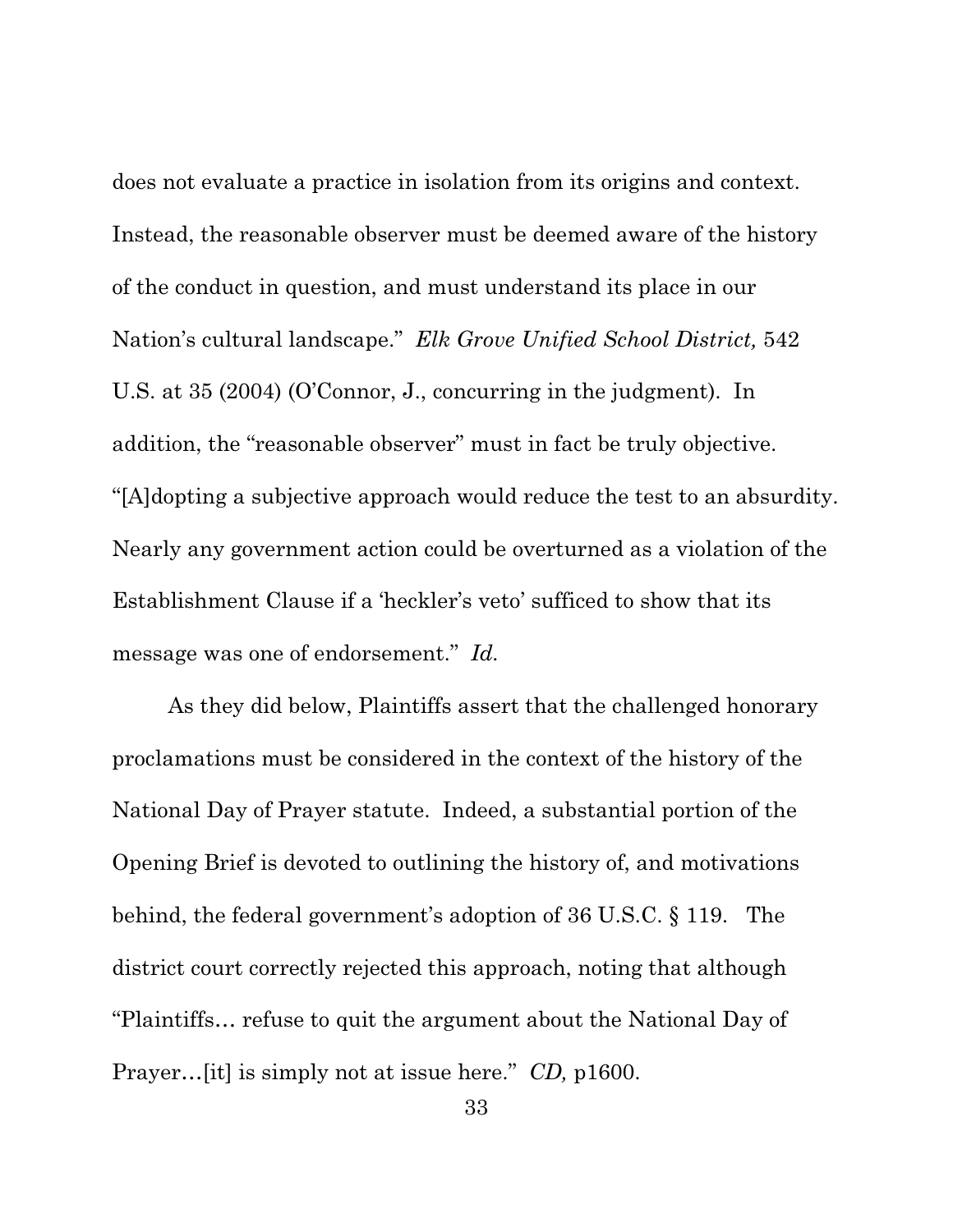Plaintiffs' arguments notwithstanding, an objective analysis of the challenged honorary proclamations themselves and the circumstances surrounding their issuance plainly demonstrates that a reasonable third-party observer, aware of the ubiquity and lengthy history of prayer proclamations in American life, as well as the particular circumstances under which the challenged proclamations are requested and issued, would not conclude that they promote or favor religion over non-religion. First, as discussed in detail *supra,* the challenged honorary proclamations cannot be reasonably read as an exhortation to pray or participate in privately organized observances of the National Day of Prayer. To be sure, like every other honorary proclamation, they simply acknowledge the event, its purpose, and its theme, and use the language suggested by the event's organizers to do so.

This reasoning finds support in the Supreme Court's approach to various other proclamations that also mention prayer or have religious implications. American Presidents have issued proclamations on holidays such as Memorial Day and Thanksgiving for generations. The Court noted (and implicitly approved) this practice in *Lynch:* "Executive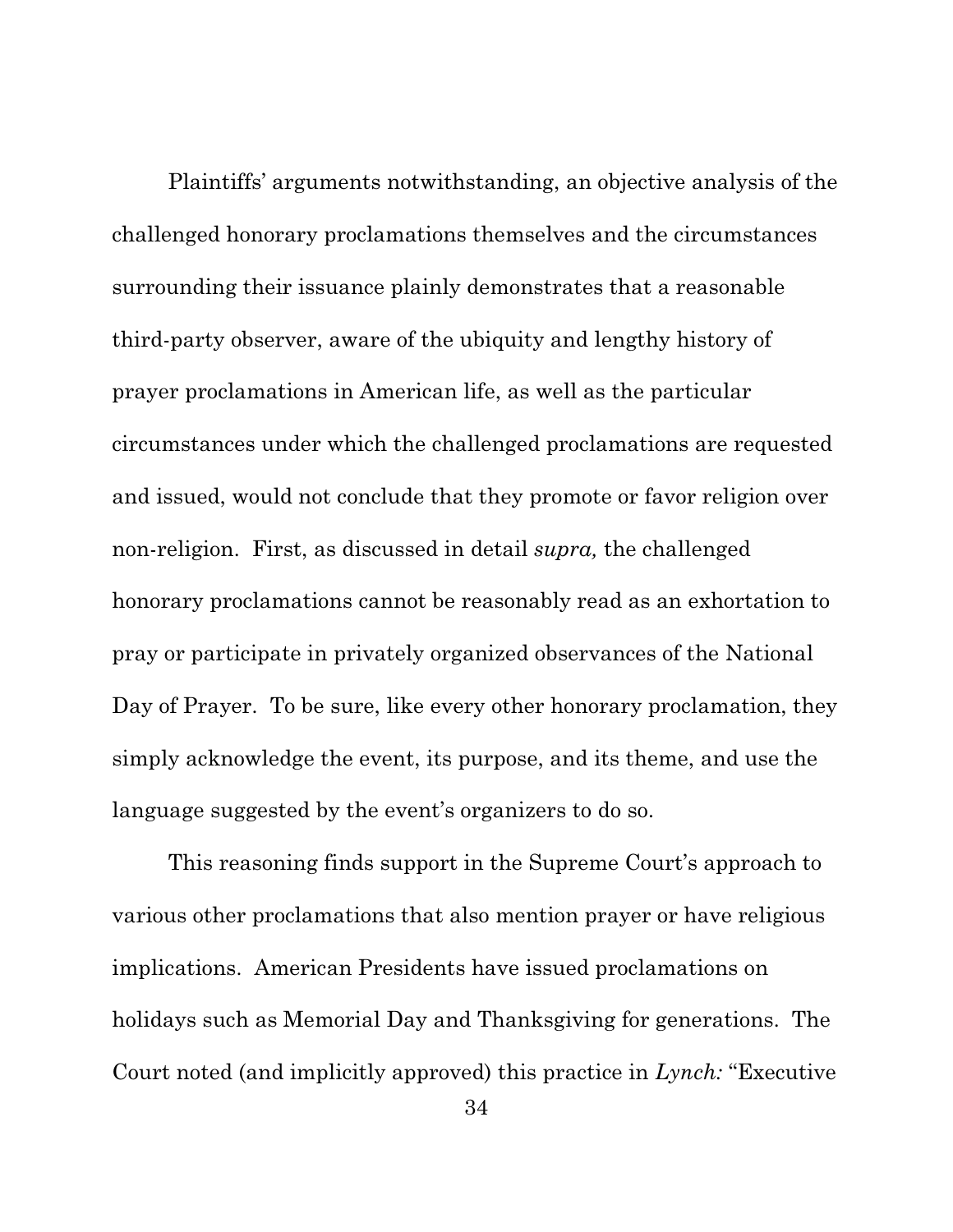orders and other official announcements of Presidents and of the Congress have proclaimed both Christmas and Thanksgiving National Holidays in religious terms." 465 U.S. at 686. Even the Justices most inclined to find Establishment Clause violations have conceded that these actions are benign. As Justice Stevens stated in *Van Orden*: "although Thanksgiving Day proclamations...undoubtedly seem official, in most circumstances they will not constitute the sort of governmental endorsement of religion at which separation of church and state is aimed." 545 U.S. at 723 (Stevens, J., dissenting). Justice Stevens' tolerant approach reflects the fact that the challenged proclamations likely fall into the category of "ceremonial deism," which applies to a narrow subset of cases in which the "history, character, and context" of a governmental action renders it permissible to "acknowledge or refer to the divine without offending the Constitution." *Newdow,* 542 U.S. at 37 (O'Connor, J., concurring in the judgment). Ceremonial deism most commonly "encompasses such things as the national motto ('In God We Trust'), religious references in traditional patriotic songs such as The Star-Spangled Banner, and the words with which the Marshal of th[e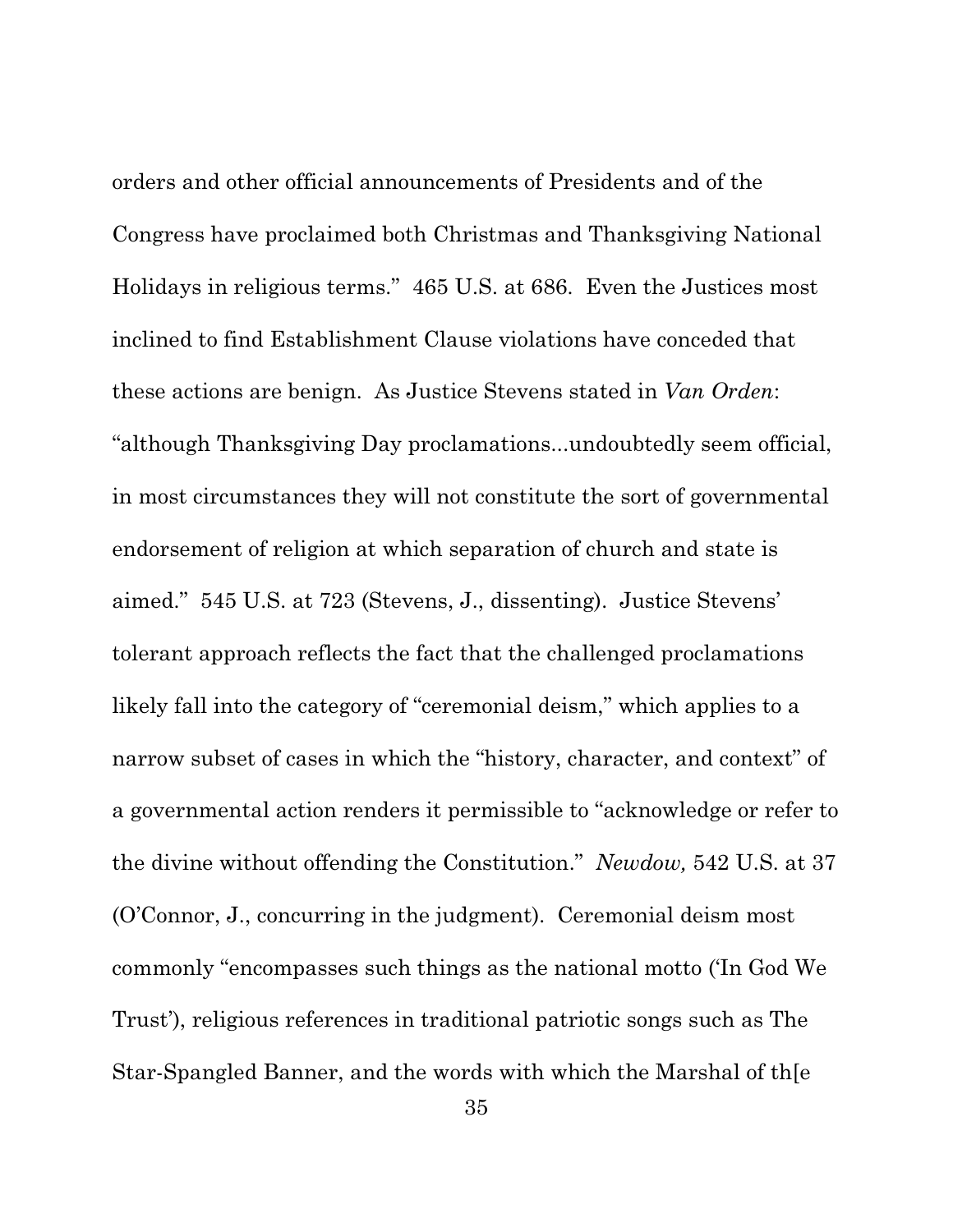Supreme] Court opens each of its sessions ('God save the United States and this honorable Court')." *Id.* Given the history, character, and context of executive prayer proclamations, the term could easily include proclamations such as those challenged here.

Second, the endorsement test's contextual analysis requires an inquiry into the circumstances surrounding the government act. The Plaintiffs alleged below that the honorary proclamations at issue are a "joint action between Governor Ritter and the NDP Task Force," and that the Governor has "embraced" and formed an "alliance with the NDP Task Force." *Complaint,* ¶¶ 26, 27, 28; Open. Br. 43. This "alliance," the Plaintiffs claimed, "creates the intended impression that the NDP Task Force and the State of Colorado are working hand-inglove in sponsoring the Colorado Day of Prayer and the National Day of Prayer." *Complaint* ¶ 28.

However, as the district court found, the NDP Task Force follows the same process for requesting their honorary proclamations as everyone else. *CD,* p1596. At best, Plaintiffs' case was based on conjecture and innuendo. Indeed, as the district court correctly found,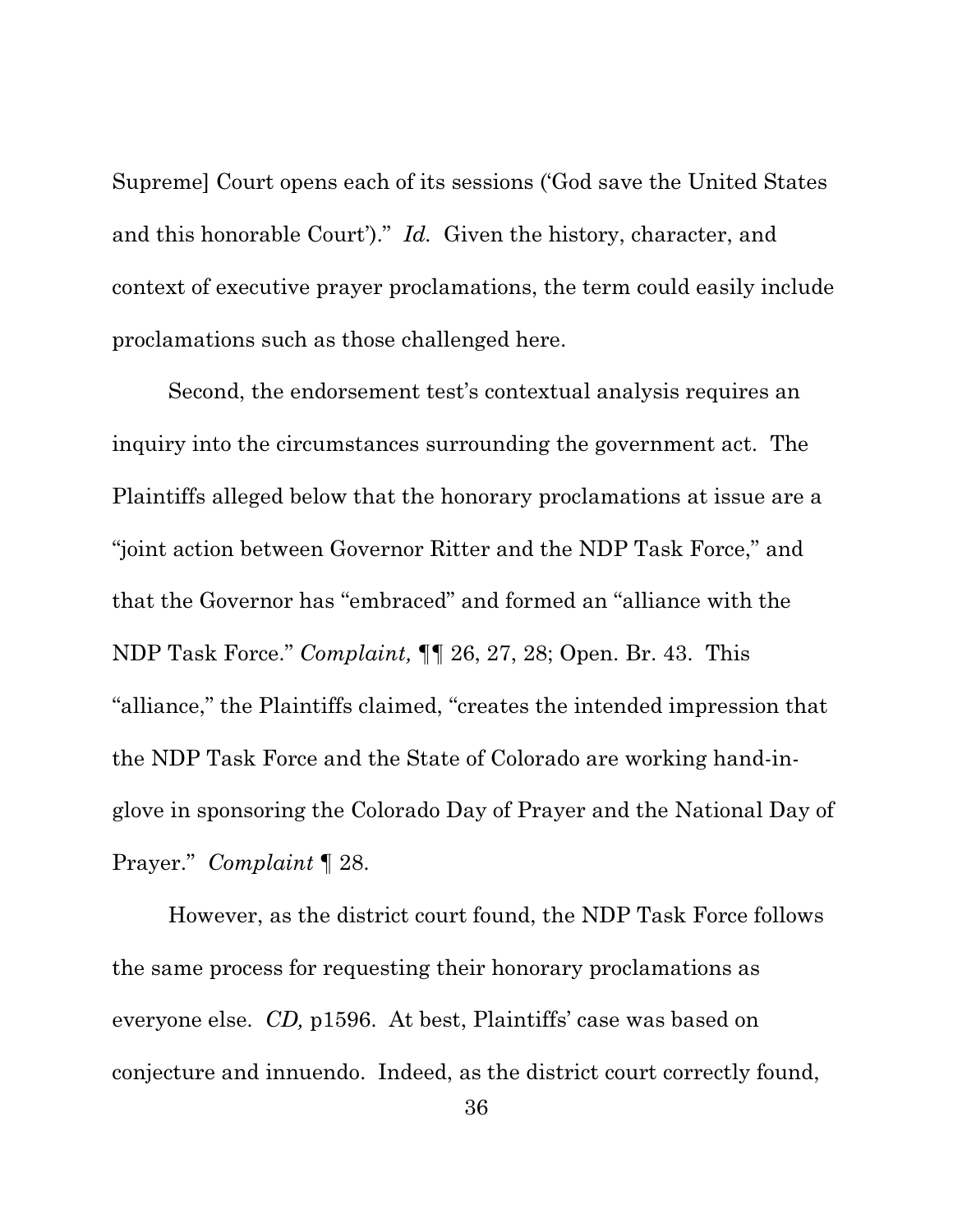the Governor does not even directly participate in the honorary proclamation process, much less collaborate with or do NDP Task Force's bidding. *CD*, p1591. The district court therefore correctly rejected Plaintiffs' claims that the Governor and the NDP Task Force have some sort of collaborative agreement intended to foster state sponsorship of religion. *CD,* p1599, 1601. No reasonable observer could infer that the administration and the NDP Task Force had formed an alliance in order to promote or favor religion over non-religion,<sup>4</sup> because there is no evidence that such an alliance exists.

A review of the content and context of the challenged honorary proclamations demonstrates that they cannot "reasonably...be interpreted as governmental endorsement...of religion." *FFRF,* 898 P.2d at 1021. Their content is neutral towards religion, and the

<sup>4</sup> Even if such a conspiracy existed – and it does not – it would not be enough to show that Governor Ritter worked "hand-in-glove" with the NDP Task Force to issue the honorary proclamations, because the proclamations themselves are entirely benign. To succeed on their theory, Plaintiffs would have been required to show that the alleged alliance between the administration and the NDP Task Force would appear, to a reasonable observer, to have been created with the purpose of endorsing religion over non-religion. As the district court concluded, the Plaintiffs offered no evidence in support of this theory. *CD,* p1601.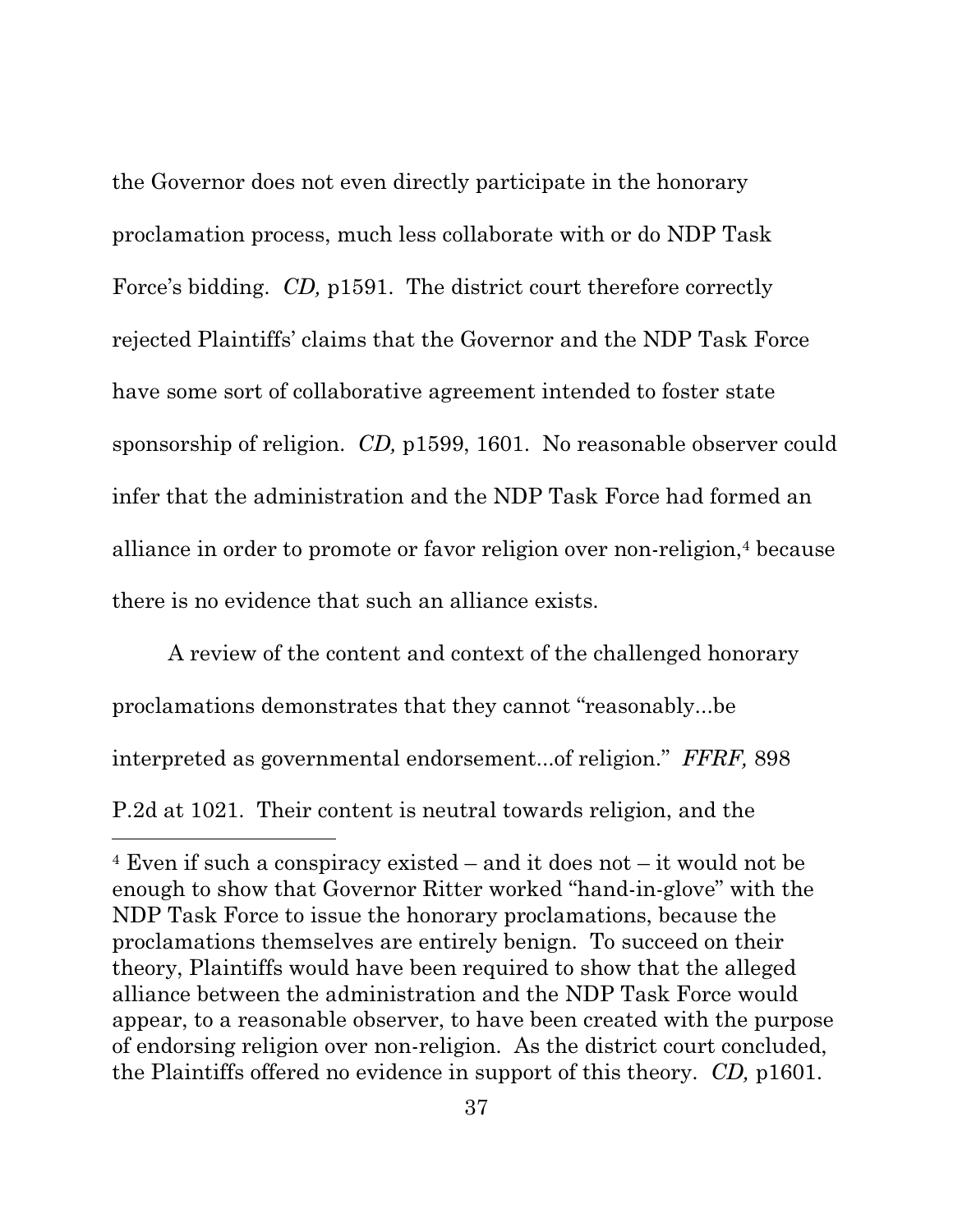evidence of the circumstances surrounding their issuance is devoid of any suggestion of collaboration between state officials and the proclamations' proponents. Accordingly, the challenged honorary proclamations satisfy the second prong of the *Lemon* test.

## **a. The challenged honorary proclamations do not foster excessive entanglement with religion.**

*Lemon*'s "excessive entanglement" prong requires consideration of "the character and purpose of the institution involved, the nature of the regulation's intrusion into religious administration, and the resulting relationship between the government and the religious authority." *Vogt,* 908 P.2d at 1132. This prong is typically relevant only in cases where the government becomes involved in the workings of religious institutions, either financially or through oversight of an organization's internal workings. *See, e.g., Catholic Health Initiatives Colorado v. City of Pueblo, Dept. of Finance,* 207 P.3d 812 (Colo. 2009) (addressing permissible scope of charitable tax exemption); *Vogt,* 908 P.2d 1122 (holding that judicial review of church's hiring decision as to minister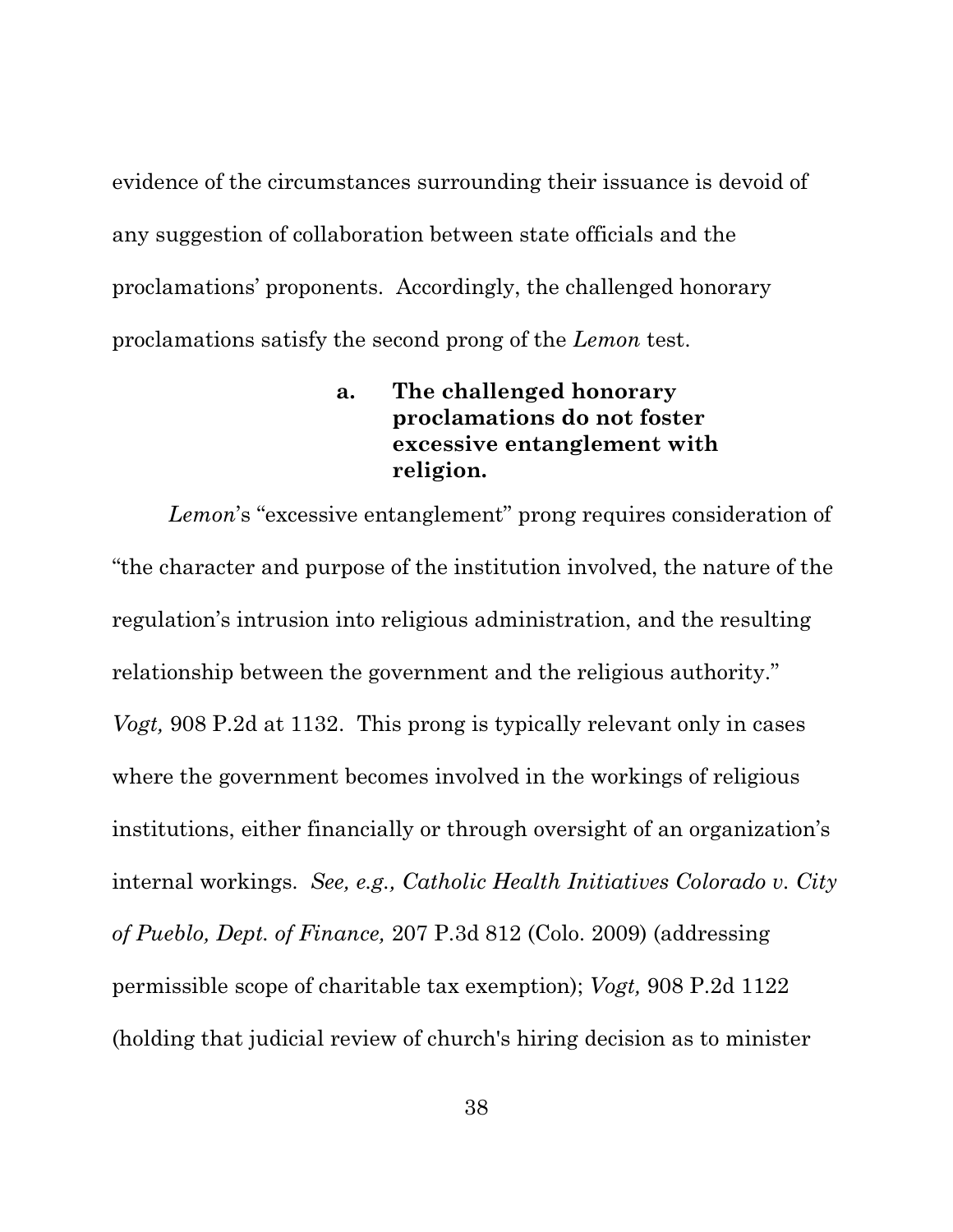would result in excessive entanglement of government and church). In fact, our supreme court has held that, where "the challenged action does not involve any direct subsidy to a school or religious institution," there is no need to conduct an entanglement analysis. *Conrad v. City and County of Denver,* 724 P.2d 1309, 1316 (Colo. 1986).

As the district court found, there was no evidence that the challenged honorary proclamations cause any entanglement with religion. *Order,* p13. As previously discussed, the Plaintiffs offered no evidence to support any collaboration or alliance between the Governor's office and the NDP Task Force. The State provides no funding for the NDP Task Force or the National Day of Prayer. Accordingly, the Governor's issuance of honorary proclamations creates no entanglement with religion whatsoever, much less "excessive" entanglement.

#### **II. The Historical Practice Test**

Although the challenged honorary proclamations pass muster under the *Lemon* test, *Lemon* may not represent the best approach to evaluating their constitutionality. Instead, the most appropriate fit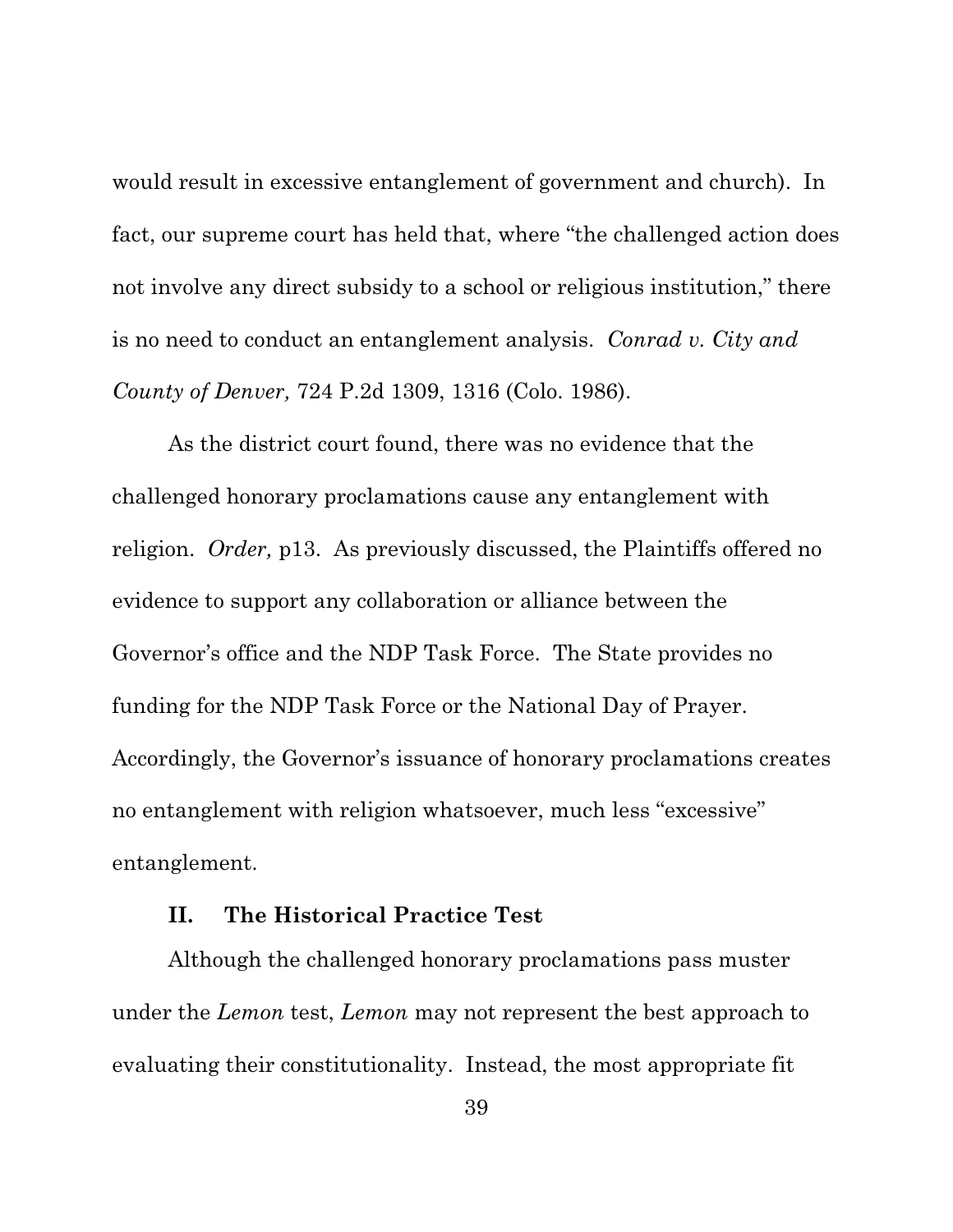may be the "historical practice" test developed in *Marsh v. Chambers,*  463 U.S. 783 (1983). *Marsh* involved a challenge by a Nebraska state legislator to the Nebraska Legislature's practice of opening its sessions with a prayer offered by a chaplain paid out of public funds. Although the courts below had applied *Lemon* to find a violation of the Establishment Clause, the Supreme Court reversed, upholding the practice without applying *Lemon* at all.

*Marsh* based its decision on the fact that legislative prayer dates back to the founding of the republic. As Chief Justice Burger, writing for the Court, put it: "The opening of sessions of legislative and other deliberative public bodies with prayer is deeply embedded in the history and tradition of this country. From colonial times through the founding of the Republic and ever since, the practice of legislative prayer has coexisted with the principles of disestablishment and religious freedom." *Marsh,* 463 U.S. at 786. The opinion reasoned that more than 200 years of legislative prayer have made it "part of the fabric of society," and that it is accordingly "a tolerable acknowledgment of beliefs widely held among the people of this country." *Id.* at 792.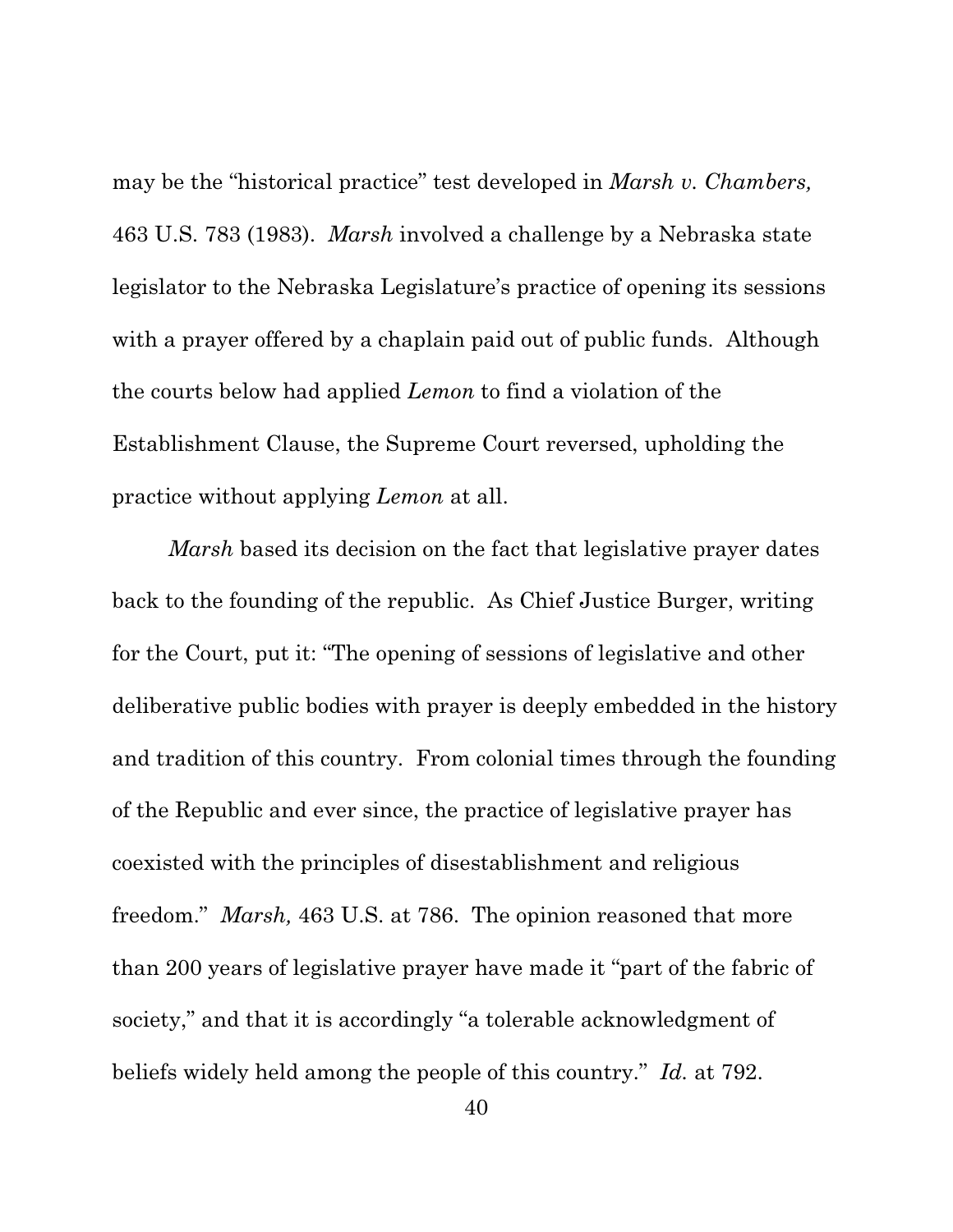Because the historical practice test developed in *Marsh* can be applied only to a narrow set of cases, it has never displaced *Lemon. See, e.g. Edwards v. Aguillard,* 482 U.S. 578, 583 n.4 (1987) (declining to apply the historical practice test to questions concerning religion in public schools, "since free public education was virtually nonexistent at the time the Constitution was adopted"). In circumstances like those presented here, however, where the validity of longstanding practices are at issue, the approach adopted in *Marsh* has substantial relevance. *Lynch* opined at length about the deep roots of the National Day of Prayer, pointing out that it is a tradition that began with George Washington in 1789, and has included nearly every President since that time. 465 U.S. at 674-75. That the Founders themselves (excluding Jefferson) issued prayer proclamations without hesitation speaks volumes.5 The Governor's issuance of similar – although substantially

<sup>5</sup> Jefferson's opinions on the subject, while of course relevant, are somewhat less influential than the opinions of those who were actually involved in debating and drafting the First Amendment. Jefferson was in France during the constitutional debates and during the congressional debates on the Bill of Rights, acting as the United States' minister plenipotentiary to the French court. *See Wallace v. Jaffree,*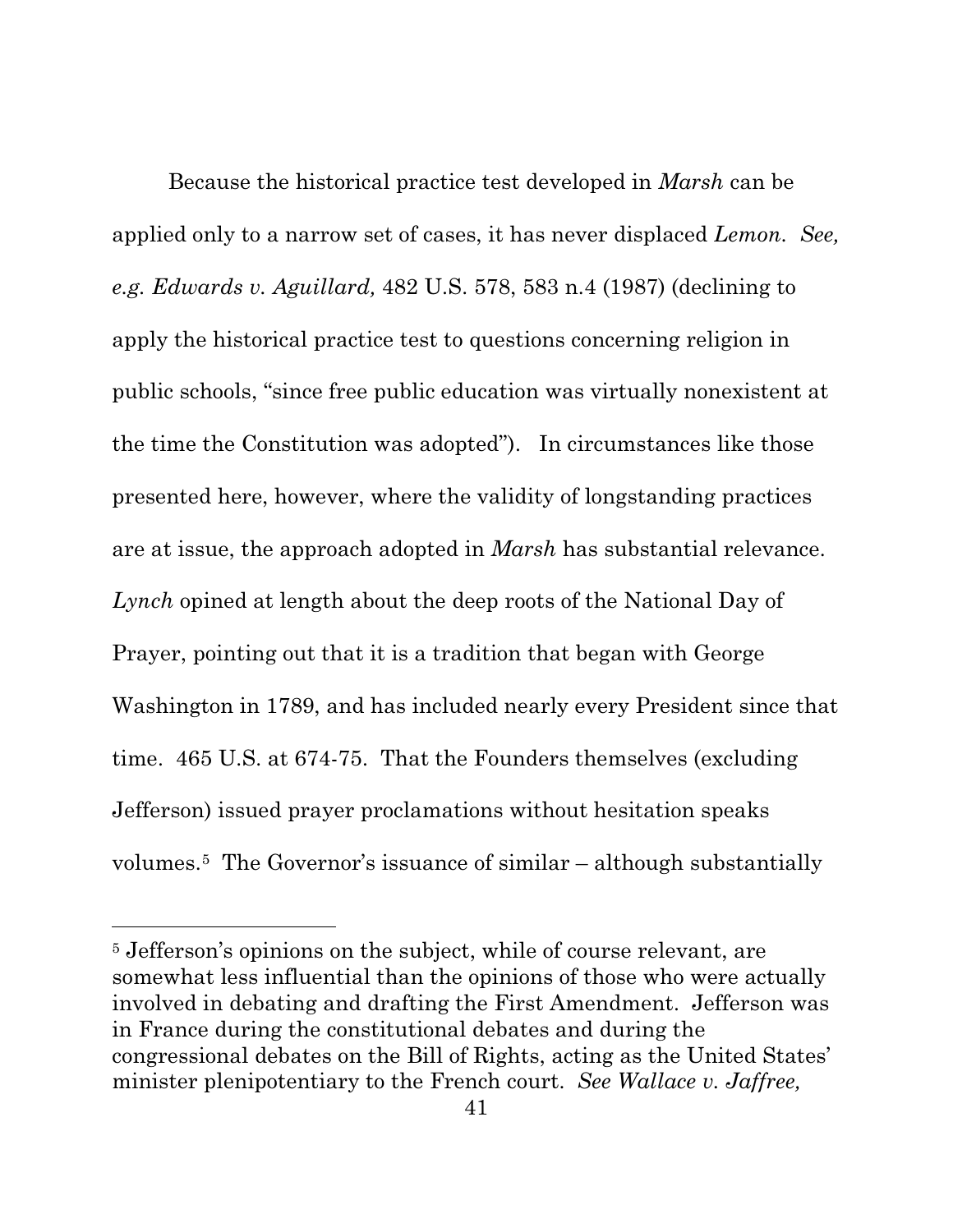less exhortative – honorary proclamations, represents a continuation of a tradition dating back more than two centuries. Under the analysis adopted in *Marsh,* the challenged proclamations are entirely consistent with the Establishment Clause.

The district court declined to apply the historical practice test in this case because there was "no evidence that the honorary proclamations for the Colorado Day of Prayer date to before 2004." *CD,*  p1602. Although the district court accurately described the evidence, it

472 U.S. 38, 92 (1985) (Rehnquist, J. dissenting). Madison, the principal author of the Bill of Rights, is often cited as "regretting" his decision to issue prayer proclamations during the War of 1812. *See, e.g., McCreary County,* 545 U.S. at 879 n.25. This characterization, however, paints an incomplete picture of Madison's thoughts on the issue. Madison's subsequent writings reveal that while he was uncomfortable with issuing proclamations *requiring* people to pray, he had no concerns about proclamations that were "absolutely indiscriminate, and merely recommendatory; or rather mere designations of a day, on which all who thought proper might unite in consecrating it to religious purposes, according to their own faith & forms. In this sense, I presume you reserve to the Govt. a right to appoint particular days for religious worship throughout the State, without any penal sanction enforcing the worship." See *Letter from James Madison to Edward Livingston* (July 10, 1822), reprinted in 5 Philip B. Kurland & Ralph Lerner, The Founders' Constitution 105 (1987).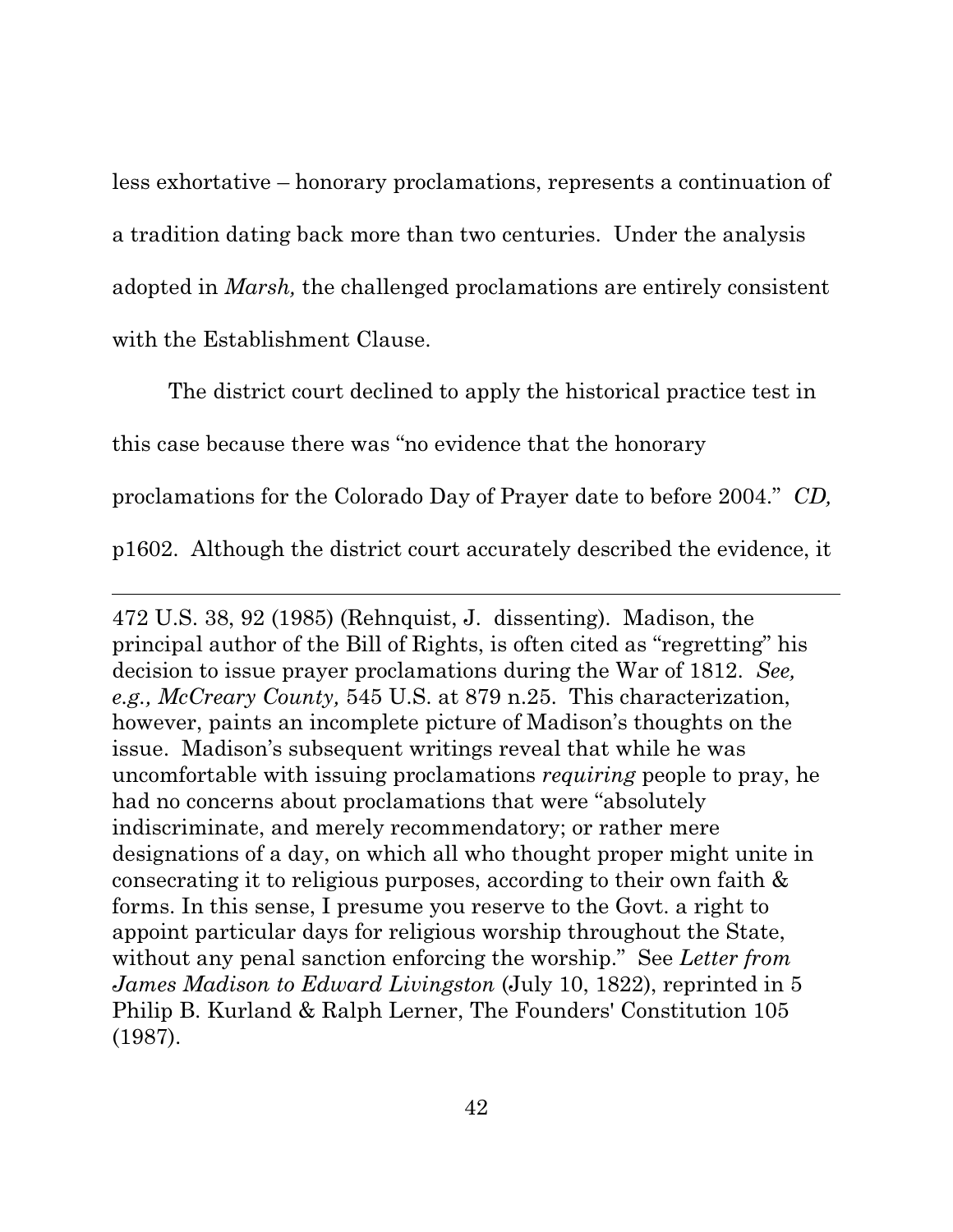missed the larger and more important point. The question is not whether Colorado's Governor has a lengthy history of issuing prayer proclamations. Given Colorado's relatively brief history as an organized territory and state, a history of gubernatorial proclamations dating back to the early days of nationhood would be impossible to demonstrate in any event. Rather, the pertinent question is whether prayer proclamations in general – as issued by Presidents, Governors, and other chief executives around the country – have an historical pedigree substantial enough to make them "part of the fabric of society." *Marsh,* 463 U.S. at 792. Given the lengthy history of prayer proclamations discussed above, the answer to that question is fairly obvious. The Governor's proclamations of a "Colorado Day of Prayer" are constitutional not only because they do not "endorse" religion, but also because they stem from a tradition that began with George Washington and has continued virtually unbroken for more than 225 years.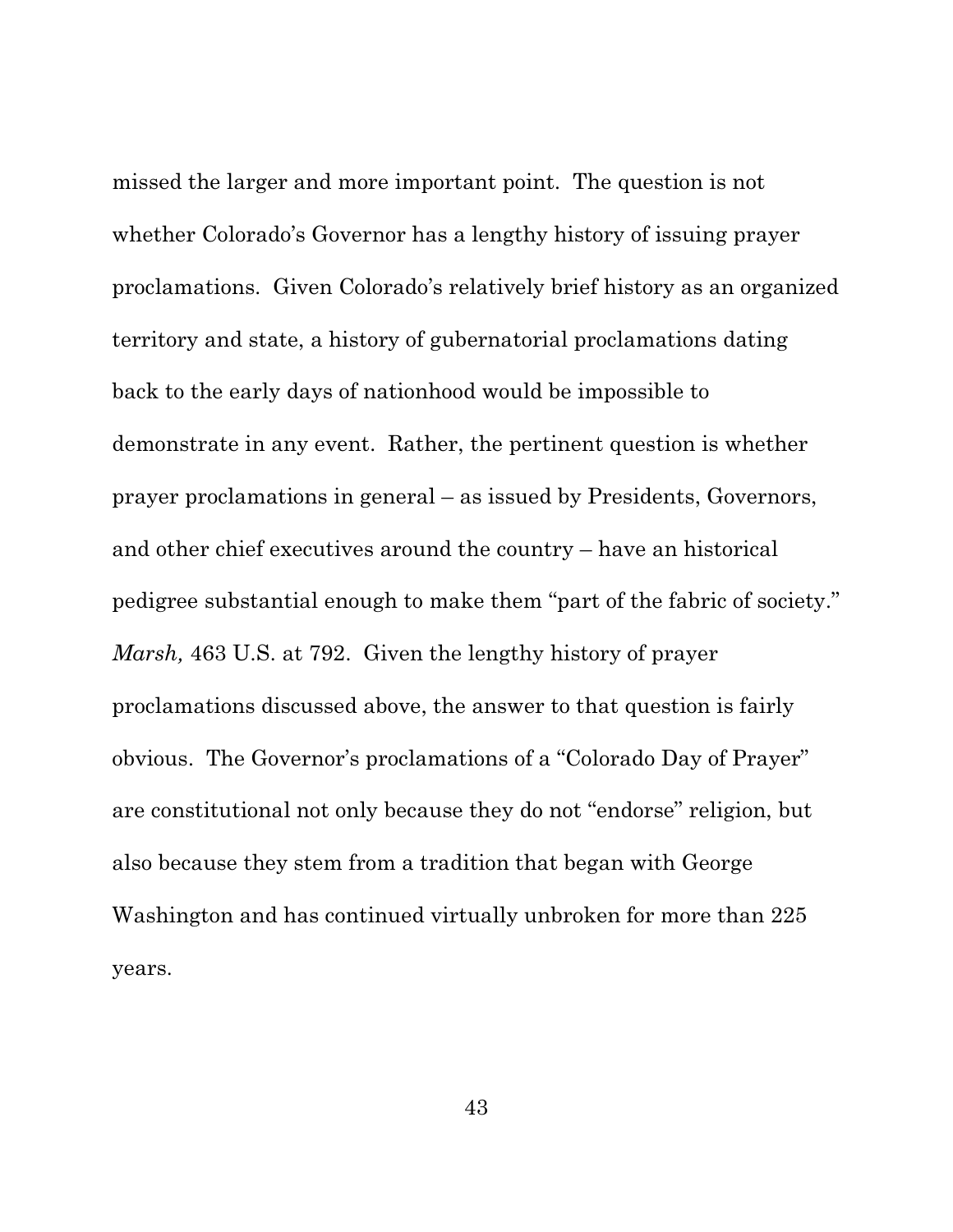## **CONCLUSION**

Based on the foregoing reasoning and authorities, Defendants

respectfully request that the district court's order granting summary

judgment in their favor be affirmed.

JOHN W. SUTHERS Attorney General

*/s/ Matthew D. Grove* MATTHEW D. GROVE, \* Assistant Attorney General Public Officials Unit State Services Section Attorneys for Defendants \*Counsel of Record